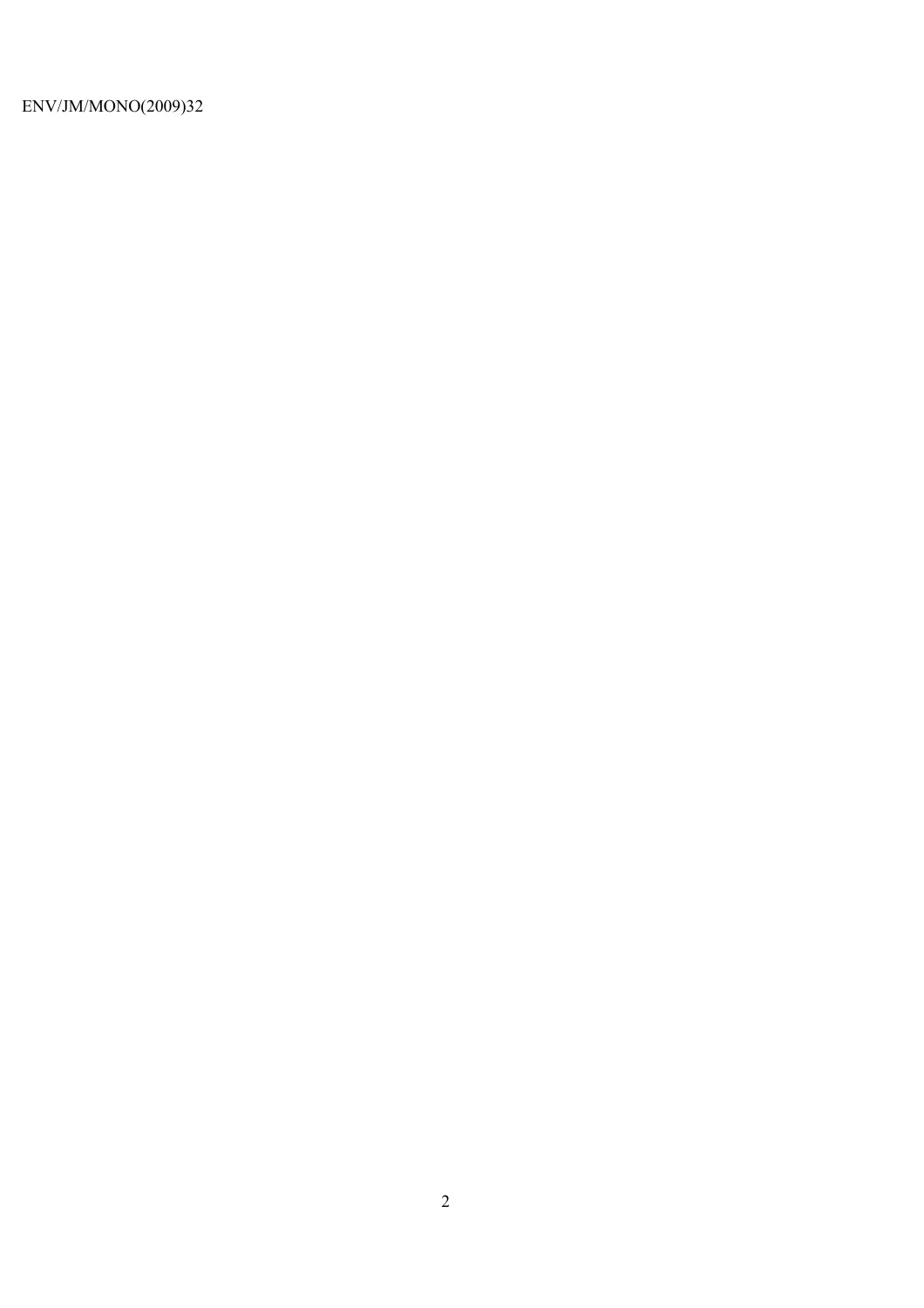# **OECD Environment, Health and Safety Publications**

**Series on Testing and Assessment** 

**No. 110** 

# **REPORT OF THE VALIDATION PEER REVIEW FOR THE WEANLING HERSHBERGER BIOASSAY AND AGREEMENT OF THE WORKING GROUP OF NATIONAL COORDINATORS OF THE TEST GUIDELINES PROGRAMME ON THE FOLLOW-UP OF THIS REPORT**



INTER-ORGANIZATION PROGRAMME FOR THE SOUND MANAGEMENT OF CHEMICALS

A cooperative agreement among FAO, ILO, UNEP, UNIDO, UNITAR, WHO and OECD

**Environment Directorate ORGANISATION FOR ECONOMIC CO-OPERATION AND DEVELOPMENT Paris 2009**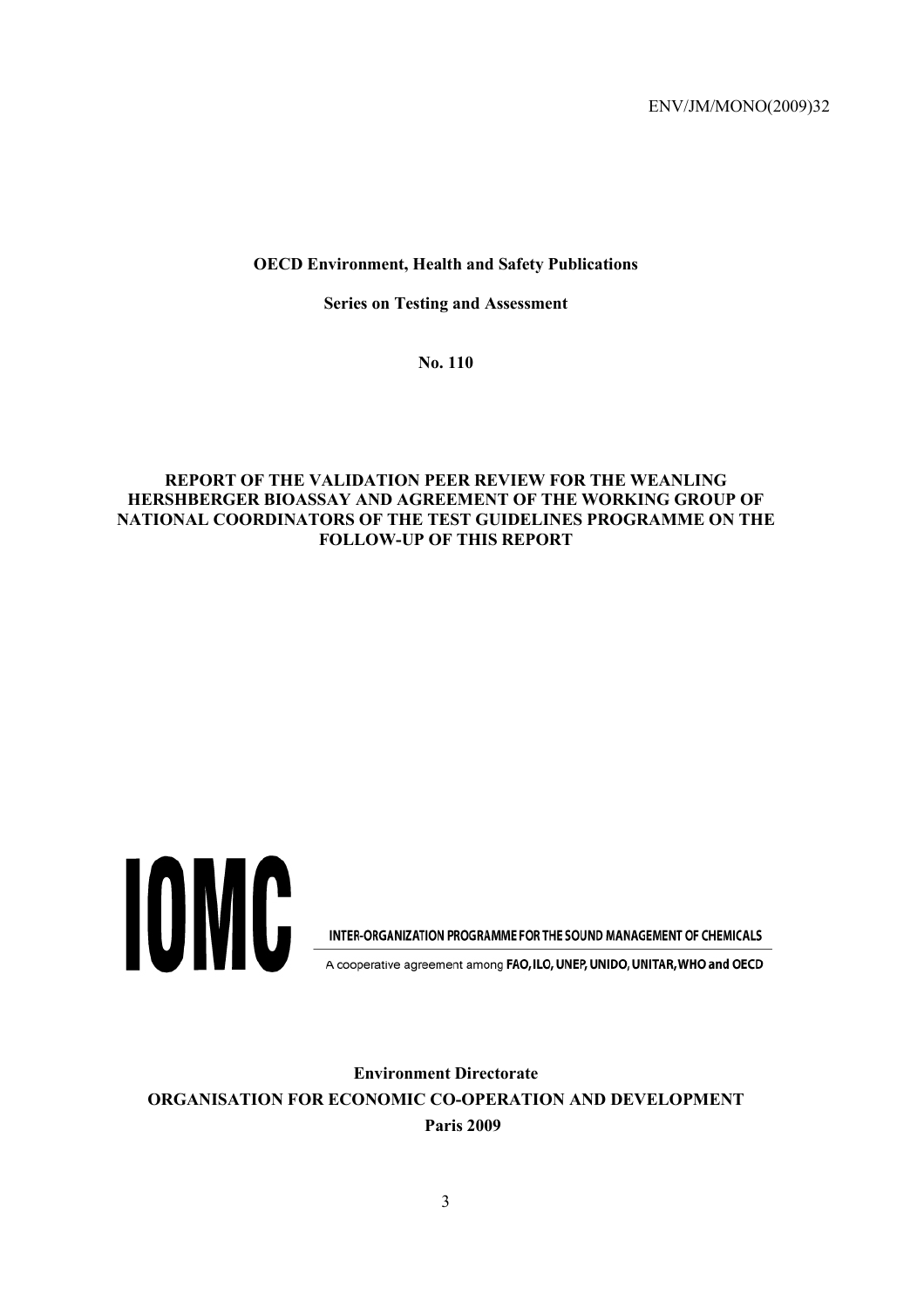#### **Also published in the Series on Testing and Assessment:**

No. 1, *Guidance Document for the Development of OECD Guidelines for Testing of Chemicals (1993; reformatted 1995, revised 2006)*

No. 2, *Detailed Review Paper on Biodegradability Testing (1995)*

No. 3, *Guidance Document for Aquatic Effects Assessment (1995)* 

No. 4, *Report of the OECD Workshop on Environmental Hazard/Risk Assessment (1995)*

No. 5, *Report of the SETAC/OECD Workshop on Avian Toxicity Testing (1996)*

No. 6, *Report of the Final Ring-test of the Daphnia magna Reproduction Test (1997)*

No. 7, *Guidance Document on Direct Phototransformation of Chemicals in Water (1997)* 

No. 8, *Report of the OECD Workshop on Sharing Information about New Industrial Chemicals Assessment (1997)*

No. 9, *Guidance Document for the Conduct of Studies of Occupational Exposure to Pesticides during Agricultural Application (1997)*

No. 10, *Report of the OECD Workshop on Statistical Analysis of Aquatic Toxicity Data (1998)*

No. 11, *Detailed Review Paper on Aquatic Testing Methods for Pesticides and industrial Chemicals (1998)*

No. 12, *Detailed Review Document on Classification Systems for Germ Cell Mutagenicity in OECD Member Countries (1998)*

No. 13, *Detailed Review Document on Classification Systems for Sensitising Substances in OECD Member Countries 1998)*

No. 14, *Detailed Review Document on Classification Systems for Eye Irritation/Corrosion in OECD Member Countries (1998)*

No. 15, *Detailed Review Document on Classification Systems for Reproductive Toxicity in OECD Member Countries (1998)*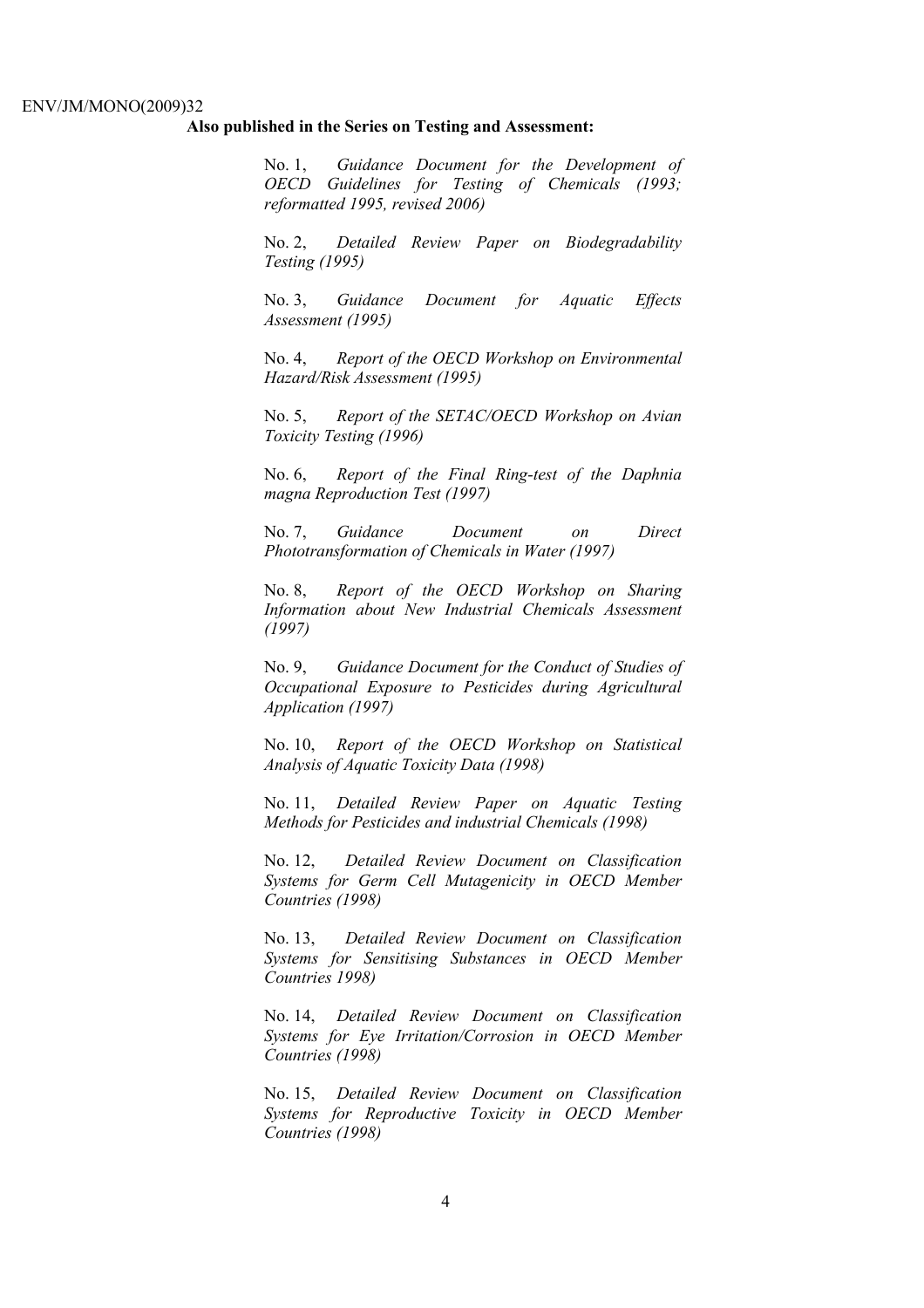No. 16, *Detailed Review Document on Classification Systems for Skin Irritation/Corrosion in OECD Member Countries (1998)*

No. 17, *Environmental Exposure Assessment Strategies for Existing Industrial Chemicals in OECD Member Countries (1999)*

No. 18, *Report of the OECD Workshop on Improving the Use of Monitoring Data in the Exposure Assessment of Industrial Chemicals (2000)*

No. 19, *Guidance Document on the Recognition, Assessment and Use of Clinical Signs as Humane Endpoints for Experimental Animals used in Safety Evaluation (1999)*

No. 20, *Revised Draft Guidance Document for Neurotoxicity Testing (2004)*

No. 21, *Detailed Review Paper: Appraisal of Test Methods for Sex Hormone Disrupting Chemicals (2000)*

No. 22, *Guidance Document for the Performance of Outdoor Monolith Lysimeter Studies (2000)*

No. 23, *Guidance Document on Aquatic Toxicity Testing of Difficult Substances and Mixtures (2000)*

No. 24, *Guidance Document on Acute Oral Toxicity Testing (2001)*

No. 25, *Detailed Review Document on Hazard Classification Systems for Specifics Target Organ Systemic Toxicity Repeated Exposure in OECD Member Countries (2001)*

No. 26, *Revised Analysis of Responses Received from Member Countries to the Questionnaire on Regulatory Acute Toxicity Data Needs (2001)*

No 27, *Guidance Document on the Use of the Harmonised System for the Classification of Chemicals which are Hazardous for the Aquatic Environment (2001)*

No 28, *Guidance Document for the Conduct of Skin Absorption Studies (2004)*

No 29, *Guidance Document on Transformation/Dissolution of Metals and Metal Compounds in Aqueous Media (2001)*

No 30, *Detailed Review Document on Hazard Classification Systems for Mixtures (2001)*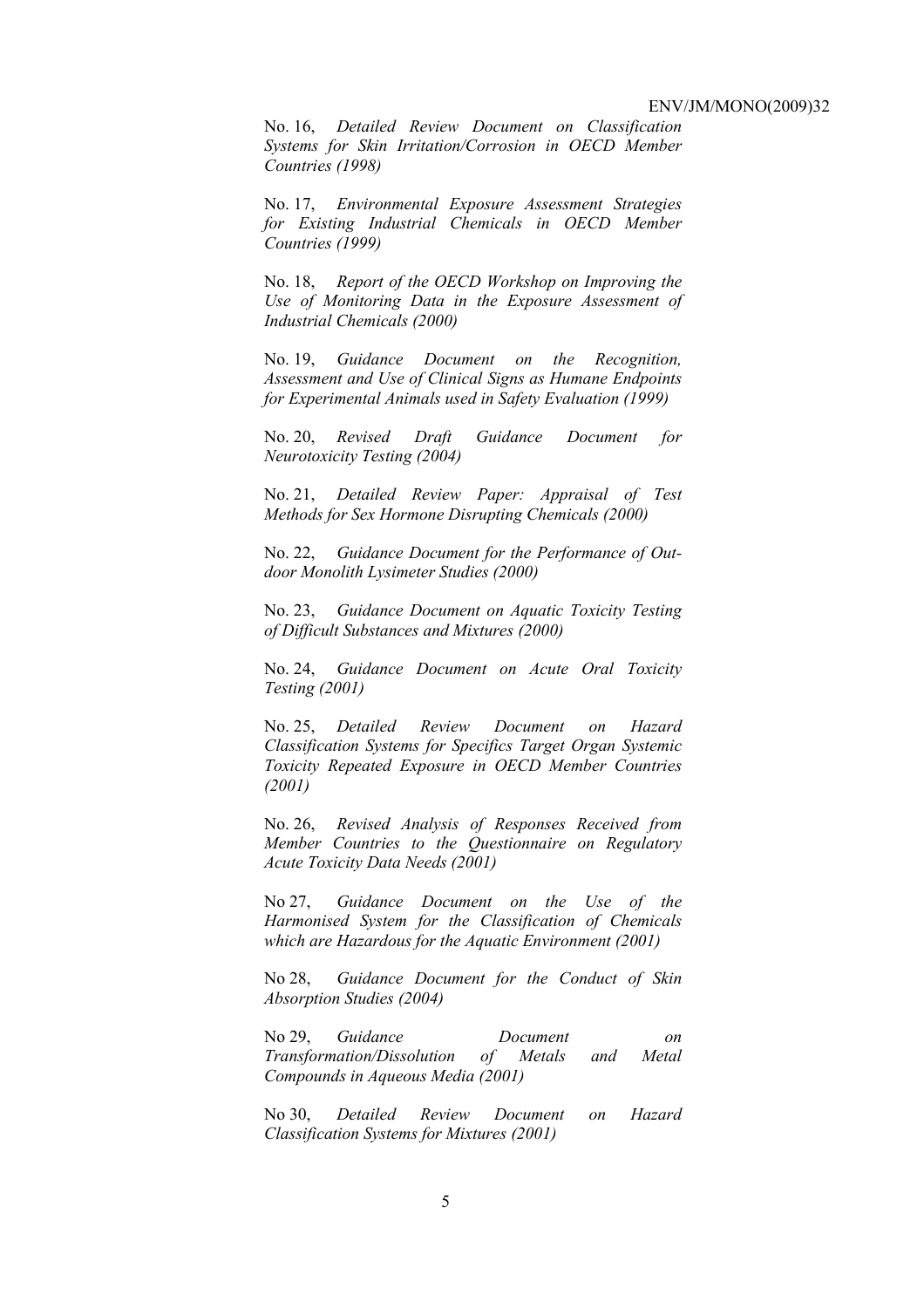No 31, *Detailed Review Paper on Non-Genotoxic Carcinogens Detection: The Performance of In-Vitro Cell Transformation Assays (2007)* 

No. 32, *Guidance Notes for Analysis and Evaluation of Repeat-Dose Toxicity Studies (2000)*

No. 33, *Harmonised Integrated Classification System for Human Health and Environmental Hazards of Chemical Substances and Mixtures (2001)*

No. 34, *Guidance Document on the Development, Validation and Regulatory Acceptance of New and Updated Internationally Acceptable Test Methods in Hazard Assessment (2005)*

No. 35, *Guidance notes for analysis and evaluation of chronic toxicity and carcinogenicity studies (2002)*

No. 36, *Report of the OECD/UNEP Workshop on the use of Multimedia Models for estimating overall Environmental Persistence and long range Transport in the context of PBTS/POPS Assessment (2002)*

No. 37, *Detailed Review Document on Classification Systems for Substances Which Pose an Aspiration Hazard (2002)*

No. 38, *Detailed Background Review of the Uterotrophic Assay Summary of the Available Literature in Support of the Project of the OECD Task Force on Endocrine Disrupters Testing and Assessment (EDTA) to Standardise and Validate the Uterotrophic Assay (2003)*

No. 39, *Guidance Document on Acute Inhalation Toxicity Testing (2009)*

No. 40, *Detailed Review Document on Classification in OECD Member Countries of Substances and Mixtures Which Cause Respiratory Tract Irritation and Corrosion (2003)*

No. 41, *Detailed Review Document on Classification in OECD Member Countries of Substances and Mixtures which in Contact with Water Release Toxic Gases (2003)*

No. 42, *Guidance Document on Reporting Summary Information on Environmental, Occupational and Consumer Exposure (2003)*

No. 43, *Guidance Document on Mammalian Reproductive Toxicity Testing and Assessment (2008)*

No. 44, *Description of Selected Key Generic Terms Used in Chemical Hazard/Risk Assessment (2003)*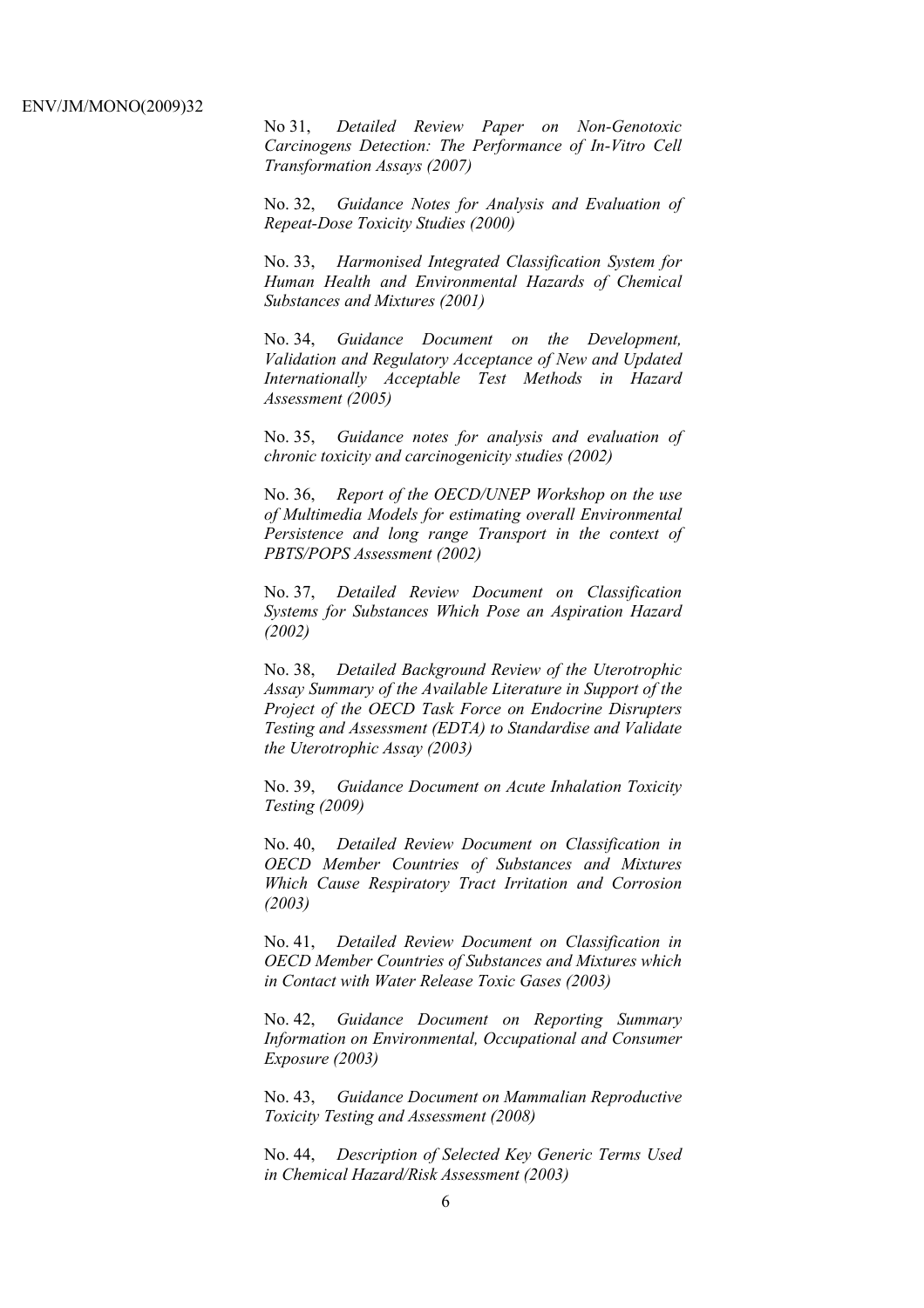No. 45, *Guidance Document on the Use of Multimedia Models for Estimating Overall Environmental Persistence and Long-range Transport (2004)*

No. 46*, Detailed Review Paper on Amphibian Metamorphosis Assay for the Detection of Thyroid Active Substances (2004)* 

No. 47, *Detailed Review Paper on Fish Screening Assays for the Detection of Endocrine Active Substances (2004)* 

No. 48, *New Chemical Assessment Comparisons and Implications for Work Sharing (2004)* 

No. 49, *Report from the Expert Group on (Quantitative) Structure-Activity Relationships [(Q)SARs] on the Principles for the Validation of (Q)SARs (2004)* 

No. 50, *Report of the OECD/IPCS Workshop on Toxicogenomics (2005)* 

No. 51, *Approaches to Exposure Assessment in OECD Member Countries: Report from the Policy Dialogue on Exposure Assessment in June 2005 (2006)* 

No. 52, *Comparison of emission estimation methods used in Pollutant Release and Transfer Registers (PRTRs) and Emission Scenario Documents (ESDs): Case study of pulp and paper and textile sectors (2006)* 

No. 53, *Guidance Document on Simulated Freshwater Lentic Field Tests (Outdoor Microcosms and Mesocosms) (2006)* 

No. 54*, Current Approaches in the Statistical Analysis of Ecotoxicity Data: A Guidance to Application (2006)* 

No. 55, *Detailed Review Paper on Aquatic Arthropods in Life Cycle Toxicity Tests with an Emphasis on Developmental, Reproductive and Endocrine Disruptive Effects (2006)* 

No. 56, *Guidance Document on the Breakdown of Organic Matter in Litter Bags (2006)* 

No. 57, *Detailed Review Paper on Thyroid Hormone Disruption Assays (2006)* 

No. 58, *Report on the Regulatory Uses and Applications in OECD Member Countries of (Quantitative) Structure-Activity Relationship [(Q)SAR] Models in the Assessment of New and Existing Chemicals (2006)*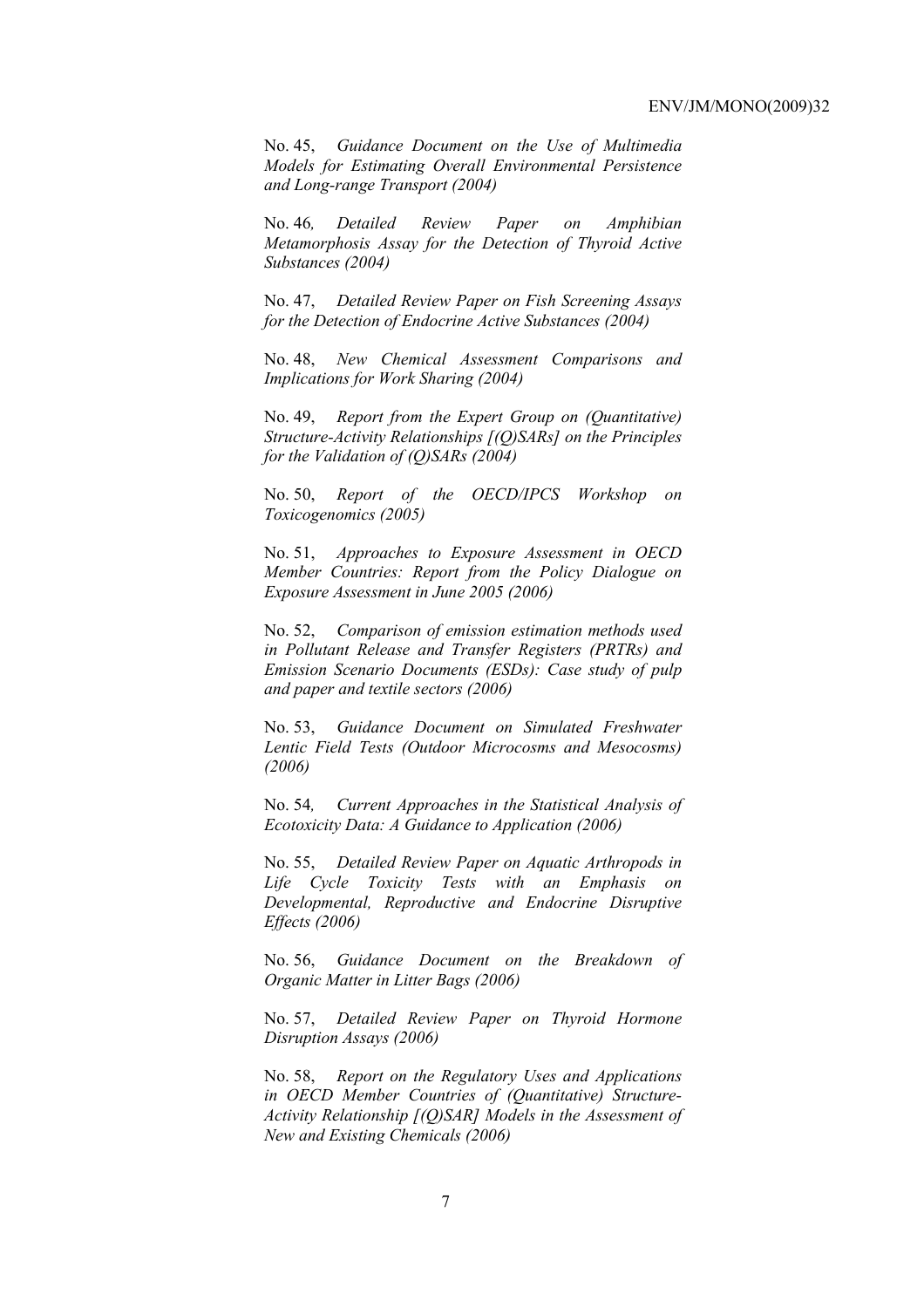No. 59, *Report of the Validation of the Updated Test Guideline 407: Repeat Dose 28-Day Oral Toxicity Study in Laboratory Rats (2006)* 

No. 60, *Report of the Initial Work Towards the Validation of the 21-Day Fish Screening Assay for the Detection of Endocrine Active Substances (Phase 1A) (2006)* 

No. 61, *Report of the Validation of the 21-Day Fish Screening Assay for the Detection of Endocrine Active Substances (Phase 1B) (2006)* 

No. 62, *Final OECD Report of the Initial Work Towards the Validation of the Rat Hershberger Assay: Phase-1, Androgenic Response to Testosterone Propionate, and Anti-Androgenic Effects of Flutamide (2006)* 

No. 63, *Guidance Document on the Definition of Residue (2006)* 

No. 64, *Guidance Document on Overview of Residue Chemistry Studies (2006)* 

No. 65, *OECD Report of the Initial Work Towards the Validation of the Rodent Utertrophic Assay - Phase 1 (2006)* 

No. 66, *OECD Report of the Validation of the Rodent Uterotrophic Bioassay: Phase 2. Testing of Potent and Weak Oestrogen Agonists by Multiple Laboratories (2006)* 

No. 67. *Additional data supporting the Test Guideline on the Uterotrophic Bioassay in rodents (2007)* 

No. 68, *Summary Report of the Uterotrophic Bioassay Peer Review Panel, including Agreement of the Working Group of the National Coordinators of the Test Guidelines Programme on the follow up of this report (2006)* 

No. 69, *Guidance Document on the Validation of (Quantitative) Structure-Activity Relationship [(Q)SAR] Models (2007)* 

No. 70, *Report on the Preparation of GHS Implementation by the OECD Countries (2007)*

No. 71, *Guidance Document on the Uterotrophic Bioassay - Procedure to Test for Antioestrogenicity (2007)*

No. 72, *Guidance Document on Pesticide Residue Analytical Methods (2007)* 

No. 73, *Report of the Validation of the Rat Hershberger Assay: Phase 3: Coded Testing of Androgen Agonists, Androgen Antagonists and Negative Reference Chemicals by*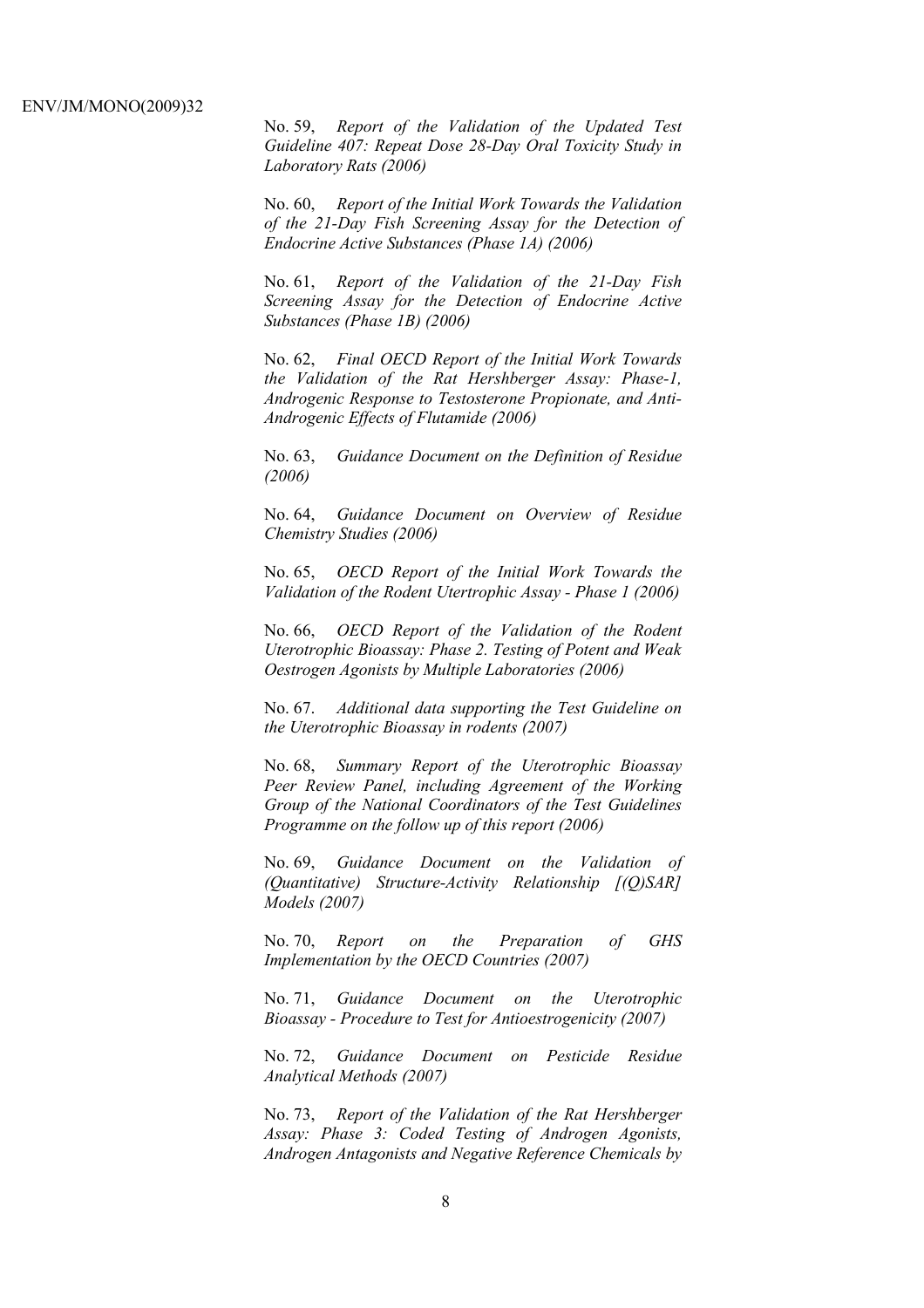*Multiple Laboratories. Surgical Castrate Model Protocol (2007)* 

No. 74, *Detailed Review Paper for Avian Two-generation Toxicity Testing (2007)*

No. 75, *Guidance Document on the Honey Bee (Apis Mellifera L.) Brood test Under Semi-field Conditions (2007)* 

No. 76, *Final Report of the Validation of the Amphibian Metamorphosis Assay for the Detection of Thyroid Active Substances: Phase 1 - Optimisation of the Test Protocol (2007)* 

No. 77, *Final Report of the Validation of the Amphibian Metamorphosis Assay: Phase 2 - Multi-chemical Interlaboratory Study (2007)* 

No. 78, *Final Report of the Validation of the 21-day Fish Screening Assay for the Detection of Endocrine Active Substances. Phase 2: Testing Negative Substances (2007)* 

No. 79, *Validation Report of the Full Life-cycle Test with the Harpacticoid Copepods Nitocra Spinipes and Amphiascus Tenuiremis and the Calanoid Copepod Acartia Tonsa - Phase 1 (2007)* 

No. 80, *Guidance on Grouping of Chemicals (2007)* 

No. 81, *Summary Report of the Validation Peer Review for the Updated Test Guideline 407, and Agreement of the Working Group of National Coordinators of the Test Guidelines Programme on the follow-up of this report (2007)* 

No. 82, *Guidance Document on Amphibian Thyroid Histology (2007)* 

No. 83, *Summary Report of the Peer Review Panel on the Stably Transfected Transcriptional Activation Assay for Detecting Estrogenic Activity of Chemicals, and Agreement of the Working Group of the National Coordinators of the Test Guidelines Programme on the Follow-up of this Report (2007)* 

No. 84, *Report on the Workshop on the Application of the GHS Classification Criteria to HPV Chemicals, 5-6 July Bern Switzerland (2007)* 

No. 85, *Report of the Validation Peer Review for the Hershberger Bioassay, and Agreement of the Working Group of the National Coordinators of the Test Guidelines Programme on the Follow-up of this Report (2007)*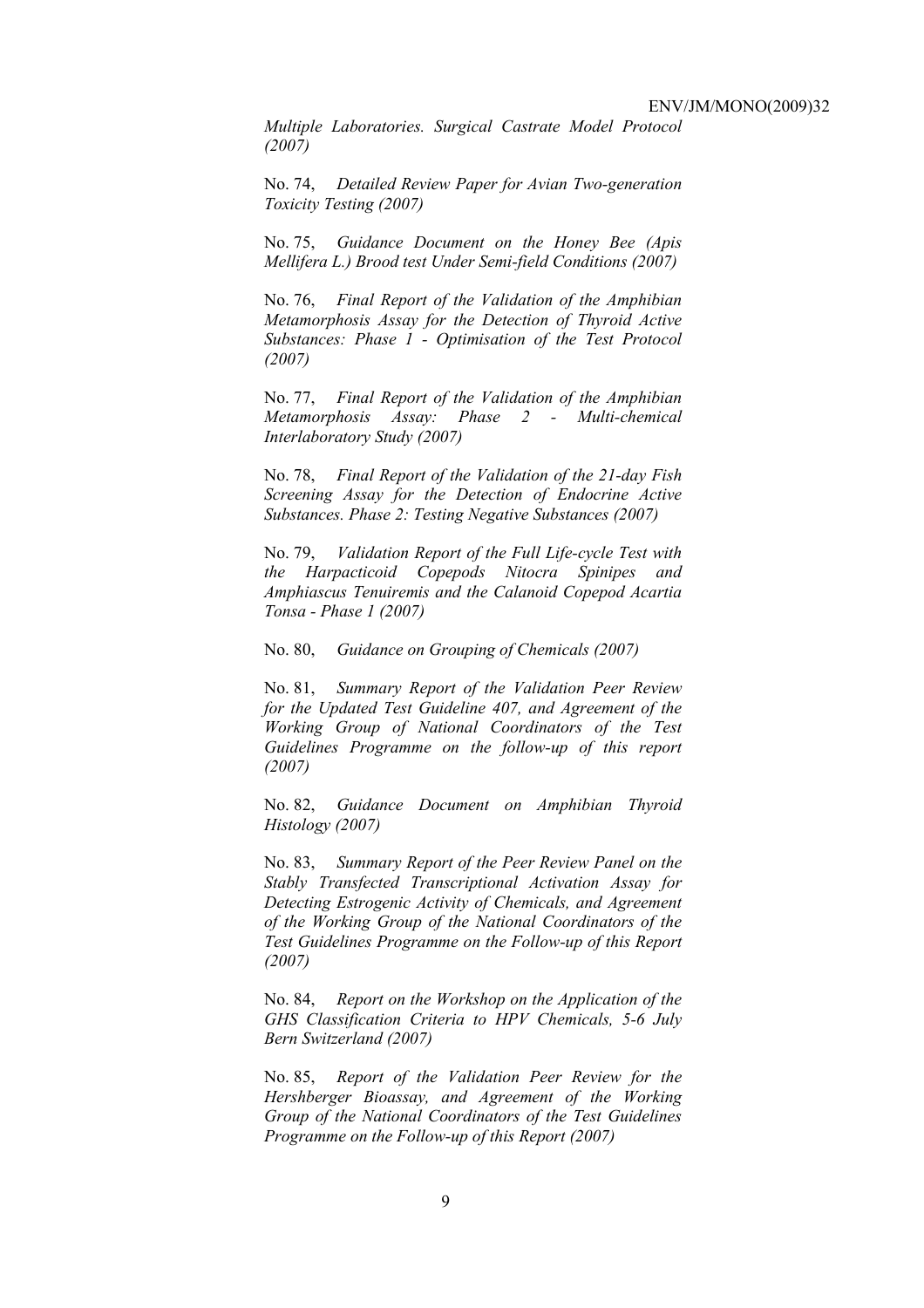No. 86, *Report of the OECD Validation of the Rodent Hershberger Bioassay: Phase 2: Testing of Androgen Agonists, Androgen Antagonists and a 5 α-Reductase Inhibitor in Dose Response Studies by Multiple Laboratories (2008)*

No. 87, *Report of the Ring Test and Statistical Analysis of Performance of the Guidance on Transformation/Dissolution of Metals and Metal Compounds in Aqueous Media (Transformation/ Dissolution Protocol) (2008)*

No.88 . *Workshop on Integrated Approaches to Testing and Assessment (2008)* 

No.89. *Retrospective Performance Assessment of the Test Guideline 426 on Developmental Neurotoxicity (2008)* 

No.90. *Background Review Document on the Rodent Hershberger Bioassay (2008)* 

No.91*. Report of the Validation of the Amphibian Metamorphosis Assay (Phase 3) (2008)* 

No.92*. Report of the Validation Peer Review for the Amphibian Metamorphosis Assay and Agreement of the Working Group of the National Coordinators of the Test Guidelines Programme on the Follow-Up of this Report (2008)* 

No.93 *. Report of the Validation of an Enhancement of OECD TG 211: Daphnia Magna Reproduction Test (2008)* 

No.94*. Report of the Validation Peer Review for the 21- Day Fish Endocrine Screening Assay and Agreement of the Working Group of the National Coordinators of the Test Guidelines Programme on the Follow-up of this Report (2008)* 

No.95 *Detailed Review Paper on Fish Life-Cycle Tests (2008)* 

No.96 *Guidance Document on Magnitude of Pesticide Residues in Processed Commodities (2008)* 

No.97 *Detailed Review Paper on the use of Metabolising Systems for In Vitro Testing of Endocrine Disruptors (2008)* 

No. 98 *Considerations Regarding Applicability of the Guidance on Transformation/Dissolution of Metals Compounds in Aqueous Media (Transformation/Dissolution Protocol) (2008)*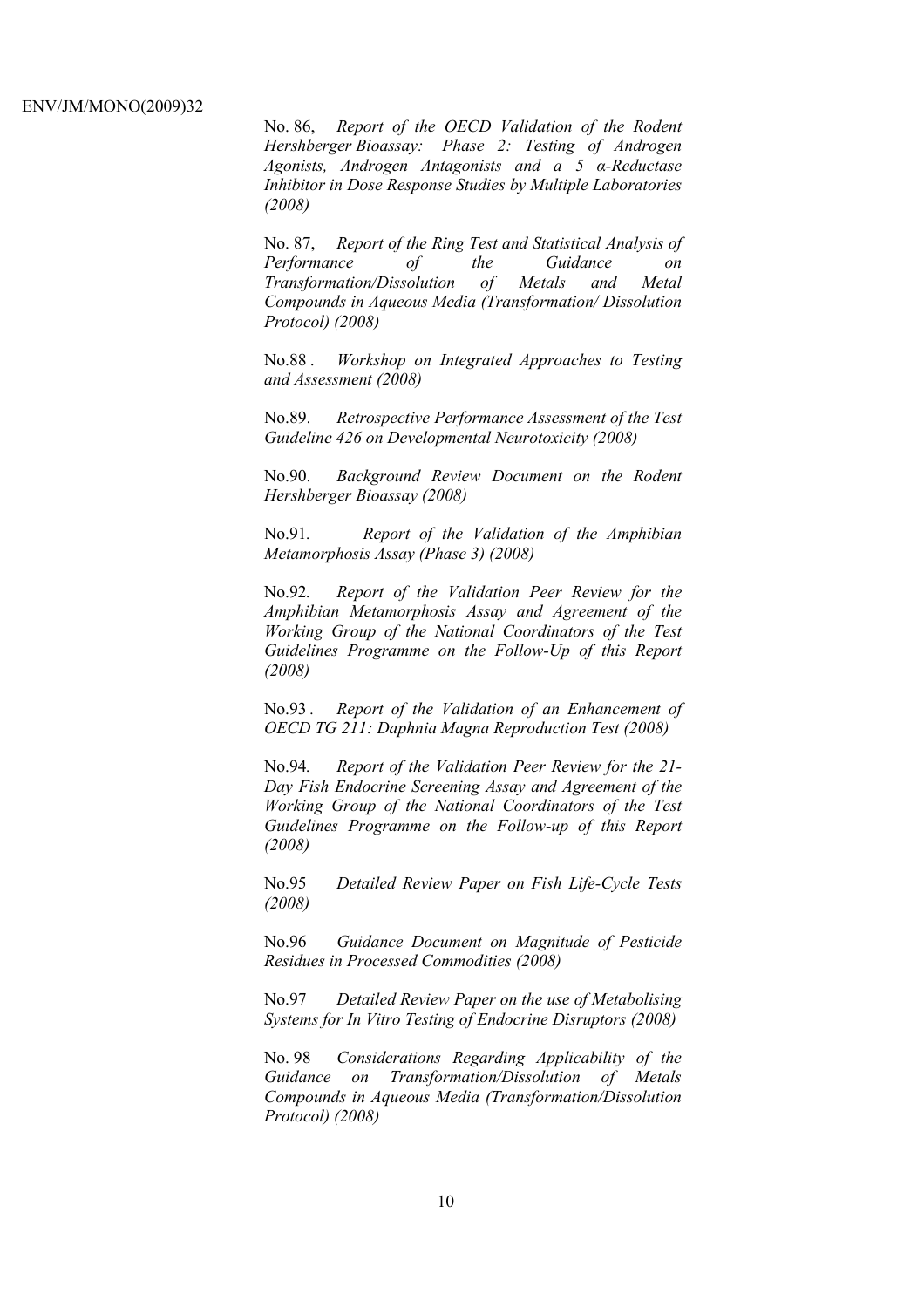No. 99 *Comparison between OECD Test Guidelines and ISO Standards in the Areas of Ecotoxicology and Health Effects (2008)* 

No.100 *Report of the Second Survey on Available Omics Tools (2009)* 

No.101 *Report on the Workshop on Structural Alerts for the OECD (Q)SAR Application Toolbox (2009)* 

No.102 *Guidance Document for using the OECD (Q)SAR Application Toolbox to Develop Chemical Categories According to the OECD Guidance on Grouping of Chemicals (2009)* 

No.103 *Detailed Review Paper on Transgenic Rodent Mutation Assays (2009)* 

No.104 *Performance Assessment: Conparsion of 403 and CxT Protocols via Simulation and for Selected Real Data Sets (2009)* 

No. 105 *Report on Biostatistical Performance Assessment of the draft TG 436 Acute Toxic Class Testing Method for Acute Inhalation Toxicity (2009)* 

No.106 *Guidence Document for Histologic Evalution of Endorcine and Reproductive Test in Rodents (2009)* 

No.107 *Preservative treated wood to the environment for wood held in storage after treatment and for wooden commodities that are not cover and are not in contact with ground.(2009)* 

No.108, *Intact, Stimulated, Weanling Male Rat Version of the Hershberger Bioassay(2009)* 

No.109, *Literature Review on the 21-Day Fish Assay and the Fish Short-Term Reproduction Assay (2009)* 

 No.110, *Report of the Validation Peer Review for the Weanling Hershberger Bioassay and Agreement of The Working Group of National Coordinators of the Test Guidelines Programme on the Follow-Up of this Report (2009)* 

#### **© OECD 2009**

Applications for permission to reproduce or translate all or part of this material should be made to: Head of Publications Service, OECD, 2 rue André-Pascal, 75775 Paris Cedex 16, France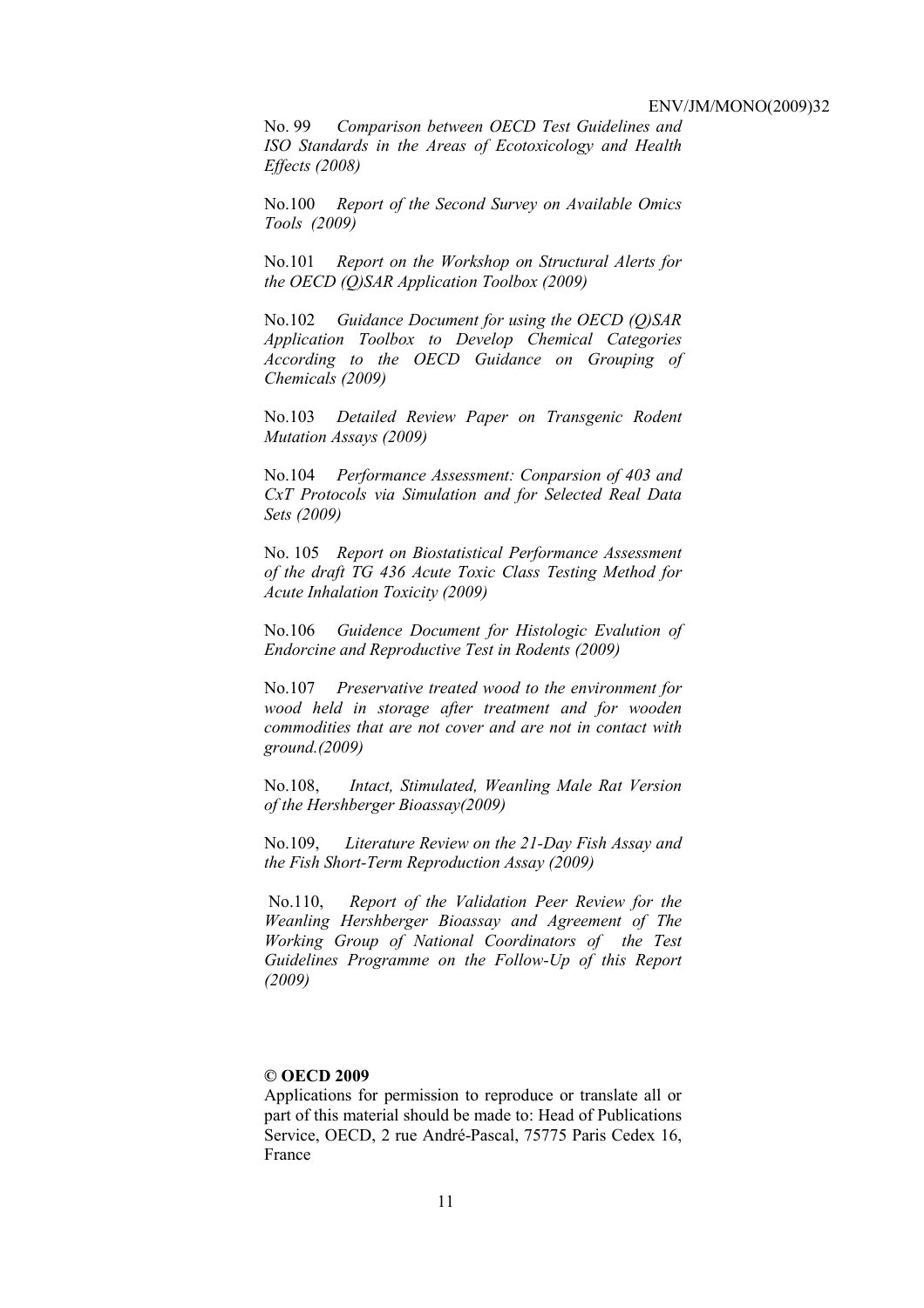# **ABOUT THE OECD**

The Organisation for Economic Co-operation and Development (OECD) is an intergovernmental organisation in which representatives of 30 industrialised countries in North America, Europe and the Asia and Pacific region, as well as the European Commission, meet to co-ordinate and harmonise policies, discuss issues of mutual concern, and work together to respond to international problems. Most of the OECD's work is carried out by more than 200 specialised committees and working groups composed of member country delegates. Observers from several countries with special status at the OECD, and from interested international organisations, attend many of the OECD's workshops and other meetings. Committees and working groups are served by the OECD Secretariat, located in Paris, France, which is organised into directorates and divisions.

The Environment, Health and Safety Division publishes free-of-charge documents in ten different series: **Testing and Assessment**; **Good Laboratory Practice and Compliance Monitoring**; **Pesticides and Biocides**; **Risk Management**; **Harmonisation of Regulatory Oversight in Biotechnology**; **Safety of Novel Foods and Feeds; Chemical Accidents; Pollutant Release and Transfer Registers; Emission Scenario Documents; and the Safety of Manufactured Nanomaterials.** More information about the Environment, Health and Safety Programme and EHS publications is available on the OECD's World Wide Web site (http://www.oecd.org/ehs/).

**This publication was developed in the IOMC context. The contents do not necessarily reflect the views or stated policies of individual IOMC Participating Organizations.** 

**The Inter-Organisation Programme for the Sound Management of Chemicals (IOMC) was established in 1995 following recommendations made by the 1992 UN Conference on Environment and Development to strengthen co-operation and increase international coordination in the field of chemical safety. The participating organisations are FAO, ILO, OECD, UNEP, UNIDO, UNITAR and WHO. The World Bank and UNDP are observers. The purpose of the IOMC is to promote co-ordination of the policies and activities pursued by the Participating Organisations, jointly or separately, to achieve the sound management of chemicals in relation to human health and the environment.**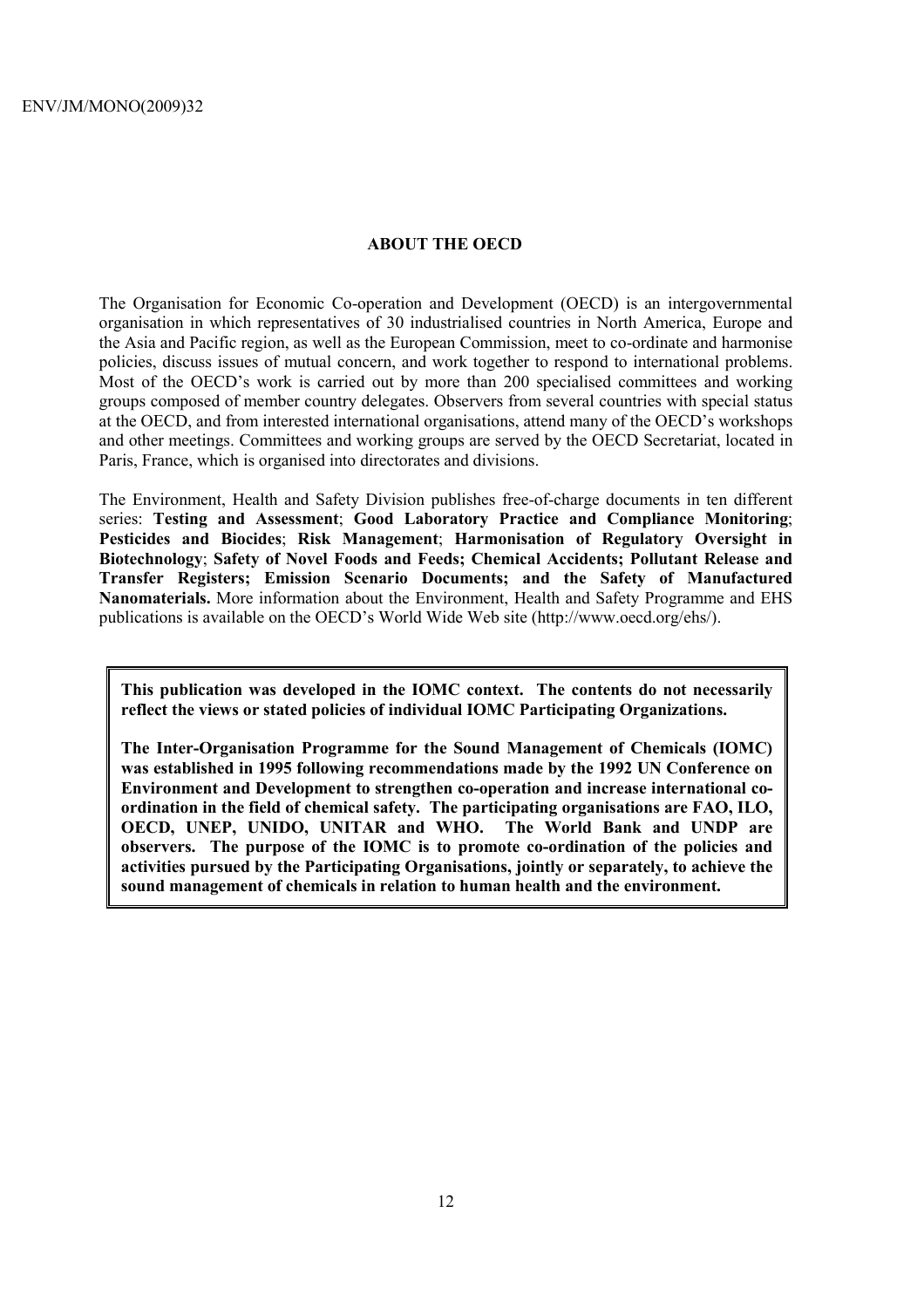**This publication is available electronically, at no charge.** 

**For this and many other Environment, Health and Safety publications, consult the OECD's World Wide Web site (www.oecd.org/ehs/)** 

**or contact:** 

**OECD Environment Directorate, Environment, Health and Safety Division** 

> **2 rue André-Pascal 75775 Paris Cedex 16 France**

**Fax: (33-1) 44 30 61 80 E-mail: ehscont@oecd.org**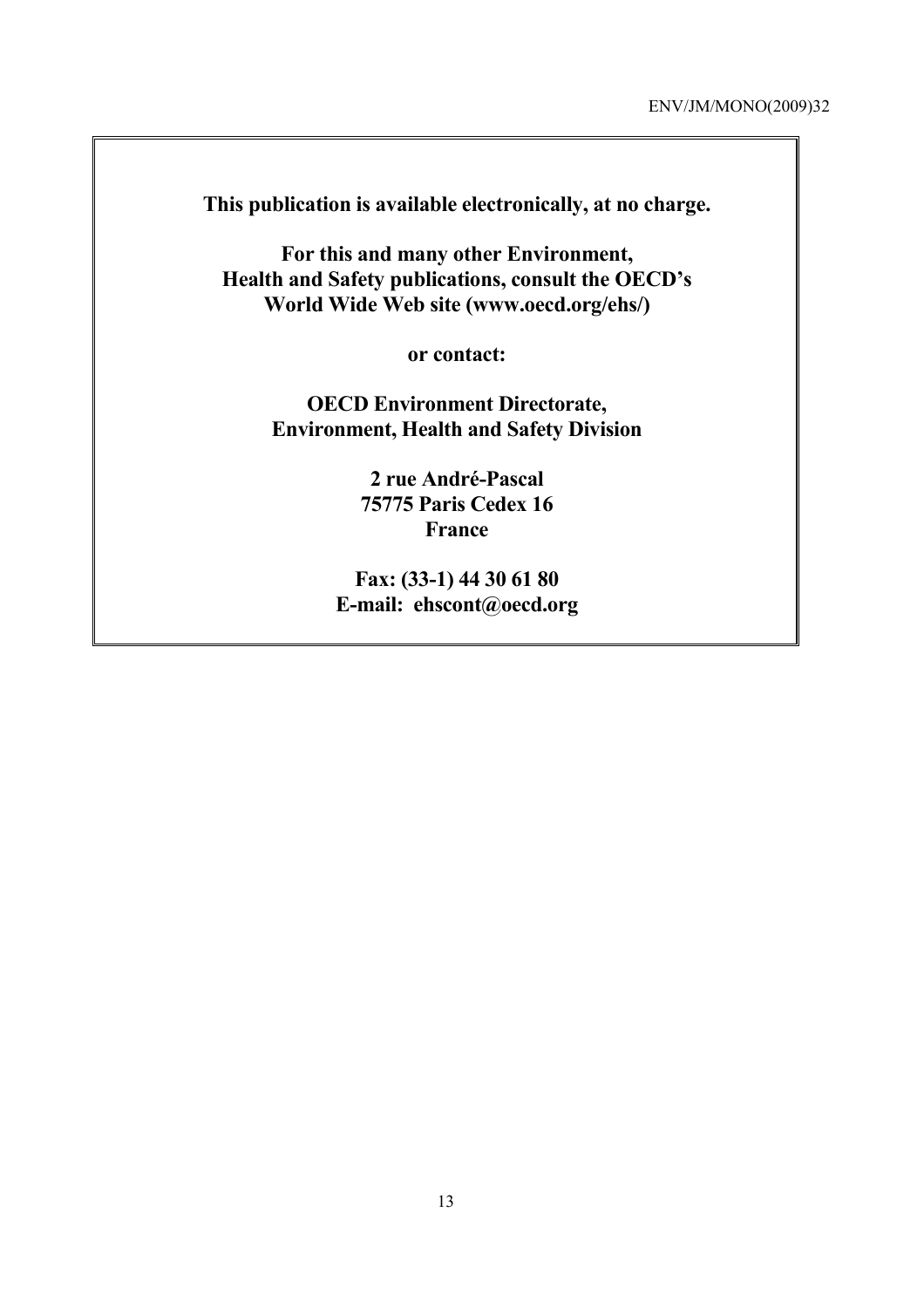# **FOREWORD**

This document presents the peer review report (PRP) for the validation of the Weanling Hershberger Assay, preceded by the agreement of the Working Group of National Coordinators of the Test Guidelines Programme (WNT) on the follow-up of the PRP report.

The peer review was sponsored by United States (Environmental Protection Agency). In June 2008, the National Coordinators were requested to nominate candidate peer reviewers.

This document is published on the responsibility of the Joint Meeting of the Chemicals Committee and Working Party on Chemicals, Pesticides and Biotechnology. The opinions expressed and arguments employed herein do not necessarily reflect the official views of the Organisation or the governments of its member countries.

This document is published on the responsibility of the Joint Meeting of the Chemicals Group and Management Committee of the Special Programme on the Control of Chemicals of the OECD.

Contact for further details: Environment, Health and Safety Division Environment Directorate Organisation for Economic Co-Operation and Development 2, rue André Pascal 75775 Paris Cedex 16, France

Tel : 33-1-45-24-16-74 E.mail : env.edcontact@oecd.org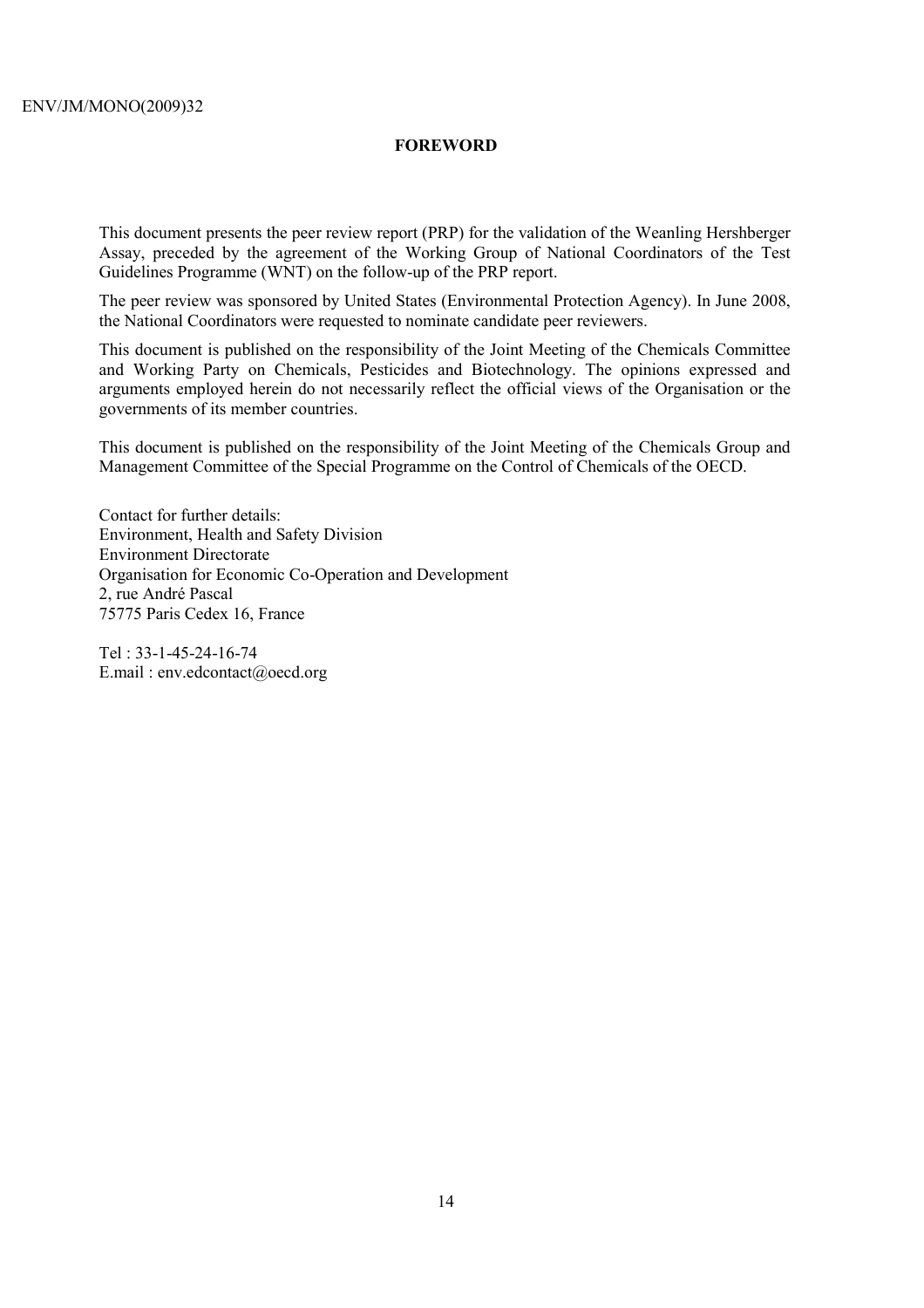# **Agreement of the Working Group of the National Coordinators of the Test Guidelines Programme on the Follow-up of the Peer Review Report**

The peer review report of the validation of the weanling version of the Hershberger assay was submitted to the Working Group of National Coordinators of the Test Guidelines Programme (WNT) on 27 January 2009, for information. This report is complementary to the peer review report of the validation of the castrate version of the Hershberger assay [N° 85 in the Series on Testing and Assessment].

The WNT noted that the weanling version of the Hershberger Bioassay did not appear to be able to consistently detect effects on androgen-dependent organ weights from weak anti-androgens at the doses tested in the validation studies. The WNT also noted that the peer review panel was divided on the issue of the inclusion of the intact weanling model in the draft Test Guideline.

Considering that the weanling model is less responsive than the castrate model when administering weak anti-androgens, the WNT went back on its 2007 decision and agreed that the intact weanling model should not be included in the Test Guideline, while the weanling model will be included in a Guidance Document.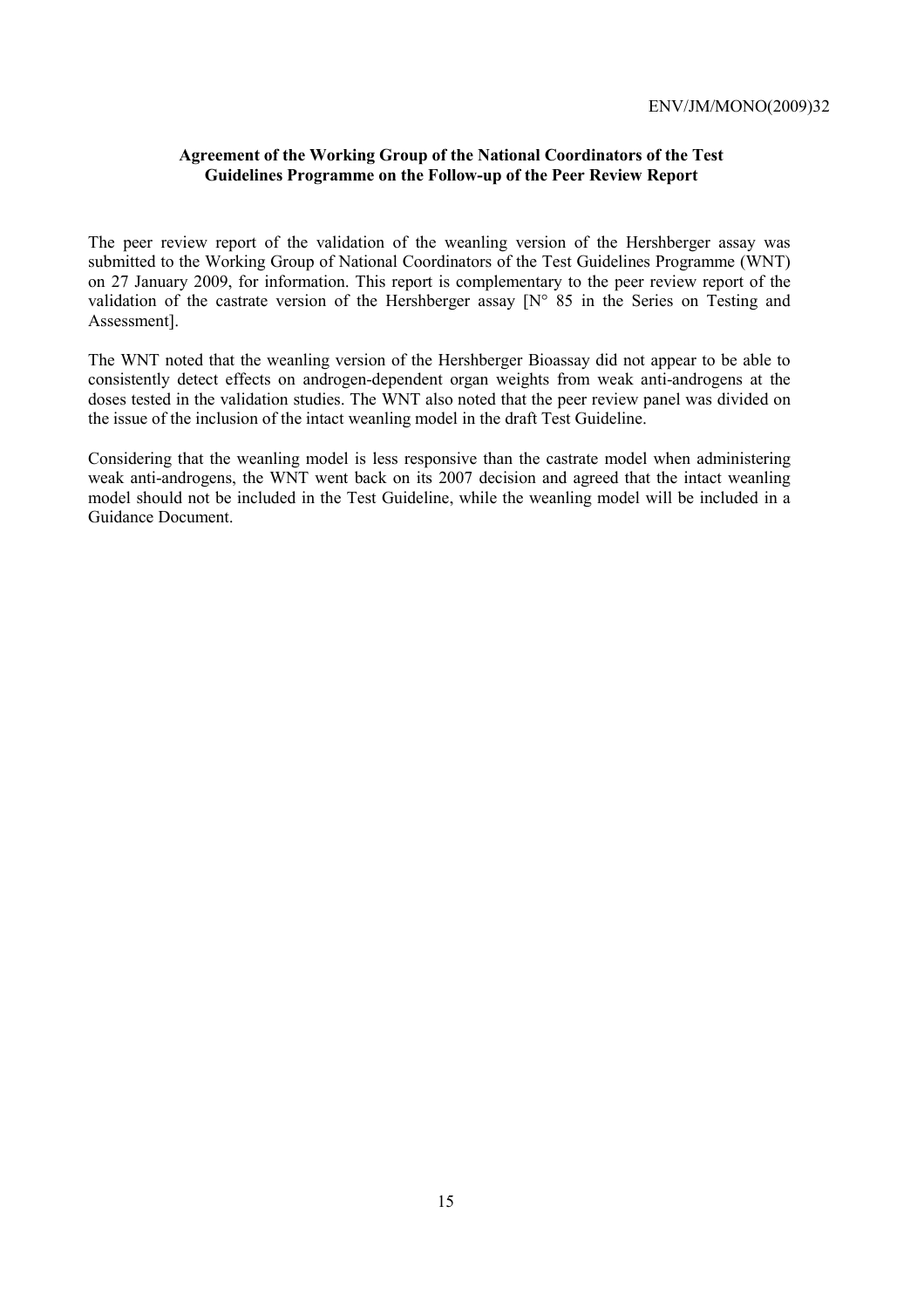#### ENV/JM/MONO(2009)32 **REPORT OF THE VALIDATION PEER REVIEW FOR THE WEANLING HERSHBERGER BIOASSAY**

# **INTRODUCTION**

The purpose of this work assignment, sponsored by the U.S. Environmental Protection Agency, was to administer an independent peer review of a report summarizing the Organization for Economic Cooperation and Development (OECD) validation of the weanling rat model as an alternative to the castrate adult male rat that is traditionally used in the Hershberger Assay. The peer review was administered by Battelle in December 2008 and January 2009. The subject of the peer review was the following report:

*Intact, Stimulated, Weanling Male Rat Version of the Hershberger Bioassay, Task Order 16: Immature Male Rat Hershberger Model Validation Report, EPA Contract No. EP-W-06-026, Project No. 0210114.016, prepared for U.S. Environmental Protection Agency, Endocrine Disruptor Screening Program; prepared by RTI International, Research Triangle Park, NC, October 27, 2008.* 

The peer review panel members were also provided with the following supporting document for reference:

# *Draft OECD Guideline for the Testing of Chemicals. The Hershberger Bioassay in Rats: A Short-term Screening Assay for (Anti)Androgenic Properties, Revised 20 October 2008.*

A panel of five peer reviewers were selected based on a list of potential reviewers provided by EPA, supplemented by an independent search conducted by Battelle. Potential reviewers were screened as to their expertise, availability, and lack of real or perceived conflicts of interest. Relevant expertise included the following disciplines: mammalian reproductive or developmental toxicology, andrology/male reproductive function, endocrinology, and/or sexual differentiation and development. Qualifications of each candidate reviewer were submitted to EPA for concurrence and approval. Each reviewer completed a Certification Concerning Conflicts of Interest, verifying that no actual or potential conflicts exist. The members of the peer review panel and their affiliations are as follows:

- **Ibrahim Chahoud, DVM, PhD,** Department of Reproductive Toxicology, Institute of Clinical Pharmacology and Toxicology, Department of Toxicology, Charitè University Medical School, Campus Benjamin Franklin, Berlin, Germany.
- **John Charles Eldridge, PhD,** Professor of Physiology and Pharmacology, Wake Forest University School of Medicine, Department of Physiology and Pharmacology, Winston-Salem, North Carolina, USA.
- **Heather B. Patisaul, PhD,** Assistant Professor, Department of Biology; Associate Member, Department of Toxicology, North Carolina State University, Raleigh, North Carolina, USA.
- **Richard M. Sharpe, PhD,** Special (Professorial level) Appointment, Medical Research Council Human Reproductive Sciences Unit, Programme leader: Physiological basis for male reproductive development and function, Professor, College of Medicine & Veterinary Medicine, University of Edinburgh, Edinburgh, Scotland, United Kingdom.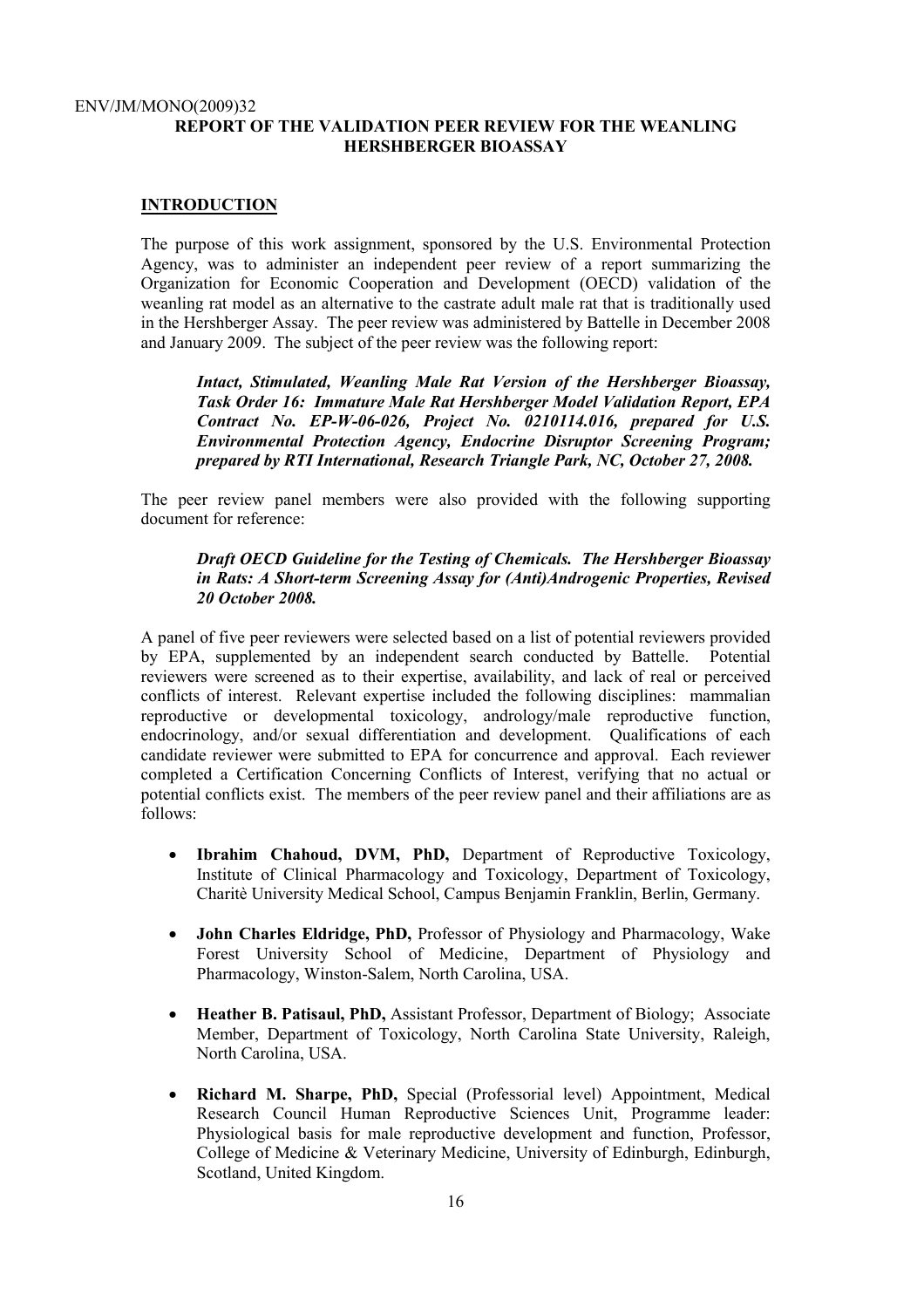• **Dr. Chris E. Talsness, DVM,** Charité Universitätsmedizin Berlin, Institute of Clinical Pharmacology and Toxicology, Working Group Reproductive Toxicology, Campus Benjamin Franklin, Berlin, Germany.

A kickoff conference call was held with the EPA, Battelle, and all five reviewers on January 12, 2009, for the purpose of providing background, outlining the scope of work, and resolving any questions or concerns on the part of the reviewers. Beyond that, all reviewers worked independently of each other. The peer reviewers were asked to read the reports cited above and to respond to a series of charge questions prepared by EPA.

The comments from the peer reviewers specific to each charge question are compiled below, followed by any general or summary comments provided by the peer reviewers. The language from each charge question is presented before the reviewers' responses. The original, verbatim submissions from the peer reviewers are included in Appendix A. A separate Peer Review Record is also being prepared for submission to EPA, with further documentation of the reviewers' qualifications and other supporting material.

# **OVERVIEW OF REVIEWER CONCLUSIONS**

To summarize across all reviewers, the following final conclusions were submitted:

- The substitution of the traditional castrate version of the Hershberger assay with the weanling version **is justified.**
- The weanling version of the Hershberger assay appears to be a **barely adequate** substitute for the traditional castrate version.
- Therefore the weanling version of the Hershberger bioassay is **not an adequate substitute** for the traditional castrate version.
- The intact weanling assay is fit for purpose and can provide **an adequate substitute** for the castrated rat assay.
- The weanling version **could be used as a substitute** for the castrated version with the caveat that higher doses may have to be employed. The choice of which version to employ could be based on available *in vitro* data.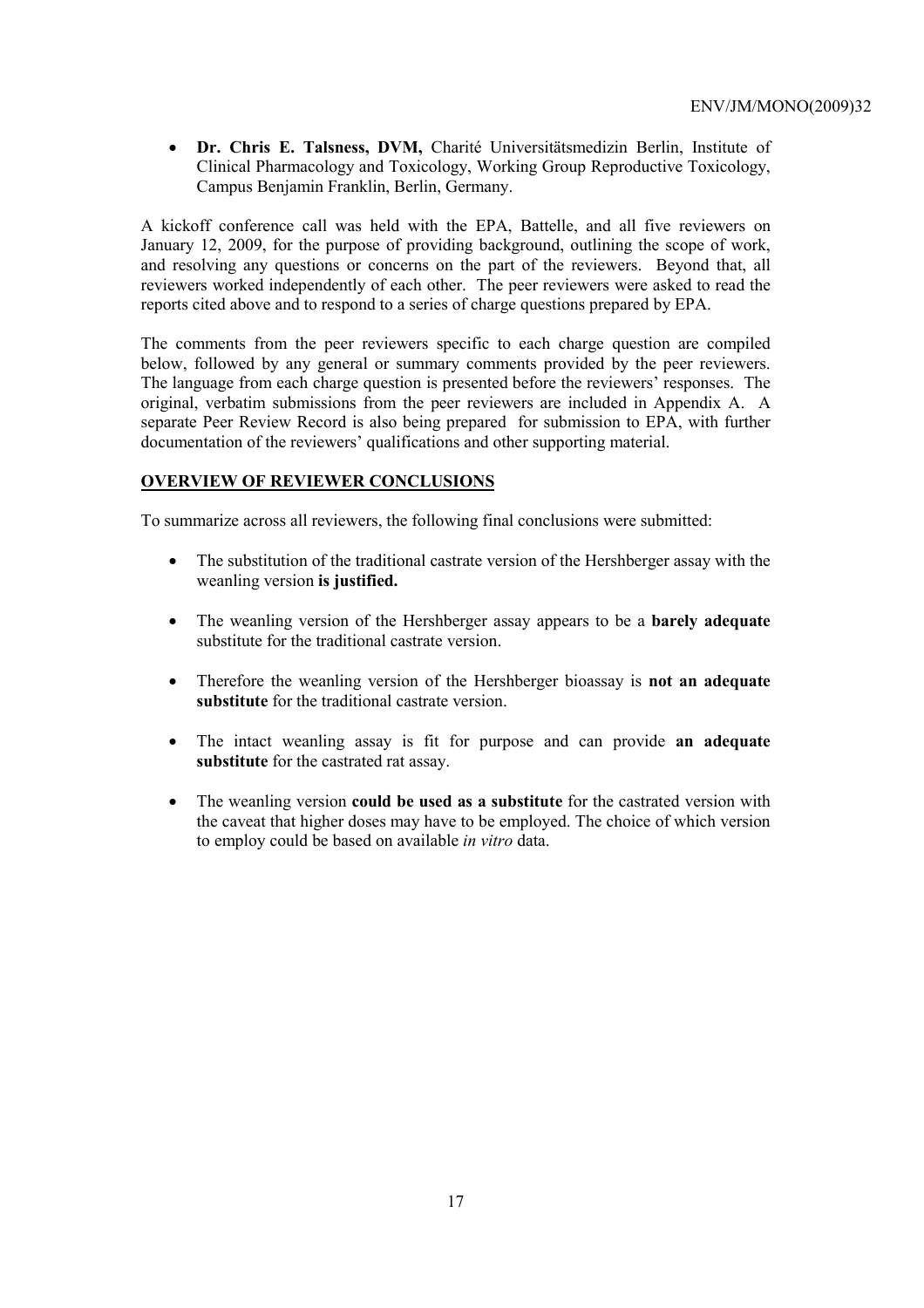# **1. Comment on the adequacy of the validation program by stating how well it meets the following validation criteria:**

# **A. The rationale for the test method should be available.**

This should include a clear statement of the scientific basis, regulatory purpose and need for the test.

**Dr. Chahoud**. *Scientific basis:* The scientific basis for the Hershberger Assay is well documented and employed for decades since the 1930's. The aim of the test is the evaluation of the ability of chemicals to change the weight of androgen-dependent tissues in prepubertal male rats. The test period lasts from approximately PND 21-33. At this age the tissues evaluated in male rats exhibit androgen receptors and at the same time serum testosterone concentrations are low. Therefore, the androgen dependent tissues are sensitive to exogenous androgens as well as anti-androgens. In contrast to the castrated version, the advantage of this model is the intact hypothalamic-pituitary-gonadal axis which provides a physiologically normal test situation.

*Regulatory purpose:* The regulatory need exists to rapidly assess and evaluate a chemical as a possible androgen agonist or antagonist or  $5\alpha$ -reductase inhibitor. The Hershberger bioassay serves as a mechanistic *in vivo* screening assay and its application should be seen in the context of the "OECD Conceptual Framework for the Testing and Assessment of Endocrine Disrupting Chemicals" (annex 2). The assay is part of Level 3 and is designed to provide data about a single endocrine mechanism, i.e. (anti)androgenicity. The inclusion in a battery of *in vitro* and *in vivo* tests to identify substances with potential to interact with the endocrine system is recommended, ultimately leading to hazard and risk assessments for human health or the environment.

*Need for the test:* Whether a substance acts as androgen or antiandrogen can be assessed in an *in vitro* test battery. However, the disadvantage of *in vitro* tests is their lack of information about the toxicokinetic properties of a given substance. Therefore, there is a need for *in vivo* tests in order to be able to get important information about resorption, metabolisation and elimination of the tested compound. The Hershberger Assay is an adequate test system for these purposes. Evaluation of the test as an alternative protocol to the castrated model version is justified.

**Dr. Eldridge.** All of the test methods and the scientific basis for the methods were clearly presented. The needs for this test (Hershberger), the justification underlying the need to investigate the present modifications (use of intact weanling rats), and the regulatory purposes were also clearly presented.

**Dr. Patisaul.** The Immature Male Rat Hershberger Model Validation Report (dated November 30, 2008) clearly states that the "overall aim of the validation program is to demonstrate that the Hershberger bioassay is a robust, sensitive, reliable and reproducible bioassay that can be considered as the basis for an OECD Test Guideline. Once available, the test guideline is intended to be used as one element in an overall testing strategy for the detection and assessment of potential endocrine disruptors." Use of the Hershberger bioassay as a component of an endocrine disruptor screening program is appropriate and necessary.

The primary rationale for recommending the weanling version of the Hershberger Assay, instead of the castrate version, is the desire to avoid castration for animal welfare reasons. Another rationale for the switch is stated in the final paragraph of the report. Because the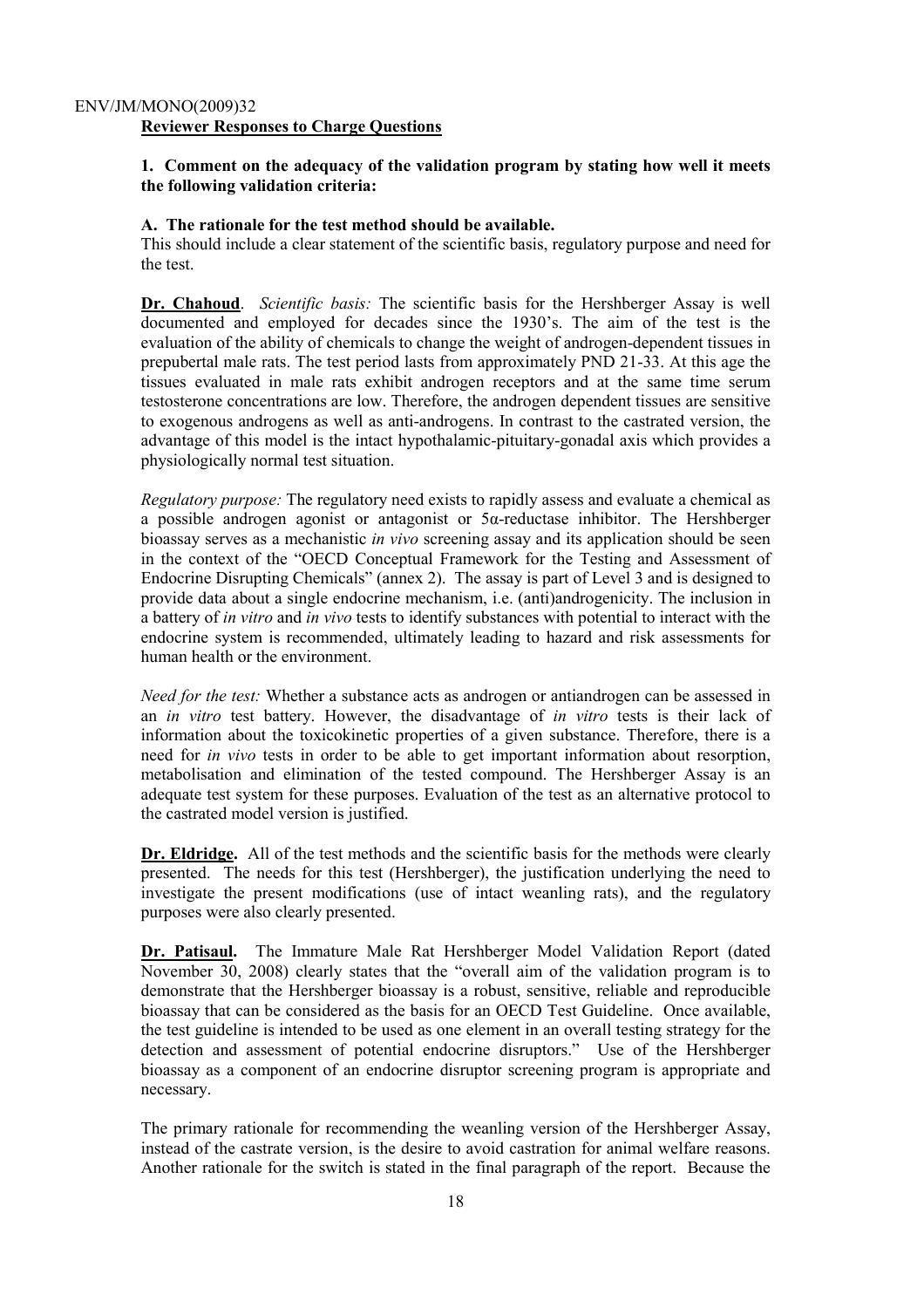weanlings are gonadally intact, and therefore the hypothalamic-pituitary-gonadal (HPG) axis is theoretically capable of responding to the administration of an endocrine active compound, the weanling version of the Hershberger bioassay is potentially advantageous over the castrate version because it has the potential to detect effects resulting from disruption within the (HPG) axis in addition to direct action on androgen receptors. However, the high level of TP needed for the weanling version (1 mg/kg compared to 0.4 for the castrate version) would likely suppresses the responsivity of the HPG axis through steroid negative feedback. Therefore the ability of the HPG axis to adequately respond to the chemical insult under the test conditions of the Hershberger bioassay is likely minimal.

Another stated rationale for using the weanling version of the Hershberger bioassay over the castrate version is concern that the results obtained using the castrate version might not be extrapolable to gonad-intact animals. It is unlikely that either version would produce results that are unequivocally extrapolable to the uncastrated adult (or juvenile), but this should not be considered a major problem because the primary goal of the assay is to screen for compounds with endocrine disrupting properties, not to make predictions about how the compound might affect gonadally intact individuals. For the purposes of screening, the assay with the greatest sensitivity, higher demonstrated degree of reproducibility, and lowest laboratory intervariability should be considered superior.

**Dr. Sharpe.** The rationale for the assay, its mechanistic/functional basis and the specific reasons why this additional test is being evaluated are well described, as are specific issues that require consideration in the validation and evaluation exercise.

**Dr. Talsness.** The *scientific basis* for the test is founded and has been well documented and employed in assays since the 1930's. In addition, extensive validation work has successively been performed on the castrated version of the assay. The test evaluates the ability of a substance to increase or decrease the weight of androgen-dependent tissues of the pre-pubertal male. At the time of the test, starting between PND 21-24 and ending between PND 30-33, androgen receptors are present on the tissues evaluated and the serum concentration of testosterone is relatively low and begins to slowly increase over time with a peak occurring between 50 and 60 days of age. Due to the relatively low testosterone concentrations, the androgen dependent tissues can respond to exogenous androgens and anti-androgen effects can be demonstrated with co-administration of testosterone propionate in comparison with testosterone propionate alone. 5α reductase inhibitors can be theoretically detected based on a differentiated response among the tissues due to their differing relative dependency on 5  $\alpha$  reductase conversion, although validation of this was not performed, e.g., finasteride. The hypothalamic-pituitary-gonadal axis is functional in this model and indirect effects on this axis can theoretically be detected although validation for this was not performed, e.g., GnRH agonists or antagonists.

The *regulatory purpose* of this assay is to serve as a Level 3 test which includes "*in vivo* assays providing data about single endocrine mechanisms and effects". Although the weanling assay theoretically covers a larger scope of investigation than the castrated version, only information regarding (anti) androgenicity in the broad sense is obtained. Screens should be sensitive methods with the emphasis placed on reducing the number of false negatives while possibly increasing the number of false positives. The weanling version is clearly less sensitive than the castrated version and appears to have similar specificity as the castrated version. The doses required for identification of substances were higher in the weanling version than the castrated one, however, each chemical was eventually identified at the highest dose as in the castrated version, i.e., the resulting information obtained from the two tests was the same. This test guideline, therefore, could be used for hazard characterization. Calculation of reference doses should be performed with data derived from other *in vivo* tests investigating other types of endpoints.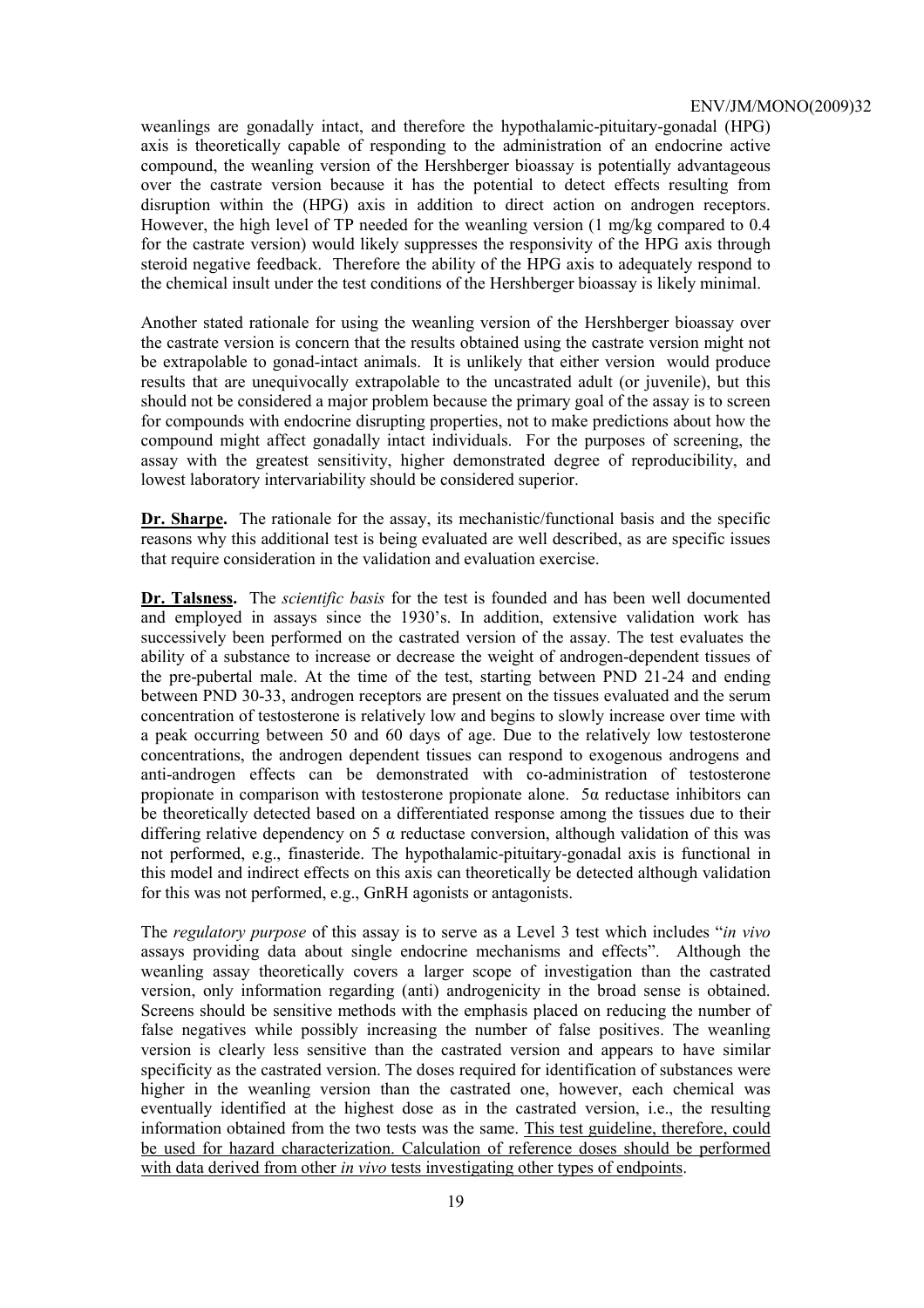The *need* for the test is to reduce the number of chemicals identified in level 2 testing which will require further investigation using more elaborate protocols to evaluate possible endocrine-related effects and to address welfare concerns questioning the need to use a castrated model to achieve this aim.

*In vitro* tests do not account for the influences of absorption, distribution, metabolization or elimination (ADME) and it is theoretically possible that "positive compounds" from *in vitro* screens will be rendered "inactive" in the *in vivo* model, thereby lowering the number of chemicals indicated for further evaluation of endocrine effects (level 4). It is just as theoretically possible that negative compounds in the *in vitro* testing phase could be positive *in vivo* due to the influences of ADME which leads to the question whether the Hershberger Bioassay should be reserved instead for chemicals which are negative in level 2.

Evaluation of the test as an alternative protocol to the castrated model version is justified.

# **B. The relationship between the test method's endpoint(s) and the (biological) phenomenon of interest should be described.**

This should include a reference to scientific relevance of the effect(s) measured by the test method in terms of their mechanistic (biological) or empirical (correlative) relationship to the specific type of effect/toxicity of interest. Although the relationship may be mechanistic or correlative, test methods with biological relevance to the effect/toxicity being evaluated are preferred.

**Dr. Chahoud.** The aim of the weanling version of the Hershberger Assay is the identification of androgen receptor agonists/antagonist and 5α-reductase inhibitors. The endpoints required are weight changes in androgen-dependent tissues (Cowper's glands, levator ani-bulbocavernosus muscle complex, seminal vesicles with coagulating glands and their fluids and ventral prostate). Optionally, other reproductive organs (testes, epididymides) as well as liver, kidney, adrenal glands and hormone concentrations are recommended.

Weight changes in androgen-dependent reproductive tissues are sensitive and relevant markers for androgen agonists and antagonists. Agonists will cause an increase in the weights of the respective tissues, while treatment with antagonists, will prevent the androgen-dependent organ weight increase. The choice of rat accessory sex organs is biologically relevant, mechanistically sensitive and adequate to detect the effects of androgen receptor agonists, antagonists and  $5 \alpha$ -reductase inhibitors.

The Hershberger assay is currently the best available *in vivo* assay for detecting androgen receptor agonists and antagonists. However, it should be stressed that this bioassay can only be used as a screening test.

**Dr. Eldridge.** The test methods and the chosen parameters appear to be scientifically valid and biologically relevant. The report included a discussion of published literature and contained a good list of citations, both research papers and regulatory reports of assay validation. The targeted tests also appear to be relevant to both human health and to environmental safety of many species of male animals.

**Dr. Patisaul.** In general, the Immature Male Rat Hershberger Model Validation Report (dated November 30, 2008) clearly and adequately addresses the limitations of the weanling model, compared to the castrate model, the most significant of which is the potential for the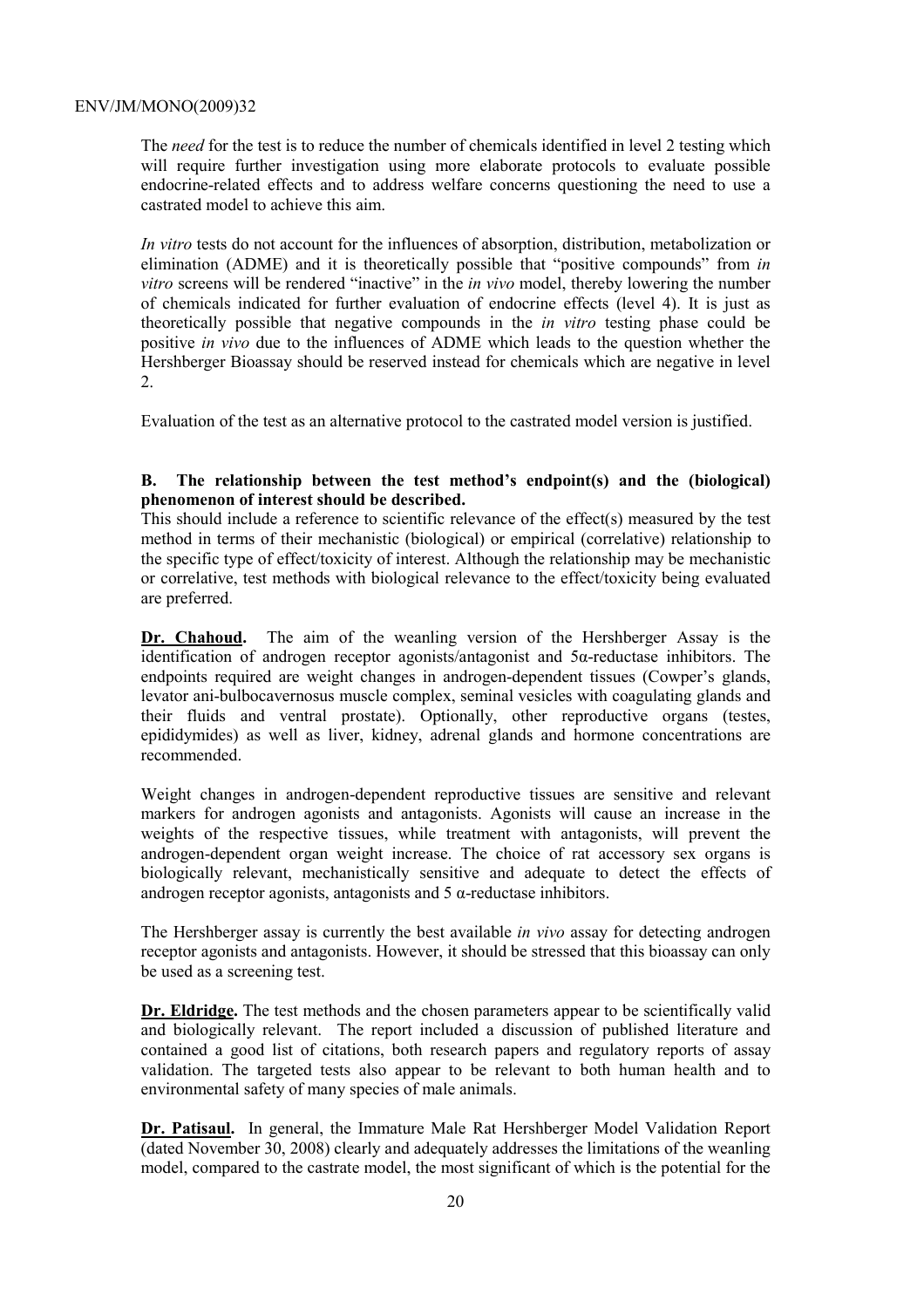(HPG) axis to respond to the compounds being screened and therefore interfere with the outcome. The most problematic drawback of using gonadally intact weanlings is that the sensitivity of the bioassay is clearly and markedly reduced. To compensate for this, greater numbers of animals would likely be needed to achieve sufficient statistical power which, to me, is a far greater animal welfare concern than castration. Use of an additional assay to validate the results may also be required.

It would also be very difficult to draw definitive conclusions about the potential mechanisms by which a screened compound is producing its effect(s) because the presence of an intact HPG axis allows for numerous alternative pathways other direct action on androgen receptors (ARs). The castrated male Hershberger bioassay provides clear, readily interpretable data on (anti-) androgenicity mediated by (ARs). In the weanling version, additional mechanisms, including metabolic inhibition and hypothalamic and/or pituitary regulation of the gonad, and/or indirect effects on the intact HPG axis, are also possible, making the interpretation of the results more complicated. However, when (anti-)androgen action via a non-AR mechanism is suspected, the weanling version of the Hershberger bioassay may be a more appropriate choice.

Another possible confound of the weanling version of the Hershberger bioassay, which was not addressed in the report, is the potential for the administration of testosterone propionate (TP) to advance pubertal onset. Male rats normally undergo pubertal maturation around 45 days of age at which point gonadotropin secretion elevates to adult levels. This is why it is suggested that animals between 21 and 24 days be used in the gonadally intact weanling version of the assay (so that sacrifice will occur a week before pubertal onset). It is possible that the administration of TP (and or the compounds being screened) will "awaken" the HPG axis and accelerate pubertal onset in the test animals, which would then further reduce the sensitivity of the assay. It is difficult to reliably and accurately determine if a male rat is entering puberty. Prepucial separation is one marker that is often used but this measure is not reliable and could be confounded by any of the compounds used in the assay. Timing of pubertal onset is not a concern in the castrate version of the Hershberger bioassay because the animals are already reproductively mature at the time of castration.

**Dr. Sharpe.** The reasons for choice of endpoint measurements are well described and sensible and are fully justified, biologically. Performance criteria are established and available and expected working practices and evaluation methods are fully detailed and sound.

**Dr. Talsness.** The required endpoints include: daily body weight and clinical observations and weights of Cowper's glands, levator ani-bulbocavernosus muscle complex, seminal vesicles with coagulating glands and their fluids and ventral prostate. Optional assessments include daily food consumption, weights of paired testes, paired epididymides, liver, paired kidneys and paired adrenal glands and serum LH, testosterone, T4 and T3.

Evaluation of clinical appearance and daily body weight are reasonable endpoints to provide relevant information to assess possible overt toxicity and allow for adjustment of dose during a period of rapid growth. In addition, body weight allows analyses to be performed regarding possible influences of body weight on weights of accessory sex tissues, the main endpoints of the assay. Change in the weights of the accessory sex tissues is a biologically sound expectation to exposure to exogenous androgens or co-exposure to androgen/anti-androgen because these tissues are dependent on testosterone and 5  $\alpha$ dihydrotestosterone throughout puberty and adulthood for maturation and function. The weanling model is characterized by 1- low baseline serum testosterone concentrations allowing the detection of a response to androgen agonists as the tissues are not in a state of maximal stimulation, 2- the presence of androgen receptors on the accessory sex tissues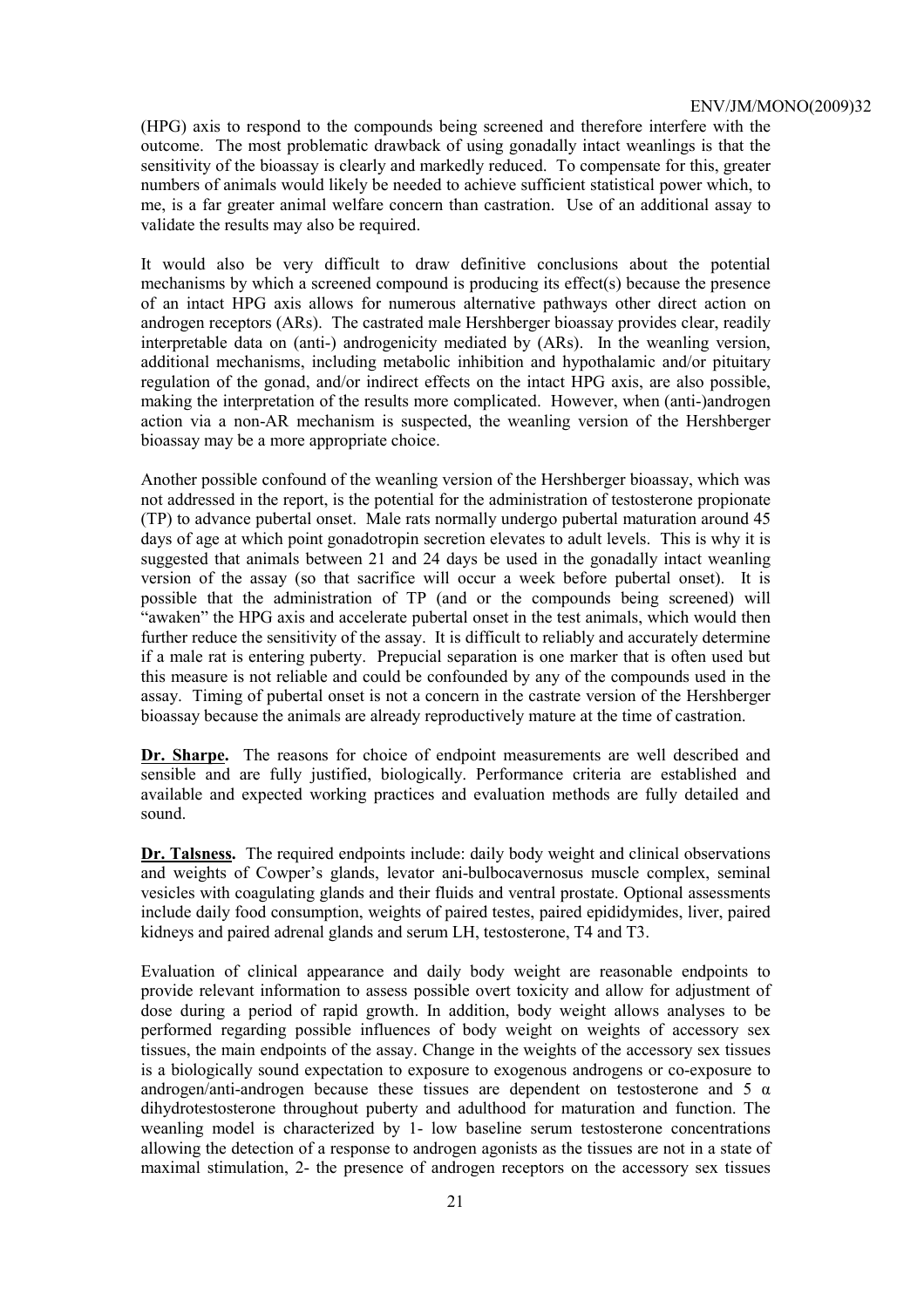allowing a response and 3- steady physiological growth of these tissues with any dramatic changes typically occurring after the timeframe of the study period.

Optional Endpoints: Paired weights of the testes and epididymides

- Androgen agonists

Detection of statistically significant changes in the weights of the epididymides and the testes required a higher dose of TP compared to the mandatory accessory sex tissues. In addition, the relative response of the epididymides is also lower perhaps making detection with this organ more difficult.

Only one laboratory detected changes in the epididymides in response to TREN while the testes data (dose and response) supported the effects observed in the mandatory accessory sex tissues.

- Androgen antagonists

A higher dose of FLU was required to detect a statistically significant response in paired testes weight and statistically significant changes were not observed in response to LIN or DDE.

Epididymides responded at to FLU at the same dose as the mandatory accessory sex tissues and did not respond to LIN or DDE at all doses tested.

In general, the opportunity to evaluate these two organs did not increase the sensitivity of the assay and they proved to be "weak detectors" of androgen antagonists, but changes in weight (although not statistically significant) may be useful as further evidence when equivocal results are obtained with the mandatory accessory sex tissues.

# **C. A detailed protocol for the test method should be available.**

The protocol should be sufficiently detailed and should include, e.g., a description of the materials needed, such as specific cell types or construct or animal species that could be used for the test (if applicable), a description of what is measured and how it is measured, a description of how data will be analyzed, decision criteria for evaluation of data and what are the criteria for acceptable test performance.

Dr. Chahoud. The protocol is clearly written, comprehensive and there are adequate descriptions of the materials, equipment and methodology. Furthermore, performance criteria and justification of animal numbers are acceptable. The description of data analysis is comprehensive in the use of correct statistical approaches.

It is not clear if a statistically significant reduction in only one of the tissues weighed would be sufficient to be called a positive signal or outcome?

**Dr. Eldridge.** The methods were presented in good detail. It would not be difficult for a professional laboratory to conduct these tests in the manner intended by the methodology designers. Criteria for data evaluation and test performance were also described in detail, and appear to be reasonable.

**Dr. Patisaul.** In general, the protocol is clearly written and appropriate, however I have a few concerns about some of the details.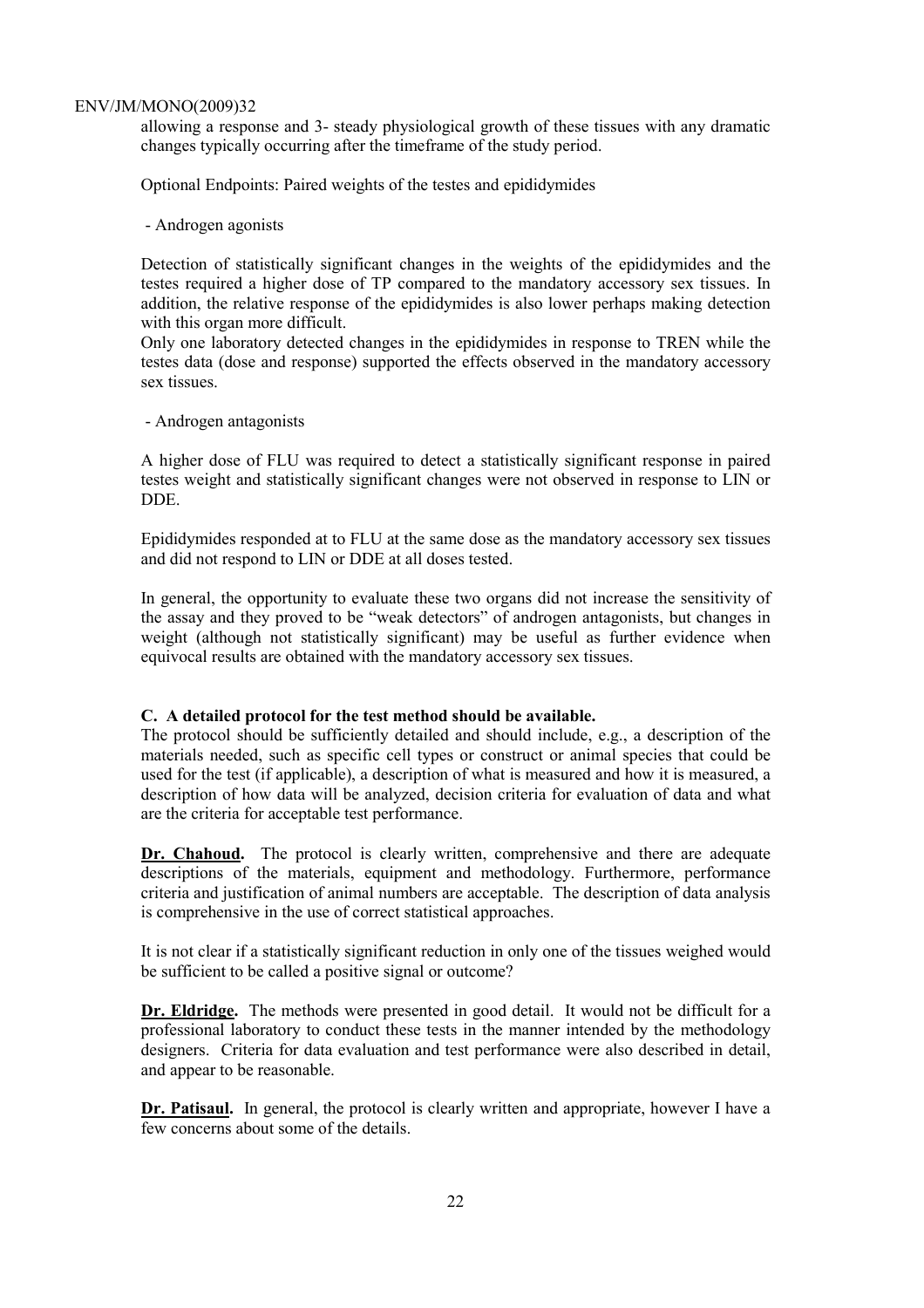- *1. DIET:* The diet should be free of phytoestrogens. As written, there are no restrictions on the diet although each lab is supposed to report which diet was used. The presence of phytoestrogens, even in small quantities, needlessly impairs the sensitivity of the assay and introduces inter-laboratory variability. The Draft OECD Guideline for the Testing of Chemicals (Revised October 20, 2008) suggests that (page 8, line 290), "dietary levels of phytoestrogens should not exceed 350 µg of genistein equivalents/gram of laboratory diet." A number of phytoestrogen-free diets are now readily available from all of the major lab diet manufacturers so there is no reason not to exclude or at least minimize this potentially problematic source of endocrine disrupting compounds.
- *2. LITTER EFFECTS:* It is not clear from how many litters the group of weaned males will be pulled. The protocol states that up to 6 weanlings can be housed together but it is not clear if all 6 can be pulled from the same litter or should be combined from different litters. Quality of maternal care can impact male sexual development and therefore the potential for a significant litter effect is a concern that should be mitigated by clearly stating that the males must come from multiple (preferably at least 3) litters.
- *3. TIMING OF ADMINISTRATION:* It is not stated at which time of day the compounds are to be administered. Endogenous secretion of androgens has a distinct circadian pattern with levels generally higher in the morning. Therefore the time at which the test compounds are administered should be standardized across labs to ensure that endogenous androgen levels are similar. This is not a major concern in the adult castrate version of the assay because the testes are removed.

**Dr. Sharpe.** The test requirements in terms of animals, treatment regimes and routes and standard operating procedures for retrieving endpoint tissues for weighing are well described in the relevant *Draft OECD Guideline for the Testing of Chemicals* document. This is important information for this particular assay as variability in consistency of tissue recovery is of fundamental importance in determining the effective working of the assay; some of the endpoint tissues (SVCG, VP, and to a lesser extent the epididymis) can be fluid-filled with secretions that are androgen-dependent and are thus an integral part of the measured endpoint. Prevention of leakage of these secretions in a consistent manner (by the use of a hemostat) as described in the guidelines is thus vitally important and a key means of reducing measurement errors and variability in weight of the retrieved tissues. It is also important that emphasis is placed on the importance of having the same individual do all of the dissections and weighings whenever possible. The same document tabulates acceptable variation in endpoint measurements (CVs); these are endpoints with naturally high variability and, compounded by variation in dissection/weighing, means that acceptable CVs are set in the 20-40% range for the most useable endpoint tissues. The most useful endpoint (SVCG) based on the evaluation studies is also one of the most variable. Data analysis is described in detail and for participating laboratories will undoubtedly require expert statistical input.

Dr. Talsness. The protocol is fairly detailed and provides significant information to perform the assay successfully. Information regarding excision of the sex accessory tissues is provided in the guidelines for the castrated version and a description for the testes and epididymides should be included here. Guidance should be included in terms of the number of doses required for test substances and the information that greater doses most likely have to be employed in the weanling mode than in the castrated version. Criteria for acceptable test performance need to be determined and/or included in the document (comment based on report identified above). Additional discussion regarding acceptable standard curves (weanling version has a flatter dose response curve for TP) with reference substances and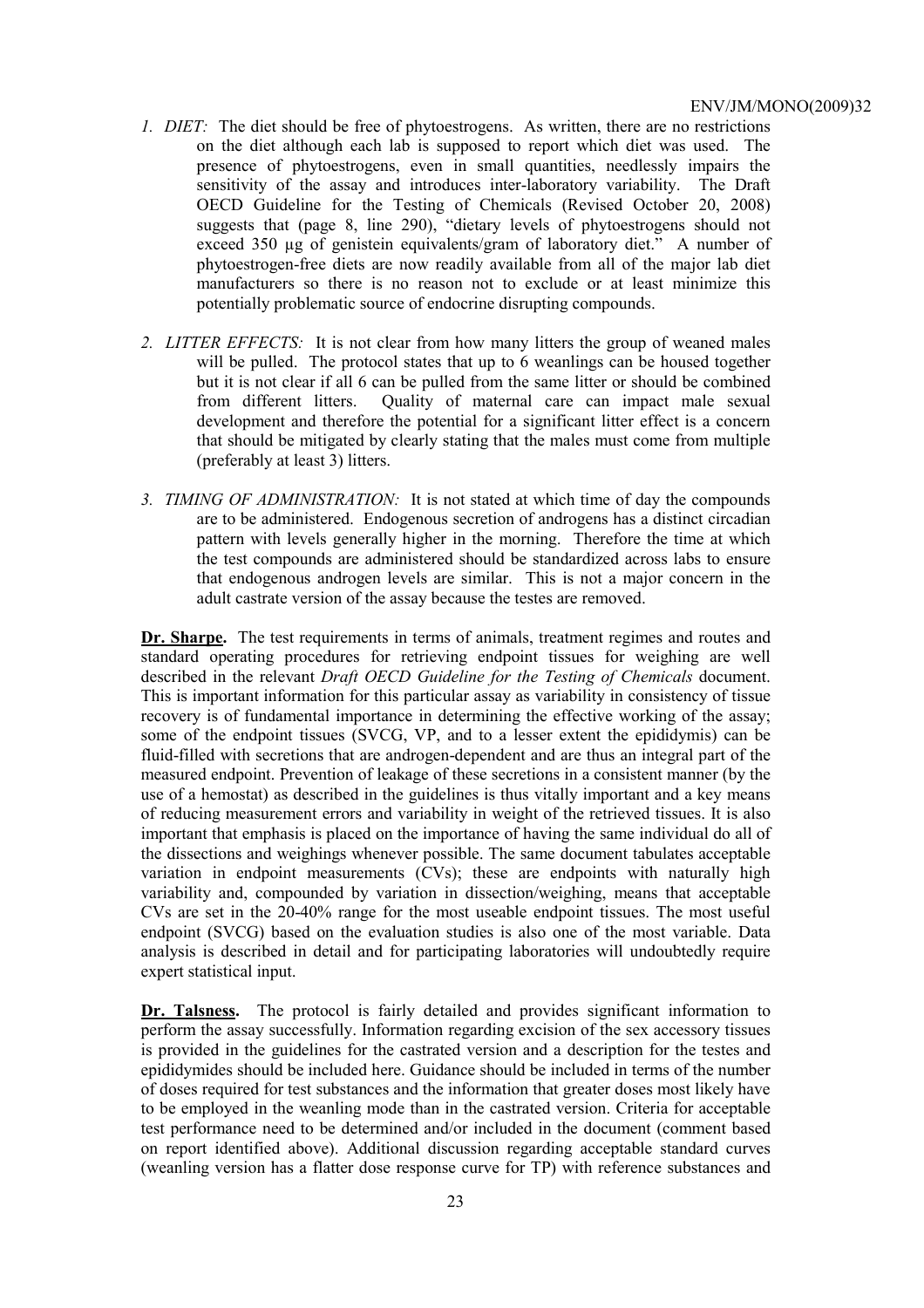that this should be repeated at appropriate intervals to ensure proper test performance. Finally, more information regarding the interpretation of data is required, e.g., what constitutes a positive response when only some of the tissues exhibit changes that are statistically significant.

# **D. The intra- and interlaboratory reproducibility of the test method should be demonstrated.**

Data should be available revealing the level of reproducibility and variability within and among laboratories over time. The degree to which biological variability affects the test method reproducibility should be addressed.

**Dr. Chahoud.** Since the weanling assay is designed as a screening test to identify if a substance is an androgen receptor agonist or antagonist, intra- and interlaboratory variability regarding dose-response relationship and biology is of low importance. The important question is whether all laboratories were able to identify the substances as androgens or antiandrogens. In this case, all laboratories were able to identify the properties of the substances tested and therefore intra- and interlaboratory reproducibility is reasonable.

**Dr. Eldridge.** The Report contained an extensive presentation and analysis of reproducibility and variability within laboratories and between laboratories (3 labs in most cases). Variability over time was not a goal of the present study. There was also some presentation and discussion of data contrasts between the traditional Hershberger method (adult castrate) and the present method (weanling intact), which could be a relevant issue (see remarks in response to Item 2). In addition, there was extensive discussion of the consequences of inter- and intra-laboratory variability that may likewise be a factor when considering the present method.

**Dr. Patisaul.** Inter-laboratory variability and reproducibility is a significant concern. Inter-laboratory variability is unquestionably higher for the weanling version of the Hershberger assay than for the castrated adult version. There was a statistically significant effect of laboratory for nearly every compound and every endpoint tested including the effect of TP. This is particularly worrisome because it is the positive control group. This is likely due to the substantially decreased sensitivity of the assay and the increased technical skill required to dissect and weigh each tissue correctly.

Many of the labs found "marginally insignificant" effects. The Draft OECD Guideline for the Testing of Chemicals (Revised October 20, 2008) states that the study should be repeated when (page 8, line 320), "at least two target tissues were marginally insignificant, i.e. p values between 0.05 and 0.10). Under this requirement a few of the labs (Bayer Crop, Bayer Health, BASF and possibly Korea) would have to repeat the linuron (LIN) test (based on the data presented in Table 6.8 of the Immature Male Rat Hershberger Model Validation Report). Increasing the group size would likely be required to generate enough statistical power to make meaningful conclusions and avoid "marginally insignificant" results. Either way (increasing group size or repeating the assay) would require the sacrifice of more animals than the castrate version, an animal welfare issue that is of greater concern than castration.

The vast majority of compounds screened for endocrine disruption would likely be weak (anti-) androgens (for example, DDE), therefore the reliability and reproducibility of the bioassay for these types of compounds is absolutely critical. The data presented in the report do not sufficiently demonstrate that the weanling version of the Hershberger bioassay can reliably detect the effects of weak (anti-)androgens.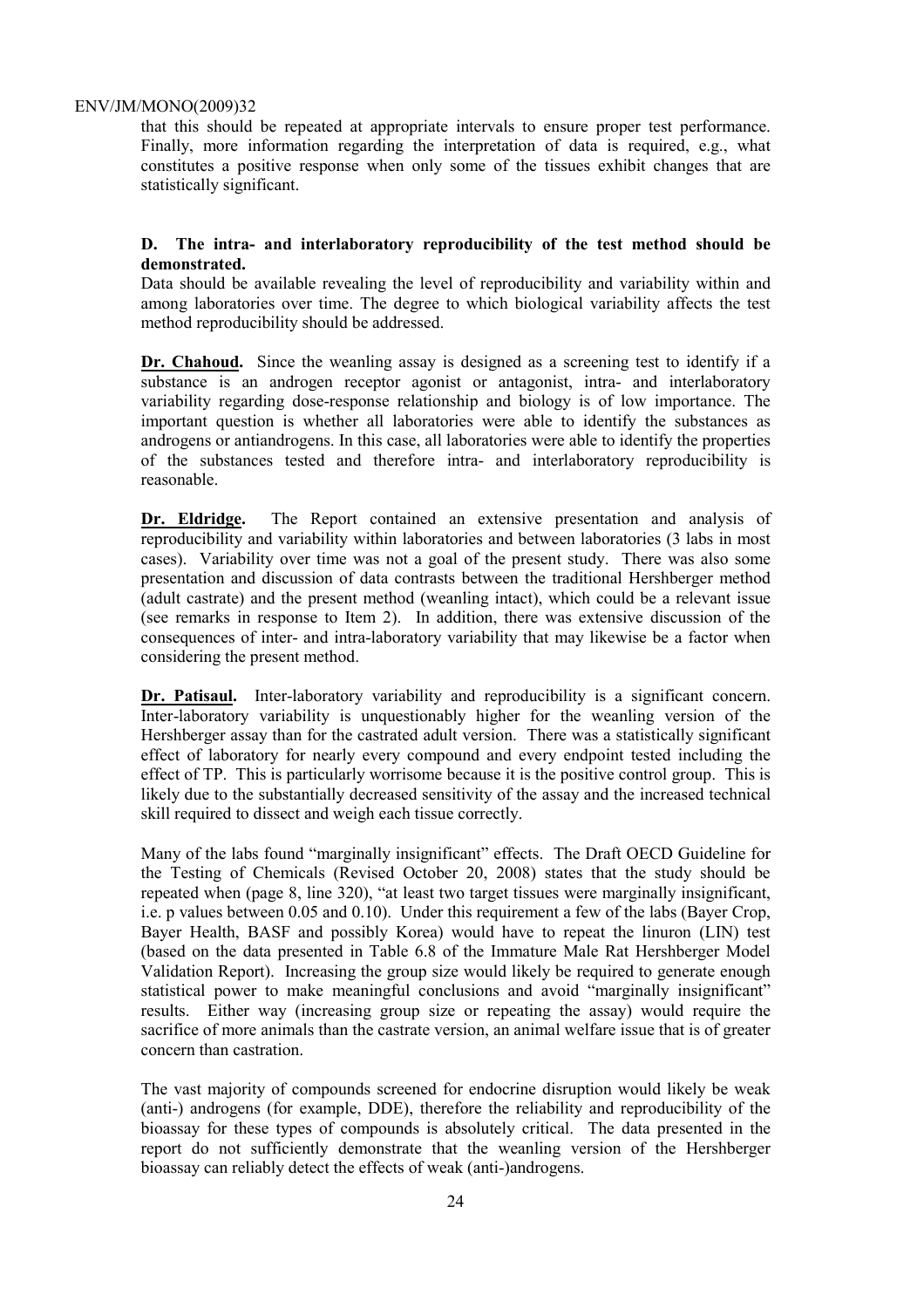**Dr. Sharpe.** The variability of the test is adequately described for participating laboratories and, as would be expected, shows a considerable range with some labs performing better than others in a reasonably consistent way, as is the norm for any assay run in different laboratories. Variability over time was not evaluated at this stage. The use of coded standard samples is an excellent way of objectively evaluating assay performance in a blinded fashion (Tables 6.2, 6.5 and 6.8), although the fact that chosen doses of the test compounds in the earliest comparison were those that induced quite large effects (30mg/kg for flutamide, 100mg/kg for Linuron, 160mg/kg for DDE) perhaps makes this evaluation less of a test of how it would operate in practice with weaker anti-androgens. However, the follow-up blinded assessment using two expected negative compounds (DNP, NP) and a lower dose of flutamide (3mg/kg) gives some measure of reassurance of the utility of the assay as none of the 6 participating laboratories found any significant effect of either of the negative test compounds and all 6 laboratories found significant effects of the flutamide on the weights of androgen-dependent target organs (Table 6.5). A much more convincing evaluation was the 6-laboratory evaluation of coded anti-androgenic chemicals (DDE at 16 and 160mg/kg, Linuron at 10 and 100mg/kg) with results in Table 6.8. This showed that virtually all of the laboratories demonstrated significant effects of the higher doses of both compounds although not convincingly for the lower doses; this evaluation was most robust for SVCG but effects/trends were found for all of the other key endpoint organs (VP, LABC, COW). Biological variability is a big issue and is dealt with in several places in the review, but particularly relevant are the CVs obtained in the intact weanling evaluation studies (Tables in chapters  $4 \& 5$ ) which show, in general, that the assay works with reasonable performance in this regard, especially when set against the acceptable criteria for each endpoint. This aspect is also covered in response to question 2 below.

**Dr. Talsness.** *Intra-laboratory reproducibility.* Three laboratories (Syngenta, Korea, Canada) repeated the following combinations:

- Vehicle vs 1 mg/kg TP
- 1mg/kg TP vs.  $1$ mg/kg TP + 3 mg/kg FLU
- $1$ mg/kg TP vs.  $1$ mg/kg TP + 100 mg/kg LIN
- 1mg/kg TP vs 1mg/lg TP+160 mg/kg DDE.

The changes in weights of the mandatory accessory sex tissues obtained in the two experiments were roughly compared for each laboratory for each of these combinations. The changes in tissue weights achieved by each laboratory for the individual tissues were roughly similar over time.

Exceptions were: Vehicle vs 1 mg/kg TP VP for Syngenta

 $1$ mg/kg TP vs.  $1$ mg/kg TP + 3 mg/kg FLU VP and COW for Syngenta VP and SVCG for Korea

 $1$ mg/kg TP vs.  $1$ mg/kg TP +  $100$  mg/kg LIN SVCG for Korea and Syngenta

1mg/kg TP vs 1mg/lg TP+160 mg/kg DDE VP for Syngenta and Canada SVCG for Syngenta, Korea and Canada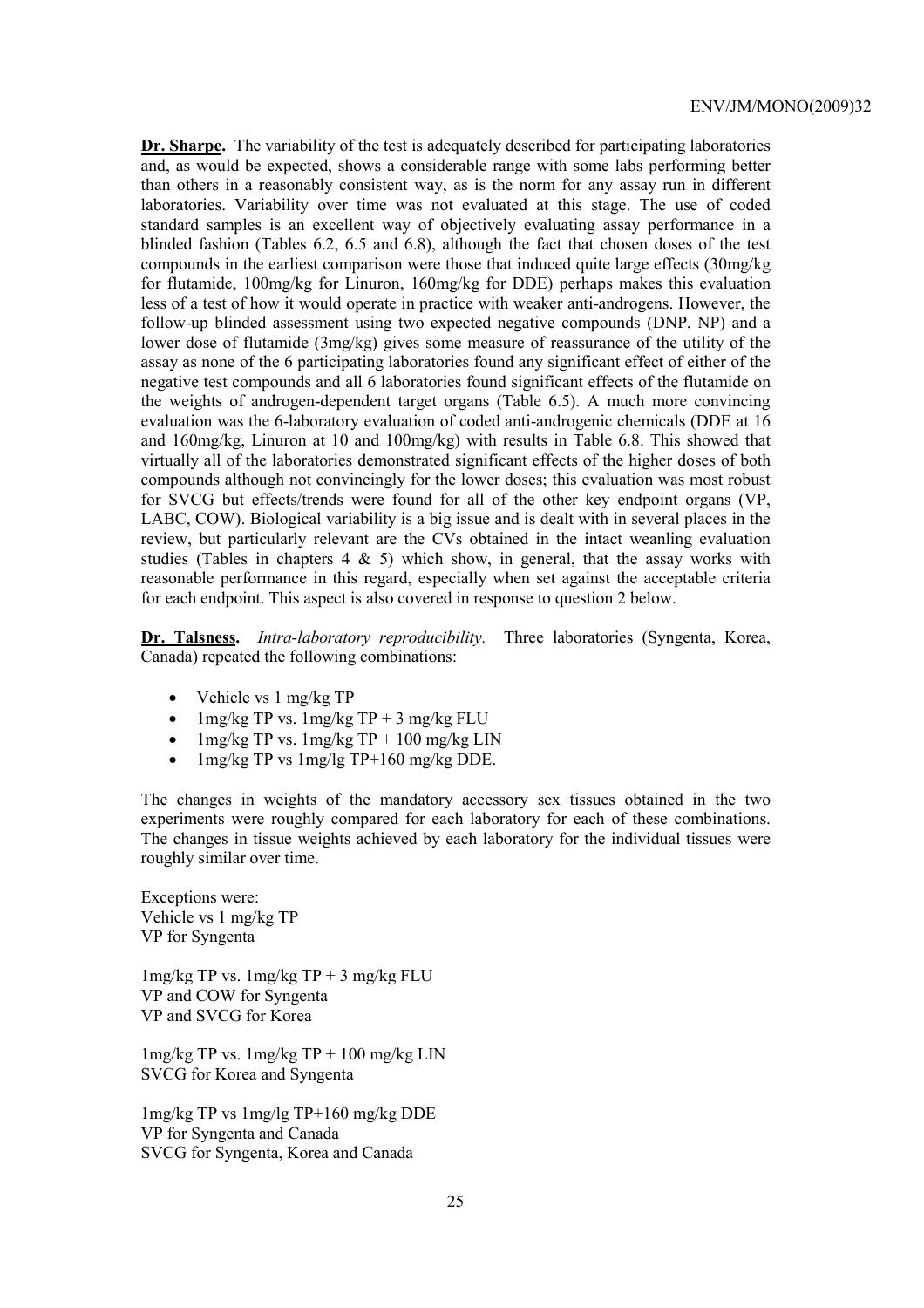In general, the laboratories were able to reproduce their results between the two experiments.

*Inter-laboratory reproducibility.* There is significant influence of the laboratory on the all of the organ weights regardless of the compound tested. However, all laboratories were able to achieve the same results at the highest doses tested. Where standard curves are available, not all laboratories were able to detect statistically significant changes in organ weights at the same doses (lower) tested.

It is expected that the biological variability in the weanling model would be higher than in the castrated model due to the low level of physiological testosterone and presence of an intact hypothalamic-pituitary-gonadal axis.

# **E. Demonstration of the test method's performance should be based on the testing of reference chemicals representative of the types of substances for which the test method will be used.**

A sufficient number of the reference chemicals should have been tested under code to exclude bias.

**Dr. Chahoud.** The chemicals selected were appropriate and the number of reference substances tested is sufficient. The number of substances tested under code is reasonable.

**Dr. Eldridge.** Several typical representative chemicals were tested (androgen, androgen receptor antagonist, etc.). However, the spectrum of modes of action that natural and synthetic substances may use to interact with the Hershberger parameters is unknown and potentially great. Phase 3 of the present project did involve testing of coded unknown chemicals at 6 different labs, as a way to minimize bias.

**Dr. Patisaul.** A sufficient number of the reference chemicals were tested under code to adequately exclude the risk of bias.

Dr. Sharpe. The assay review includes assessment in different laboratories (3 or 6, depending on the phase) and testing of a candidate weak androgenic environmental chemical (Trenbolone), plus testing of two candidate weak anti-androgenic environmental chemicals (DDE, Linuron) as well as a positive anti-androgen (flutamide). This is not a huge test of the assay (4-5 anti-androgens would have been better), but as the evaluation has also included a blinded test and included evaluation of negative controls (as mentioned above), and these evaluations worked well, I am convinced that the assay works with reasonable sensitivity and specificity.

**Dr. Talsness.** The following chemicals were coded and evaluated in Phase 3: TP (agonist), FLU, DDE, LIN (antagonists), and DNP and NP (negative chemicals).

A coded agonist was not tested per se as some laboratories did not perform a vehicle and statistical analyses between TP and vehicle was not performed. It is expected that more chemicals exhibit anti-androgenic effects than androgenic and priority was placed on the correct reference chemicals.

#### *DNP and NP*

None of the laboratories detected statistically significant changes in organ weights following exposure to the coded negative chemicals and all demonstrated significant changes with the positive control.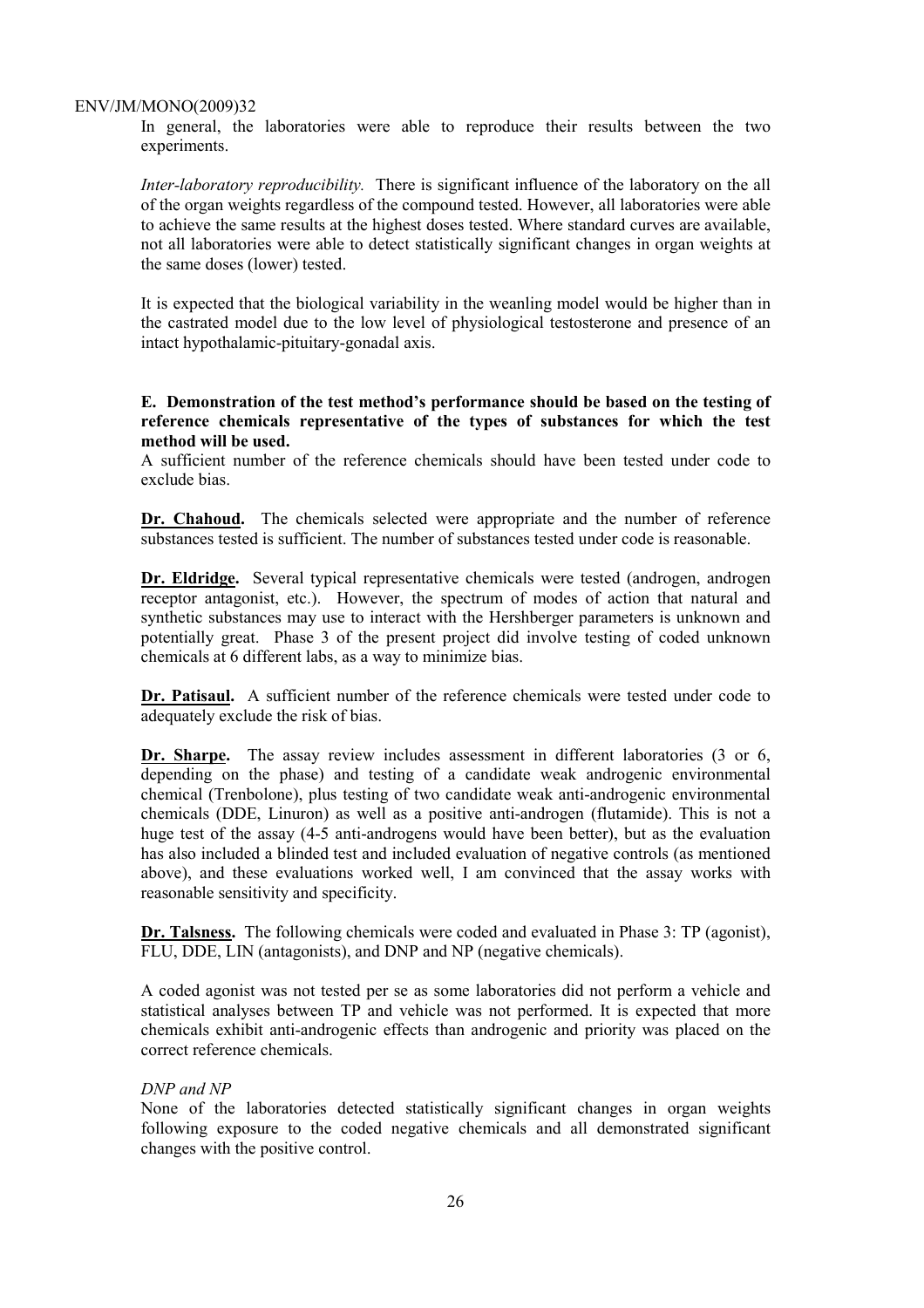# *DDE*

Androgen antagonism was not detected by any laboratory for the low dose of coded DDE. Androgen antagonism was detected for all mandatory tissues by all laboratories for only the high dose of coded DDE.

# *Linuron*

No laboratory detected androgen antagonism with the low dose of coded linuron. Only one laboratory detected androgen antagonism with the high dose of coded linuron in the VP.

5/6 detected androgen antagonism with the high dose of coded linuron in the SVCG.

3/6 detected androgen antagonism with the high dose of coded linuron in the LABC.

1/6 detected androgen antagonism with the high dose of coded linuron in the COW.

On a per laboratory basis, 1 laboratory detected 4 statistically significant organ weight changes for the mandatory tissues indicative of antagonism

2 laboratories detected 2 statistically significant organ weight changes for the mandatory tissues indicative of antagonism

1 laboratories detected 1 statistically significant organ weight change for the mandatory tissues indicative of antagonism

2 laboratories did not detect any statistically significant organ weight changes for the mandatory tissues indicative of antagonism

Depending on the criteria employed (e.g., detection in at least 2 tissues), 50% of the laboratories did not identify linuron correctly.

The false positive rate of the two chemicals tested was 0 and the false negative rate for detection of weak anti-androgens may need improvement particularly as this test is to function as a screen where sensitivity is a priority over specificity.

*In the phase 3 testing for the castrated model* (http://www.oecd.org/dataoecd/49/34/37479136.pdf),

6/10 laboratories detected 5 statistically significant organ weight changes for the mandatory tissues indicative of antagonism

3/10 laboratories detected 4 statistically significant organ weight changes for the mandatory tissues indicative of antagonism

1/10 laboratories detected 3 statistically significant organ weight changes for the mandatory tissues indicative of antagonism

Depending on the criteria employed (e.g., detection in at least 2 tissues), all laboratories were able to correctly identify linuron at the 100mg/kg/d dose indicating better sensitivity for the castrated version.

# **F. The performance of the test method should have been evaluated in relation to relevant information from the species of concern, and existing relevant toxicity testing data.**

In the case of a substitute test method adequate data should be available to permit a reliable analysis of the performance and comparability of the proposed substitute test method with that of the test it is designed to replace.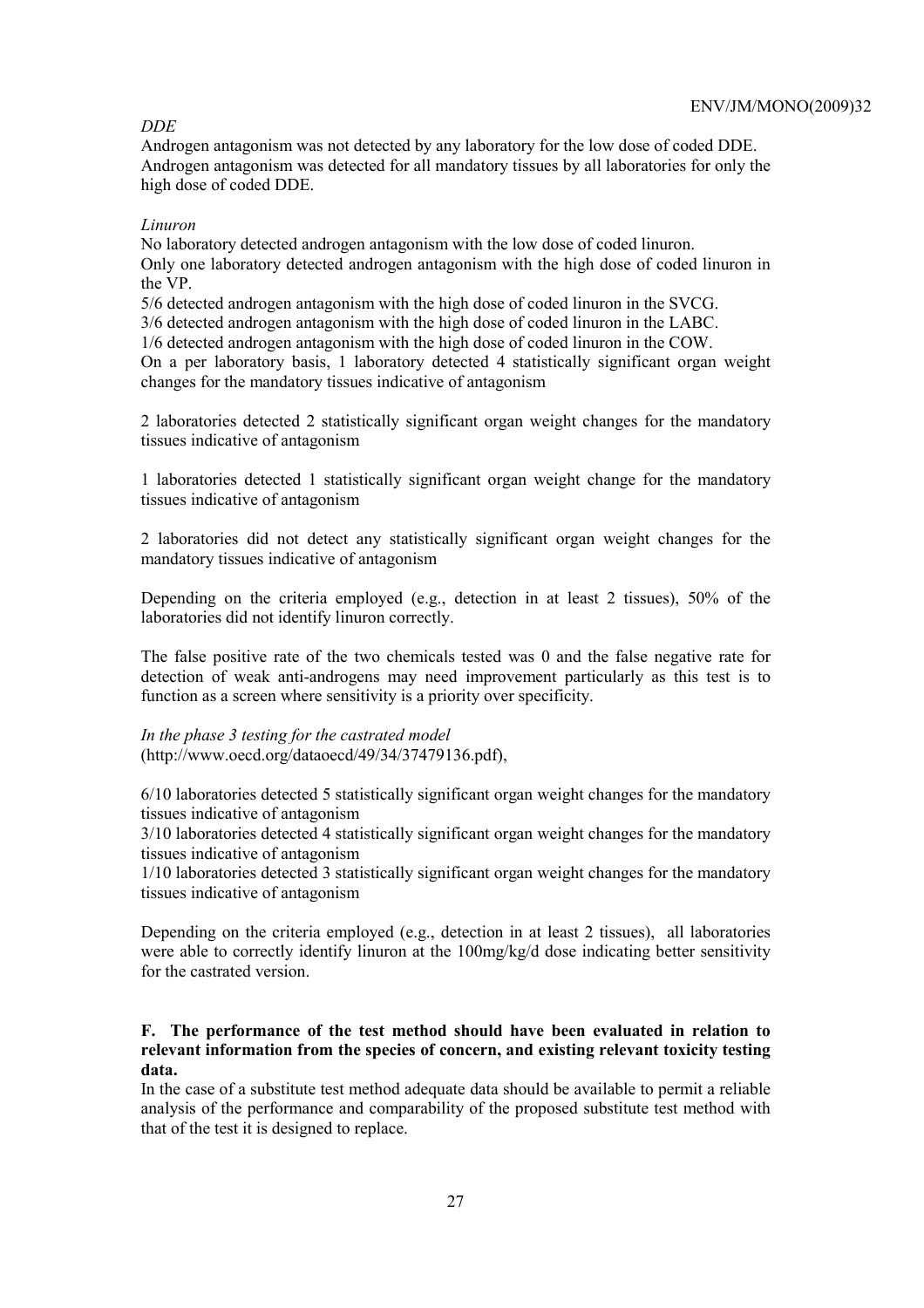**Dr. Chahoud.** The discussion of the data in light of the known effects of the test materials was sufficient for evaluation of performance of the Hershberger assay. Comparisons were presented between positive outcomes in the Hershberger screen and true adverse effects in developmental studies to indicate the appropriate species was used and the sensitivity of the methods appropriate.

The data allow the comparison between the weanling and the castrated version of the assay.

**Dr. Eldridge.** Chapter 7 was a rather brief but nevertheless very informative summary of comparisons between the present test (weanling intact) and the more typical, previously validated test (adult castrate). More will be said about those conclusions in discussion of Item 2.

**Dr. Patisaul.** The weanling version of the Hershberger bioassay is intended to replace the castrated adult version of the Hershberger bioassay. Chapter 7 of the Immature Male Rat Hershberger Model Validation Report summarized and compared data obtained using each version of the bioassay. Although there are many problems and caveats with this type of comparison (adequately stated in the report) it is an appropriate "first order" method for comparing the efficacy of both assays. CVs for the weanling version were included in the report, and CVs for the castrated adult version were obtained from the Draft OECD Guideline for the Testing of Chemicals (Revised October 20, 2008). Many of the endpoints in the weanling assay had CVs that were higher than the desired maximum. It does not appear that the two versions of the assay were compared in the same laboratory, at the same time, by the same individuals, which would be the best and most effective way of comparing the performance of each. Therefore it is difficult to determine if/how variables such as strain differences, timing of dose (morning or afternoon), inexperience, diet, or other potential confounds contributed to the outcome differences observed between the two versions.

The sensitivity of the two versions is clearly different, with the castrated version being significantly more sensitive than the weanling version. The weanling version requires a higher dose of TP and the degree to which organ weights change following exposure is clearly smaller. A smaller effect size likely means that larger group sizes are needed to obtain sufficient statistical power. This would mean sacrificing more animals, which defeats the purpose of adopting the weanling version over the castrated version for animal welfare purposes. CVs in the weanling version are generally acceptable but beyond maximum allowable limits in many cases, even within the control group. This likely stems from the technical skill required to properly dissect and weight the weanling organs, which is substantially smaller than the corresponding organs in the adult castrate.

Dr. Sharpe. The position and relevance of the test in relation to other tests of androgens/anti-androgens in rats is well and accurately described and is embedded in the toxicity literature. The fact that this (modified) assay is based on an assay that has been used by pharmaceutical companies for many years specifically for the evaluation of androgenicity and anti- androgenicity in compounds demonstrates that it has a rock-solid foundation. Its relative utility when compared with existing assays is covered in more detail in the response to Q2 below.

**Dr. Talsness.** Evaluation of the weanling version of the Hershberger Bioassy was conducted in a similar fashion (same doses and methodical procedure) to the castrated version allowing for comparison of the two methods. In general, sufficient data is available to allow comparison of the two methods. Analysis of a  $5\alpha$ -reductase inhibitor to assess detection of compounds with this mode of action would have allowed direct comparison of the three types of substances evaluated in the castrated version. Finally, presentation of GP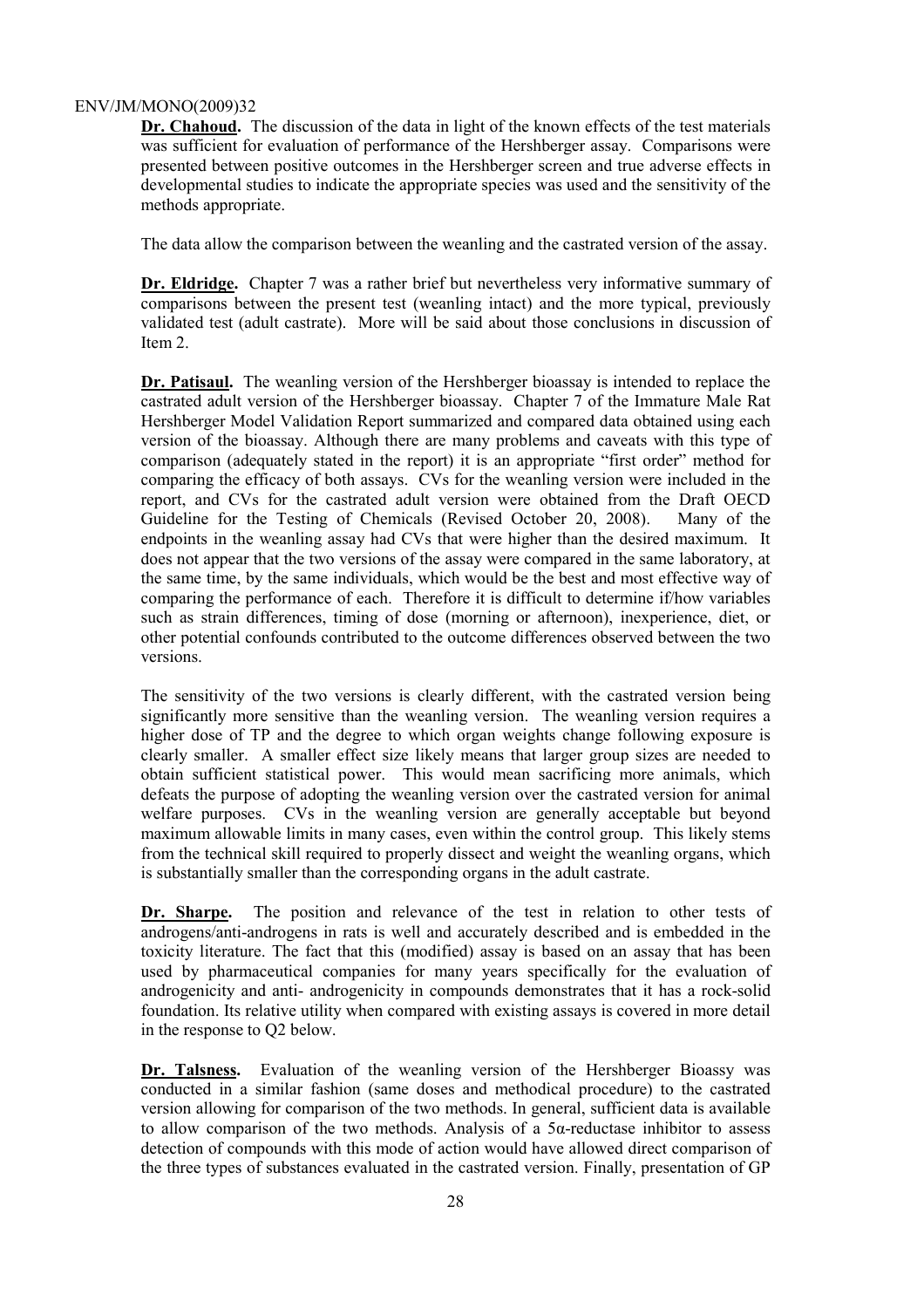data from the castrated version would have been helpful of the reviewer to assess whether pertinent information was lost with loss of this endpoint.

# **G. Ideally, all data supporting the validity of a test method should have been obtained in accordance with the principles of GLP.**

Aspects of data collection not performed according to GLP should be clearly identified and their potential impact on the validation status of the test method should be indicated.

**Dr. Chahoud.** GLP only provides information about the procedure applied in the experimental process. With respect to the scientific value of resulting data, the validity of tests performed according to GLP is not higher than studies not conducted under GLP conditions. The results were consistent between laboratories, and therefore the impact from the laboratories that did not conduct the analyses in accordance with GLP was not sufficient to raise concerns as to the validity of the validation effort.

**Dr. Eldridge.** Item 32 of Appendix B (OECD Model Protocols and Guidance) had the following statements:

*32. Work should be conducted according to the principles of Good Laboratory Practice [OECD Good Laboratory Practice and Compliance Monitoring (12)]. In particular, data should have a full audit trail and be retained on file. Data will be collected in a manner that will allow independent peer review and written records maintained.* 

A statement of certification that the principles of GLP were followed was not found in the Report, but there is no reason to believe that the principles were not followed. The data collection and animal husbandry appear adequate.

**Dr. Patisaul.** It appears that GLP was followed for all studies.

**Dr. Sharpe.** As far as I can tell from the report, all studies were conducted according to GLP.

**Dr. Talsness.** No comment.

# **H. All data supporting the assessment of the validity of the test method should be available for expert review.**

The detailed test method protocol should be readily available and in the public domain. The data supporting the validity of the test method should be organised and easily accessible to allow for independent review(s), as appropriate. The test method description should be sufficiently detailed to permit an independent laboratory to follow the procedures and generate equivalent data. Benchmarks should be available by which an independent laboratory can itself assess its proper adherence to the protocol.

Dr. Chahoud. The presentation of the report is adequate to make an assessment and all documentation needed to adequately evaluate the performance of the Hershberger assay is publicly available on the OECD website.

**Dr. Eldridge.** It is unclear whether the test protocol used for the present report can be located in the public domain. Results and data from the present studies were clearly and completely presented in the Report. As stated above, the details of methods were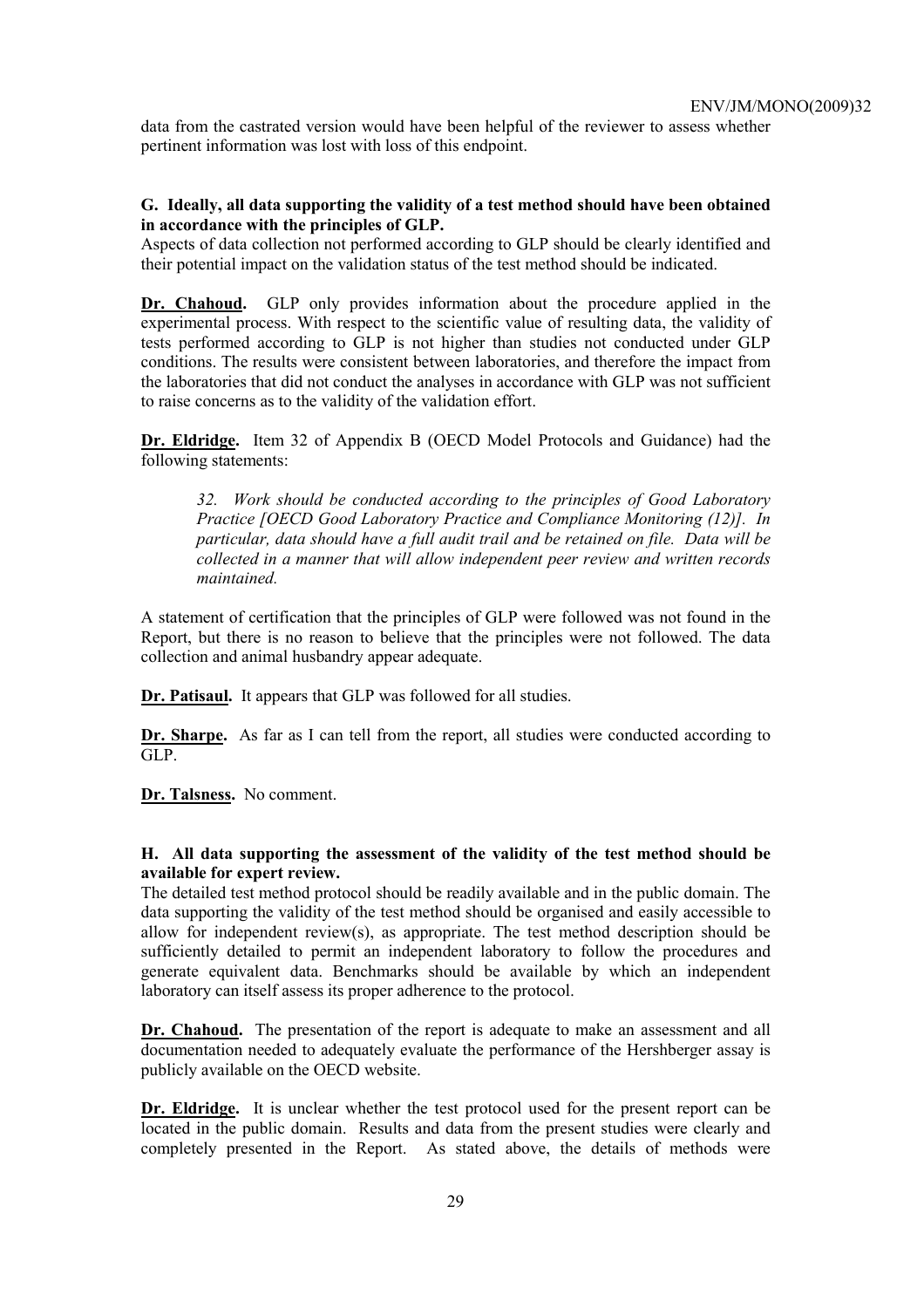sufficiently presented to enable other laboratories to conduct the tests, should this modification be adopted.

**Dr. Patisaul.** To my knowledge the peer review is being conducted properly and the protocol for both versions of the Hershberger assay are in the public domain. A few details should be added to the protocol, as described in detail above in 1.C., including the time of day in which the compounds should be administered, the number of litters from which the weanlings should be collected, and the use of a phytoestrogen-free diet.

**Dr. Sharpe.** The assay review and supporting documents provide sufficient detail for all aspects of the assay, its operation, its methods and analysis to enable its introduction and use by a new laboratory. Benchmark data and statistics are provided that should enable a new laboratory to evaluate its own performance, and I presume that if the assay is approved and adopted then mechanisms will be established to allow for the testing of coded samples or samples for quality control by new laboratories.

**Dr. Talsness.** The data for this review was presented in a logical and organized fashion. The review could be conducted efficiently and information was easy to find. Suggestions for additional information for the test method have been described above.

**2. Given that OECD is considering to apply the same performance criteria for both assays (the same upper CV limits, derived from the castrate version of the assay), is the weanling version of the Hershberger an adequate substitute for the traditional castrate version of the Hershberger assay?** 

**Dr. Chahoud.** Both versions of the Hershberger assay are performed as a screening test for the identification of androgenic or antiandrogenic properties of chemicals. Taking this into account the comparison between both versions should be based on the following considerations:

- *Can both versions identify the substances of interest?* Yes, identification is possible in both versions.
- *Is it necessary to identify dose-dependent effects?* No, since the purpose of this test is the screening of substances. Although, the castrated version is more sensitive, the weanling version can also be employed.
- *What is the advantage of the weanling version?* It is a clear advantage that in the weanling version a biologically intact system can be used and no interference with physiological processes is necessary. Furthermore, the procedure of castration has considerable impact on animal welfare and can be avoided in the weanling version, which is also less time and cost consuming.

**Dr. Eldridge.** The key word in this question is "adequate".

The Report of the substitute assay (weanling intact male, or WI) identifies a number of attributes that contrast its performance with the traditional Hershberger assay (adult castrate male, or AC).

#### **Advantages:**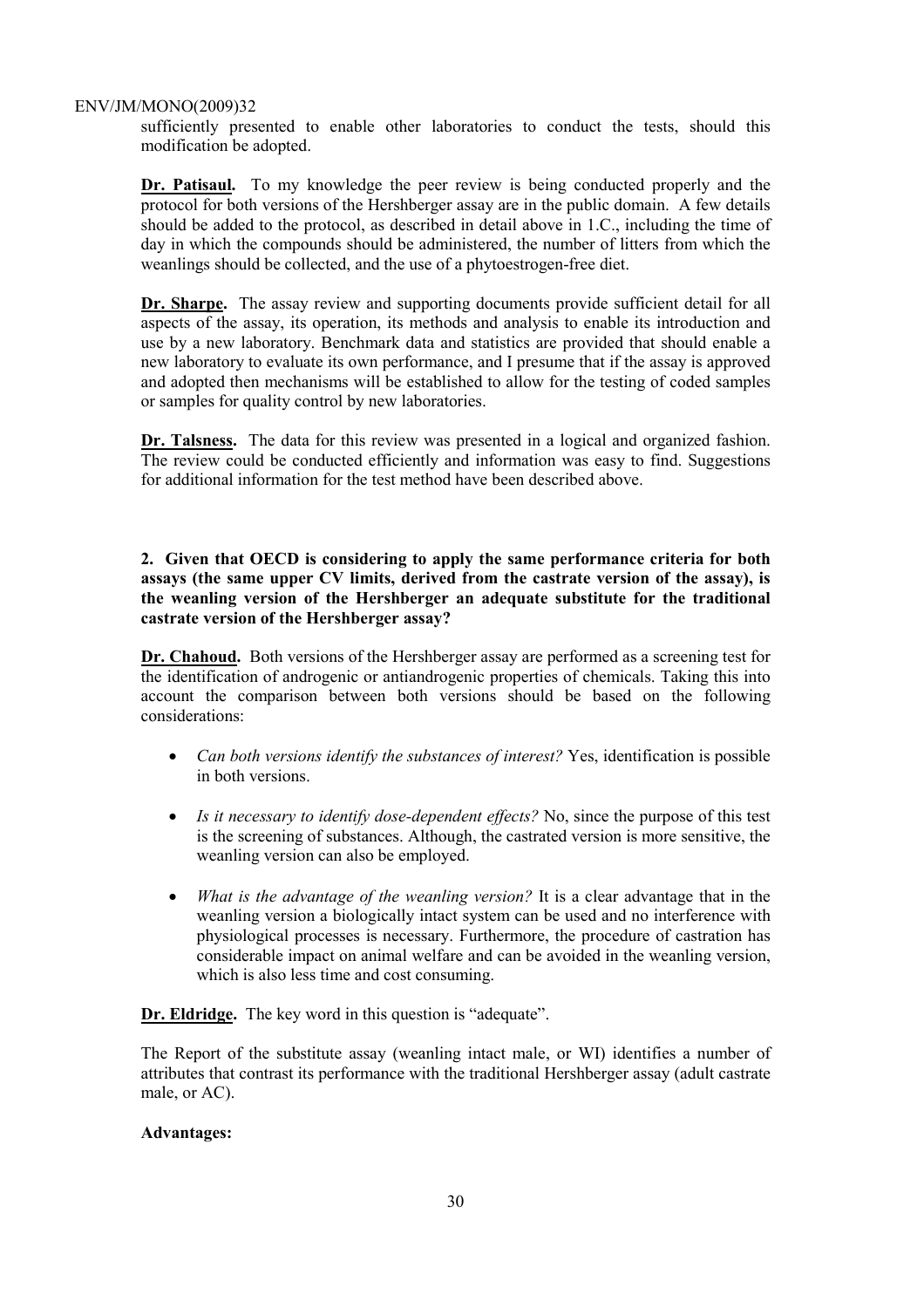- *A. The WI assay does perform.* Although the immature rat has already been exposed to some endogenous androgen, the accessory sex organs are still sufficiently rudimentary that they can measurably respond to administered androgen. Thus, the most basic question, i.e. can WI male rats be used to identify an androgenic substance administered in a screening assay is answered in the affirmative.
- *B. No surgical procedure.* The WI method does not include the orchidectomy steps that can have attendant issues of anesthesia, post-surgical complications, infections, additional training and labor for technical staff, plus the need to consult institutional animal care and use guidelines more closely. The animal subjects are simply shipped in from a supplier, administered test substances according to a protocol, euthanized and necropsied. Because a Hershberger model is under consideration for testing of hundreds, even thousands, of substances, this smaller "footprint" of the WI model for animal rights concerns would be advantageous.
- *C. Somewhat lower cost.* Rat purchase cost rises progressively with advancing age; weanling animals would be significantly less expensive than adults of 2 or 3 months old. Smaller animals can be housed in fewer cages and handled more easily. Finally, the absence of the surgical step (discussed above in B) would obviate a number of ancillary costs, not the least of which is labor paid for technical staff training and performance of the orchidectomies.
- *D. Additional parameters to measure.* Examination of intact animals offers some measures not traditionally expected in a Hershberger model: testis weight and histology, and levels of testicular and pituitary hormones. Androgen agonists, antagonists and modifiers might be expected to influence some of these additional parameters. The WI would offer not only more targeted responses, it would also provide more clues for additional testing that would likely follow the identification of positive responses in the initial screen.

# **Disadvantages:**

- *A. Substantially lower signal-noise ratio.* Table 7.1 in the Report presents some critical data showing that the WI protocol is much less sensitive than the traditional AC: response of the ventral prostate weight to 0.4 mg testosterone propionate (TP) was 8.84 x baseline in AC animals but only 1.29 x baseline in WI animals. At a higher TP dose of 0.8 mg, AC was 11.86 x baseline while WI was only 1.53 x baseline. This is a serious loss of sensitivity, *to a known potent androgen.* A weaker androgen might be barely discernable, and will likely require much higher doses to be recognized, in the WI model compared to the AC model. While Advantage A was outlined above ("The WI assay does perform"), from a strictly biological standpoint, one might also suspect that the more sensitive AC assay would succeed in some instances when the WI would fail.
- *B. Necropsy dissection is more critical.* The Report engages considerable discussion of coefficients of variation (CV) and parametric variability in general, both within labs and between labs. The typical group size for each administered substance is 6. Most of the measures in a Hershberger assay are organ weights that require very careful (precise) dissection and cleaning of tissues before weighing. If the WI model produces weight changes that are only 50-100% from baseline, group variances of 20-30% might render a true change statistically insignificant, that should be clearly identified in the AC model.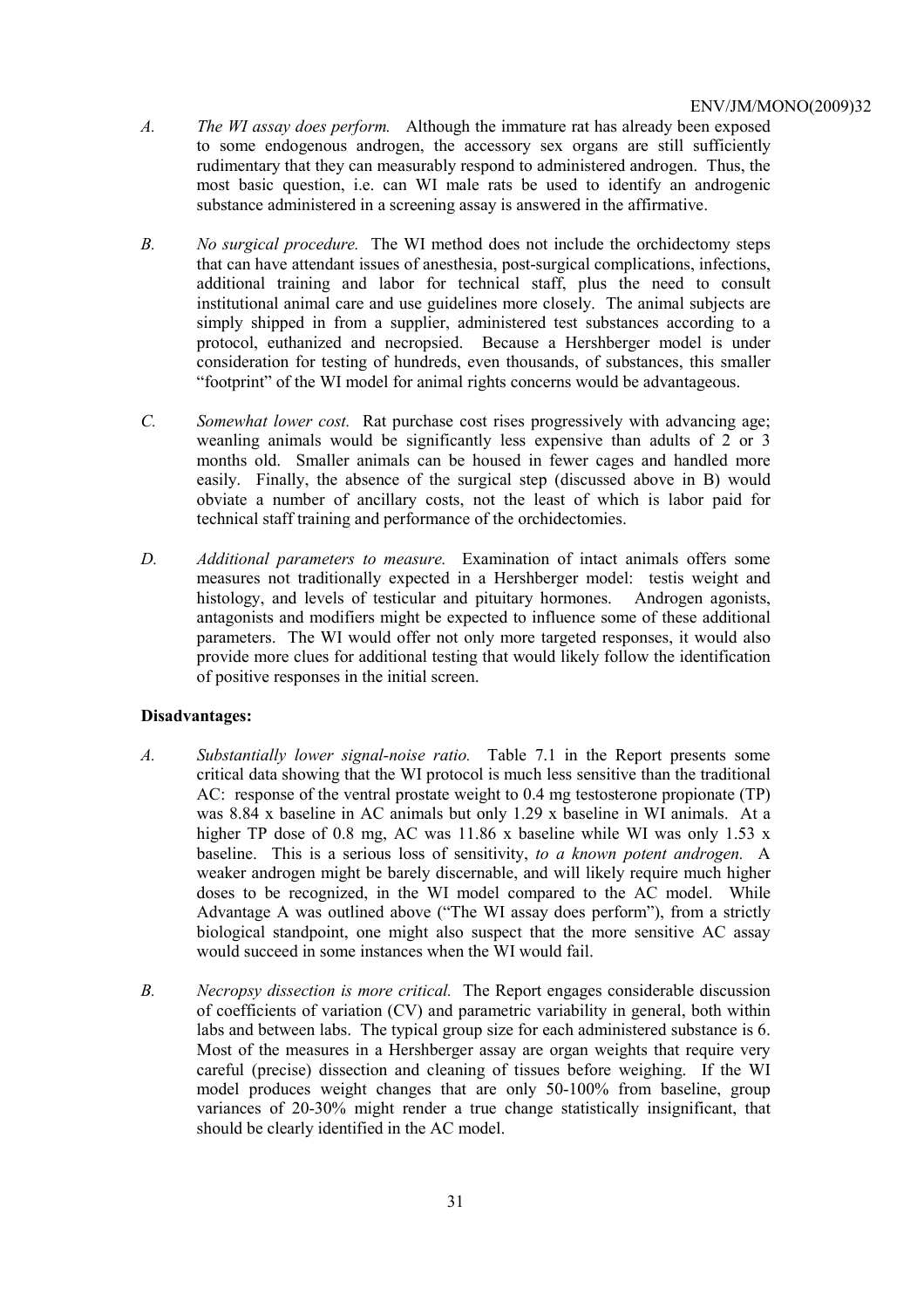*C. Two examples of this problem are found in the figures below.* These are data plotted from two tests of androgen antagonism. These graphs show that, although the increasing antagonist doses produced a steady, linear decline of weight, the mean changes at the lower doses were not statistically significant. In both cases the lowest dose producing a significant change required a decline of greater than 30% from the mean a zero dose of antagonist. The trends clearly plotted effects at lesser



doses that remained undetectable due to group variances.

*D. Condition of prepubertal accessory organs.* While there is no question that target organs of WI animals responded similarly and predictably to those of AC animals, it remains possible that the rudimentary organs of young animals exposed to small amounts of endogenous hormones are not quite the same as atrophied organs of adult animals that were fully developed prior to orchidectomy. It remains unknown whether some organs might respond quite differently (WI versus AC) to non-classical agonists or antagonists. Although the AC model is by no means the ideal set of targets for evaluating responses to androgen agonists and antagonists, the model has been used for so long that it has been accepted as a "reference test".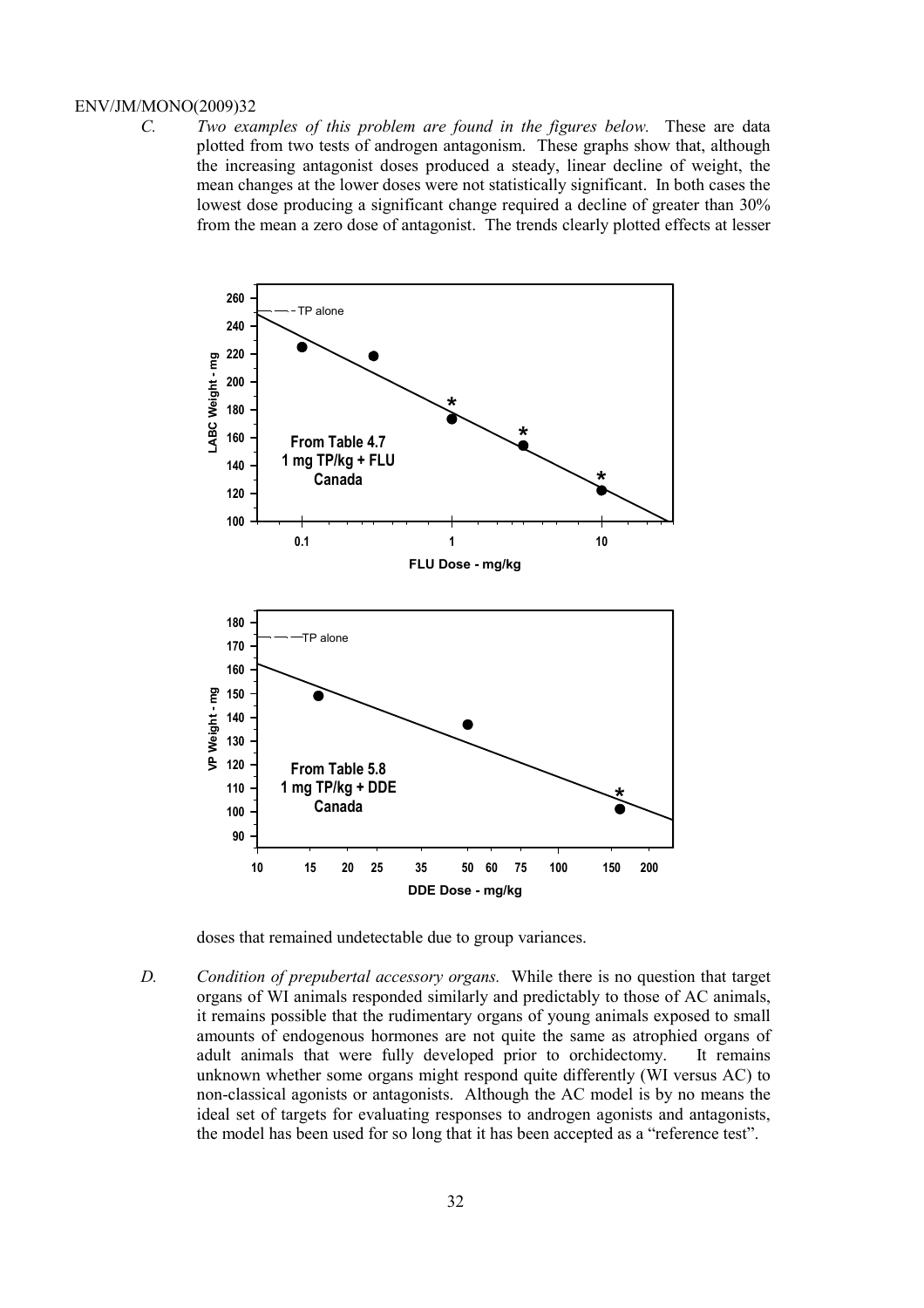*E. Acquisition of test subjects.* On page 15 (Section 3.0) of the Report is the following under the subheading "Age and Acclimitasition":

> *Young weanling animals should be employed in a relatively small time window between weaning and before puberty (i.e., PND 20 to 34)…… The treatment with initiation of dosing (on study) may commence as early as pnd 21 days of age, but preferable not later than pnd 24. The laboratory is allowed some flexibility to schedule the experimental work efficiently.*

 The ideal situation is to test a substance on a group of immature male rats born on exactly the same day, but it is not always possible for a supplier to provide 36 or 42 animals of *exactly* the same age. Shipments may frequently contain a few animals that vary from the requested age. Furthermore, labs will find it difficult to acquire such homogeneous groups on a repeated basic. The Report data support this premise, On Table 6.5 (page 100) are results from a study conducted at 6 different sites. In animals administered 1 mg/kg of TP, the group mean body weights range from 85.9 gm to 150.2 gm, and % CVs ranged between 4.5% and 13.5%. The study groups were decidedly not homogeneous. When groups of animals are acquired as adults, a few days' difference of age has much less effect on homogeneity. Animal ordering for the WI model will require more rigorous standards when dealing with suppliers, who may struggle to meet such exacting demands.

- *F. Complications resulting from intact pituitary-testicular axis.* The traditional AC model of Hershberger has no testes present and open feedback loops governing pituitary hormone secretion. The presence of testes in the WI model could offer some unexpected or non-specific results. For example, an inhibitor of Leydig cell steroidogenesis could diminish endogenous testosterone secretion and appear to be a weak antagonist at the androgen receptor. This could lead to an erroneous positive result that would cloud results from other tests. An agent that stimulates gonadotropin secretion could enhance testosterone output and be identified as an androgen agonist. The fundamental Hershberger model was designed as an animal devoid of actual or potential endogenous androgens.
- *G. Thyroid in immature versus adult males.* As mentioned in the Report summary, it is uncertain whether the thyroid axis of adult male rats functions in the same manner as that of the weanling, with respect to expression of gonadal and accessory organ development and function.

Dr. Patisaul. It does not appear that there is sufficient scientific or animal welfare justification for using the weanling version of the Hershberger bioassay in place of the castrated peri-pubertal/adult castrate version. The sensitivity of the weanling assay is demonstrably lower and the degree to which the organ weights change following (anti- )androgen administration is significantly smaller. The magnitude of each effect is also substantially smaller and, by extension, so is the margin for human error when collecting the organs and obtaining the weights. These limitations alone are sufficient justification for rejecting the suggestion that the weanling version is an adequate, appropriate, and effective substitute for the castrate version.

It appears that animal welfare concern over the castration procedure prompted the evaluation of the weanling version as a potential alternative. Unfortunately, the lower sensitivity of the weanling version compounded by the small effect size of each endpoint raises the likelihood that larger group sizes would be needed to overcome inter- and intralaboratory variability and achieve reliable, accurate and repeatable results. Increasing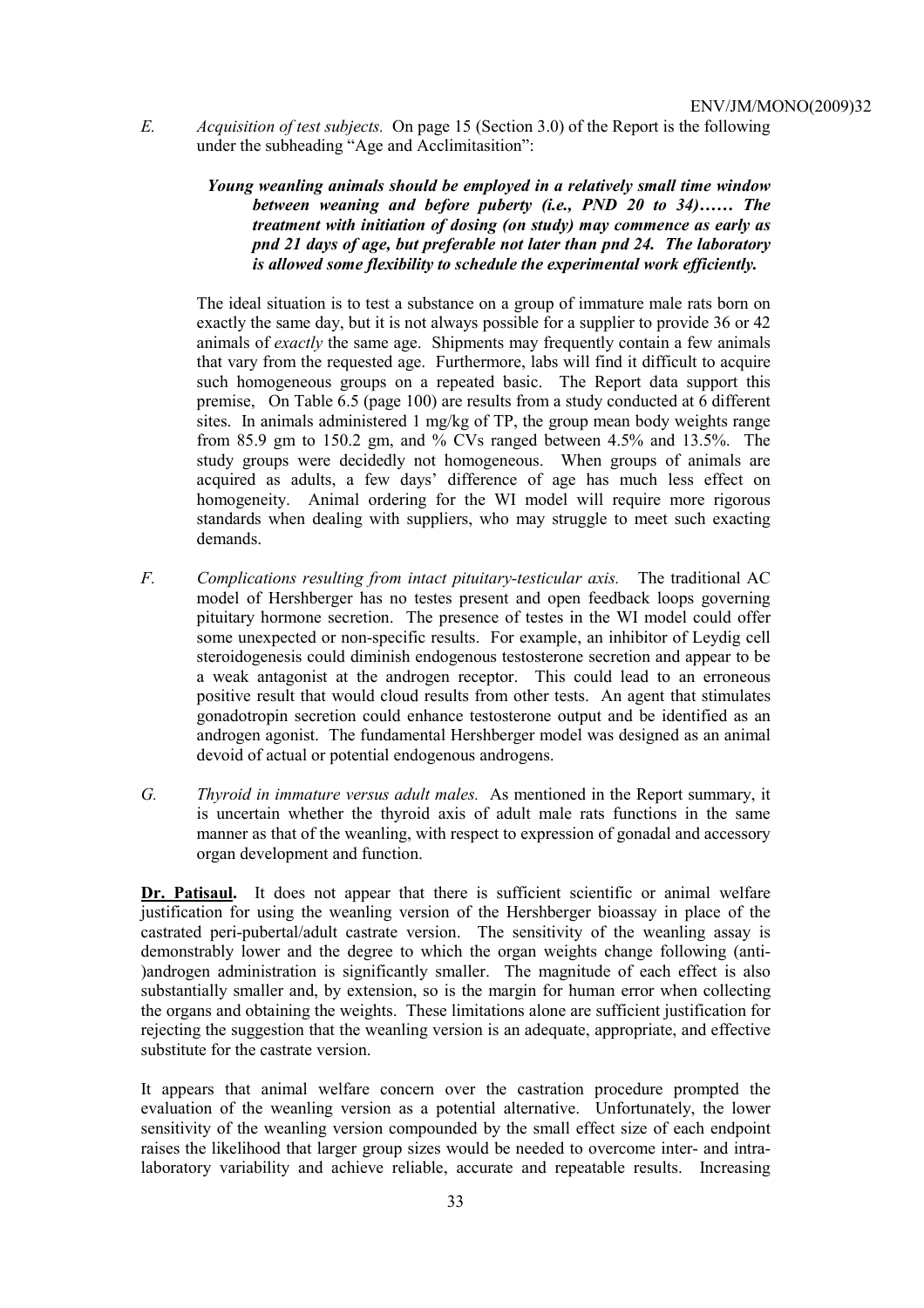group sizes would require the sacrifice of more animals, a more substantive animal welfare concern than castration. Pain and discomfort associated with castration is easily managed and routinely done so for millions of laboratory animals, companion animals, and livestock.

The only situation where the weanling version may be advantageous over the castrate version is where an alternative mechanism of action (something other than direct interaction with ARs) is suspected. In this case, using a gonadally intact individual would be of interest because the HPG axis could respond to the exposure. However, the high dose of TP needed for the weanling version would likely suppress HPG function, thereby confounding this potential advantage. So even in this specific situation, although it would be better than the castrate version of the Hershberger assay, it would not likely be sensitive enough to sufficiently identify weakly (anti-) androgenic compounds.

In general, the adult castrate version of the Hershberger bioassay has proven to be a reliable, *in vivo* method for screening (anti-)androgenic compounds. Although the use of weanlings would eliminate the need for surgical castration, saving time for the technicians and avoiding this animal welfare concern, use of the weanling version introduces other complications and animal welfare concerns. These include increased difficulty in obtaining and weighing the organs correctly (because of their smaller size), reduced overall assay sensitivity (thus increasing the likelihood that more animals will need to be sacrificed), and increased risk of needing to repeat the assay or perform a different assay to confirm the findings. Therefore the weanling version of the Hershberger bioassay is not an adequate substitute for the traditional castrate version.

**Dr. Sharpe.** There are three considerations in answering this question: comparative specificity of the two assays, comparative sensitivity of the two assays and comparative variability of endpoints in the two assays (comparison of CVs for the same endpoints). Overall conclusions are then drawn.

*Comparative specificity of the intact weanling assay versus the castrate rat assay.* The intact weanling assay showed high specificity for androgens, anti-androgens and inactive compounds, although this is based on testing of a very limited number of compounds when compared with the extensive (historical) evaluation that has been undertaken using the castrated rat version of the assay. However, considering the near-identical basis for the two assays, there is no reason to expect that there will be any major difference in specificity of the intact weanling assay in comparison with the castrated rat assay.

*Comparative sensitivity of the intact weanling assay versus the castrate rat assay.* One of the main reservations expressed about the intact weanling Hershberger screening assay is its lower sensitivity to detect androgenic or anti-androgenic chemicals when compared to the castrated adult or pubertal rat versions of the Hershberger assay (discussed below). This is a pivotal point as the optimal screening assay is one that has the minimum false negative detection rate, and lack of sufficient assay sensitivity would be likely to increase the false negative rate. This raises the issue of what determines assay sensitivity? In the intact weanling assay it will be determined by the combined influences of:

- 1. The sensitivity of the target (androgen-dependent) organs to androgen action, which in turn will be determined by the number of androgen receptors (AR).
- 2. The magnitude of response of the target tissues (i.e. the weight range within which the target organ can be changed).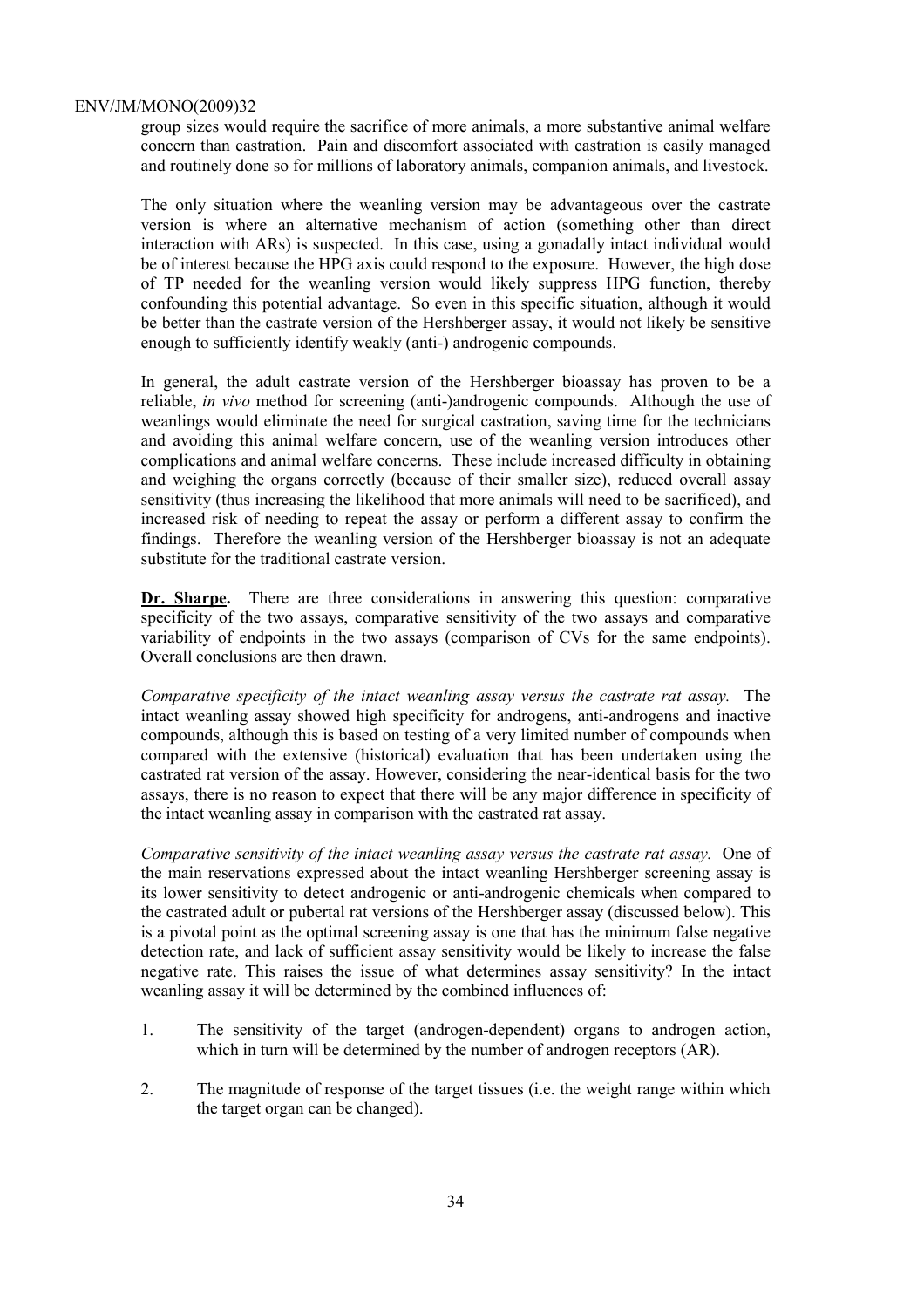3. For anti-androgens, the level of stimulation by testosterone/other androgens, this representing the summation of exogenously administered testosterone propionate (TP) plus any endogenous androgens.

Item 1 is essentially fixed, although the available evidence suggests that androgen exposure will perhaps upregulate AR expression. Items 2 and 3 are to a large extent inter-related but are discussed separately for clarity.

Item 2 has a wide range for androgenic chemicals but the range for anti-androgenic chemicals is determined by the dose and duration of TP administration. Sufficient TP stimulation needs to have been applied to give a good working range in which antiandrogenic chemicals can effectively antagonize. This was a key goal of the validation/setup studies in which a TP dose-response curve was undertaken. As with optimizing all assays, a key aim is to ensure that it is not operated at the upper end (or in excess of the maximally-stimulating dose) of the dose-response curve but rather on the most linear (steepest) part of the curve. In general, experience shows that operating towards the middle of the steepest part of the curve gives the greatest potential for 'unknowns' to push the response up or down steeply and with reasonable sensitivity. This is the situation for an assay that is designed to measure activity in unknowns, whereas in the intact weanling assay for anti-androgens, a change only in one direction (downwards) is being sought for, and therefore the minimum dose  $(1 \text{ mg/kg})$  of TP that gave close to a maximal stimulation of androgen target organs was used, so as to provide the maximum working range within which test anti-androgenic chemicals could exert their effect. Though this is reasonable thinking, it does to an extent ignore the issue of assay sensitivity. In essence, the more androgen that a test anti-androgenic chemical is competing with (for binding to a fixed number of AR) at androgen target organs, the smaller an effect it will have and thus the lower the sensitivity of the assay. In practice, in setting up an assay there is inevitably a 'trade off' between assay sensitivity and magnitude of effect because, for example, if the intact weanling assay was operated towards the lower end of the TP dose-response curve then the magnitude of effect that a test anti-androgenic chemical could have would be more limited, which would likely result in a higher CV and greater difficulty in detecting an effect. In many respects, assay sensitivity is usually tailored according to its purpose. For the OECD, two concerns have to be taken into account, namely assay sensitivity and robustness, bearing in mind that the assay needs to be easily useable in many different laboratories, some of which may lack prior experience.

It is clear from Table 4.5 that the 0.8mg TP dose gave nearly the same degree of increase in weight of target organs (and thus the working range for the assay) as did 1mg TP and it was stated towards the end of this section that both doses would be studied further when evaluating the assay using test compounds. In fact only data for 1mg TP is subsequently shown, so I presume that 0.8mg was not tested further. This decision is a little odd as, for the reasons detailed above, use of the 0.8mg TP dose would have been the more logical choice as it could only make the assay more sensitive compared with 1mg TP without affecting the working range of the assay or increasing CVs (Table 4.5); the increase in sensitivity would probably have been modest but I am surprised at why the 1mg dose was preferred for use.

With only minor exceptions and at every dose of flutamide tested, the castrate rat Hershberger assay showed a notably larger suppressive effect than did the weanling assay, especially for VP and SVCG (Table 7.2). The magnitude of difference was, however, most pronounced for the higher doses of flutamide (3 and 10mg/kg) and was more marginal for the lower doses (0.1 and 0.3 mg/kg). It is these lower doses that are more relevant to the effective screening of weak anti-androgenic environmental compounds. In general, when the sensitivity of the two assays to detect a weak androgenic (Trenbolone) and two weak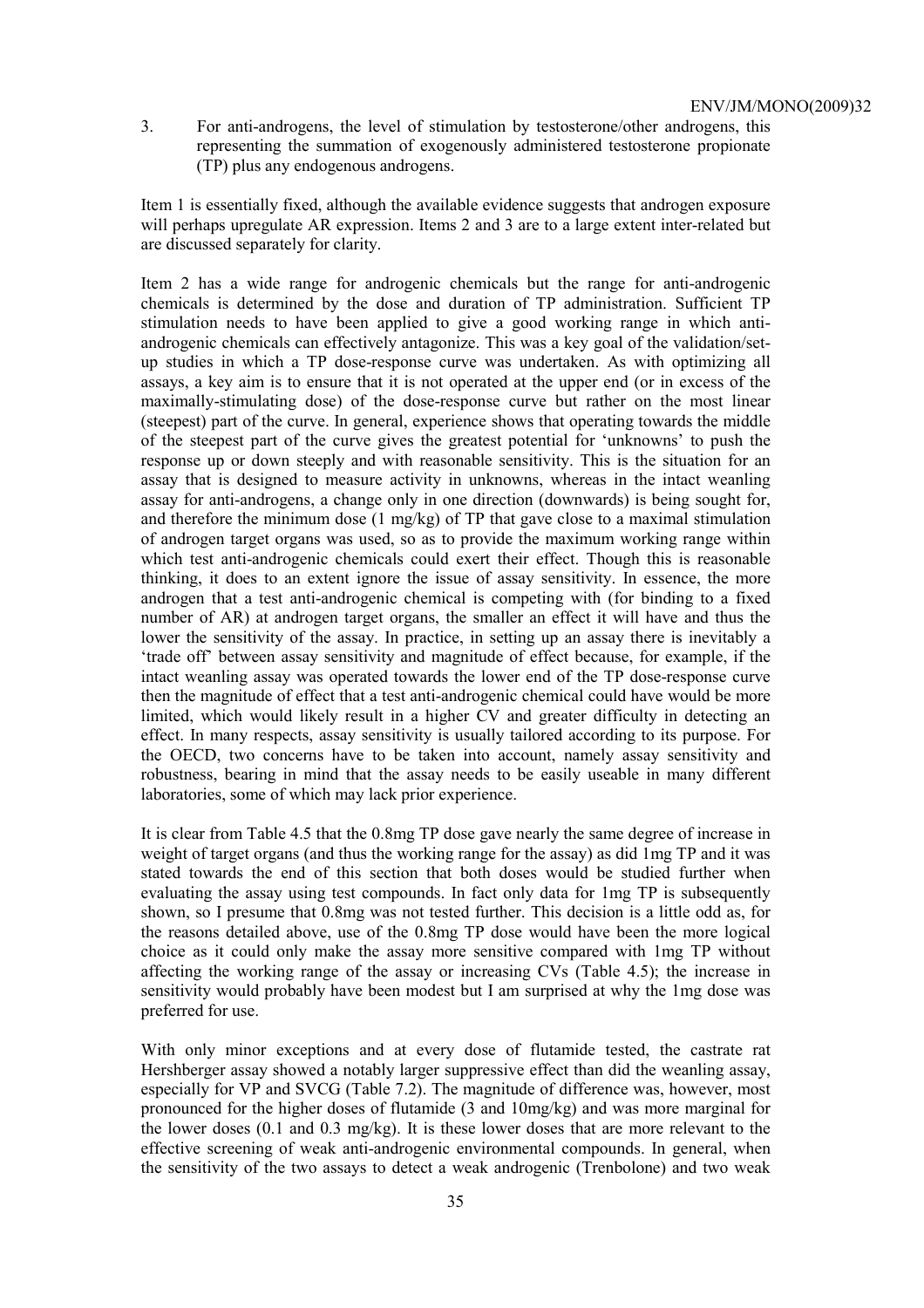anti-androgenic (DDE, Linuron) chemicals was compared, the differences found largely reflected expectations based on the flutamide dose-response. Thus, for comparison of the two assay's abilities to detect Linuron (3, 10, 30 or 100mg/kg), there was only minor evidence for higher sensitivity of the castrate versus the intact weanling assay (Table 7.4), and only the top dose of Linuron (100mg/kg) had reasonably consistent significant effects in both assays. A similar comparison for DDE (5, 16, 50, 160mg/kg) provided clearer evidence of higher sensitivity of the castrate assay compared with the weanling assay, as the former detected anti-androgenic effects of 50mg/kg DDE in 1 or more/all of the participating laboratories for all 4 target organs (VP, SVCG, LABC, COWS) (Table 7.5). In contrast, in the weanling assay at this dose, a significant effect was only detected for the most robust endpoint (SVCG), and then only in 2 out of 3 laboratories; no significant effects were detected for the VP, LABC or COWS (Table 7.5). In both assays, significant effects were detected for all 4 organs at the next highest dose (160mg/kg) of DDE (Table 7.5). Despite the sensitivity difference between the two assays, the overall perspective was that either trends or effects of DDE were detected in the intact weanling assay at doses of DDE that caused effects or trends in the intact castrate assay, so the difference in performance between the two assays was a relatively modest one.

One potential reason for differing sensitivity of the two assays is that, in the castrate assay, the anti-androgens are competing against administered doses of 0.2 or 0.4 mg/kg TP whereas in the weanling assay they are competing against an administered dose of 1mg/kg TP (plus any endogenously produced androgens, though this is likely minimal). This is bound to make a difference, though it is obviously not the full explanation.

*Comparative variability of the intact weanling assay versus the castrate rat assay.* For this comparison, I used data for the castrate Hershberger assay published by Owens et al (2007) in *Environmental Health Perspectives* (115: 671-678). Overall, there are no major differences in CVs for the various endpoints in the two assays. Therefore, at least for this rather limited comparison, I do not see endpoint variation in the intact weanling assay as being a limiting factor in its operation and utility. Arguably the most important evaluation of the intact weanling assay performance was in the 6-laboratory evaluation of coded antiandrogens (DDE and LIN at two doses each). This showed that measurement variation outside of the pre-set maximum allowable CV occurred sporadically rather than consistently (Table 6.10). Thus allowable CVs were exceeded once for VP (DDE 16mg/kg), once for SVCG (DDE 160mg/kg), three times for LABC (one at DDE 16mg/kg, two at DDE 160mg/kg) and 4 times for COWS (one at DDE 16mg/kg, two at DDE 160mg/kg, one at LIN 10mg/kg). The important messages from this evaluation are (1) the sporadic nature of these excesses means that it is not directly assay-related (i.e. there is not something intrinsically wrong with how the assay works); (2) the excesses occurred as frequently with higher doses of anti-androgens, which caused clear anti-androgenic effects, as they did at lower doses where effects were marginal; (3) the target organ identified from the evaluation studies as providing the most sensitive and robust response to both androgens and anti-androgens in the intact weanling assay, namely the SVCG, was the best performing endpoint (along with VP) in terms of meeting acceptable CVs (Table 6.10). Based on comparison of CVs, there is no reason to reckon that the weanling assay will perform any differently than the castrated rat assay.

**Dr. Talsness.** CVs for the data presented for the *weanling* model -TP: standard curve (Table 4.4) -Tren (Table 5.4)

The coefficients of variation of the data from all the laboratories used to evaluate Tren and to generate the standard curve with TP were below the maximum allowable CV's indicating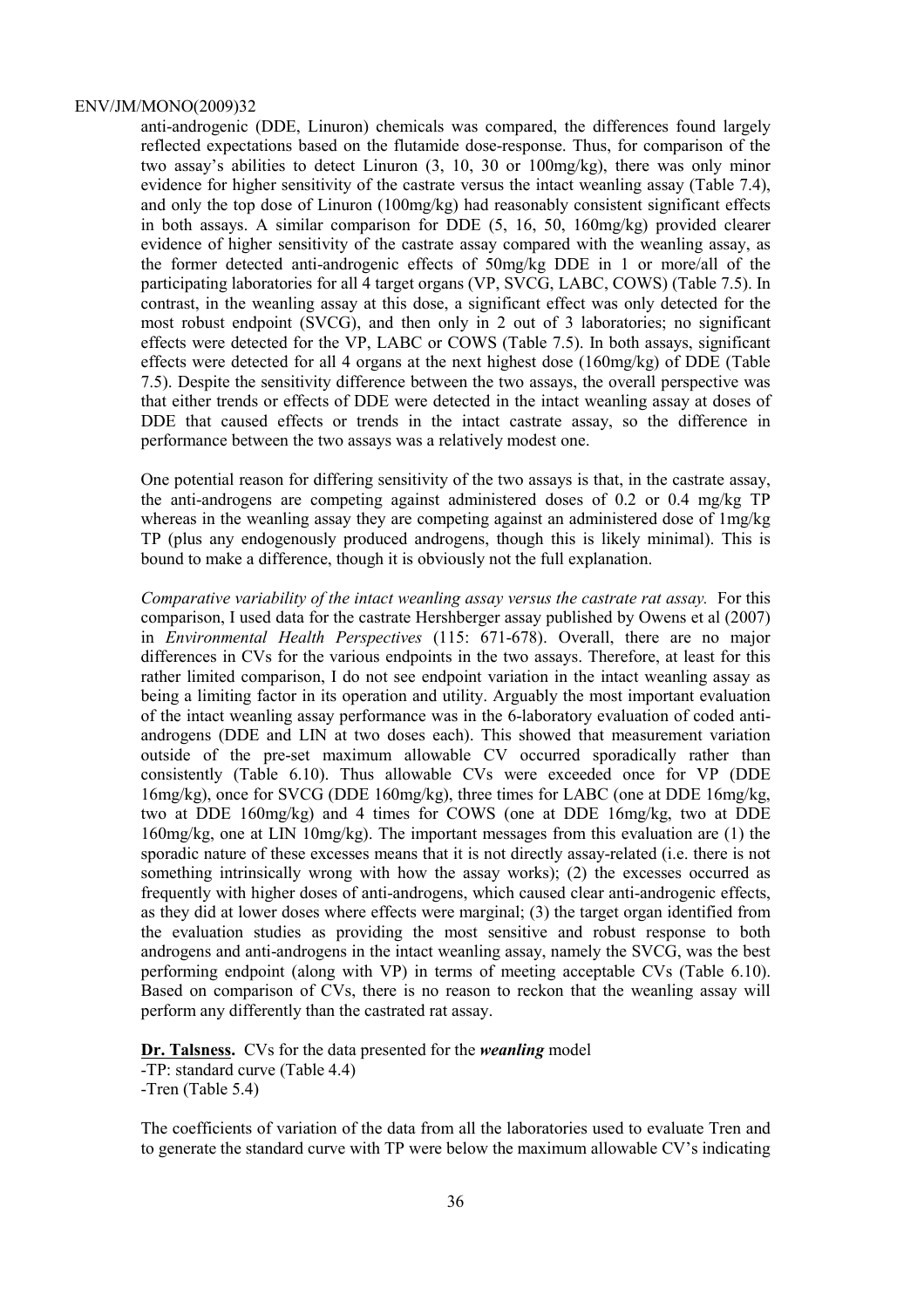adequate performance off the assay. According to this standard, the three laboratories were able to successfully complete this portion of the experiment.

The following indicates where the maximum CV values were surpassed. -TP+FLU (Table 4.9) The CVs were exceeded by one laboratory for the COW

-LIN (Table 5.6) The CVs were exceeded by one laboratory for the VP and the LABC and by one laboratory for the COW.

 $-TP + DDE$  (Table 5.10) The CVs were exceeded by 2/3 laboratories for the LABC.

 $-TP + FLU$  (Table 6.7)

The CVs were exceeded by 3/6 laboratories for the COW.

Regardless of substance tested, the CVs for the SVCG were never over the maximum allowed.

CVs for the data presented for the *castrate* model

Table 11 in the phase 3 report for the castrate model indicates that for evaluation of agonists, the CV was surpassed for -4/10 laboratories for the VP -4/10 laboratories for the SVCG -2/10 laboratories for the COW

Table 15 in the phase 3 report for the castrate model indicated that none of the 10 laboratories exceeded the maximum CV for the antagonist data for any of the mandatory accessory sex tissues.

The CVs for the GP and LABC were never over the maximum allowed.

Even though tissue dissection may be more challenging in the weanling model, it appears to be technically feasible as in most cases the laboratories were able to achieve CVs under the maximum limit. A hundred percent success rate was also not achieved in the castrated version although the animals are bigger and the tissues have been theoretically been primed to react in a more pronounced fashion. In this respect, the castrated version does not provide an advantage over the weanling model.

*Sensitivity.* Comparison of the weanling and castrated versions of the assay in terms of changes in tissue weight in response to exposure to testosterone propionate (Table 7.1) indicates that the castrated version of the Hershberger bioassay is more sensitive. Statistically significant changes in tissue weights were observed by all laboratories in all tissues starting at 0.2 mg TP /kg/d for the castrated version and at 0.8 mg TP/kg/d for the weanling version. It is also apparent that the dose response curve for the weanling version is much flatter. The relative changes in tissue weights are much smaller and probably accounts for the increased difficulty in detecting statistically significant changes in weight.

Comparison of the weanling and castrated versions of the assay in terms of changes in tissue weight in response to exposure to testosterone propionate and flutamide (Table 7.2) indicates that the castrated version of the Hershberger bioassay is more sensitive. Statistically significant changes in tissue weights were observed by all laboratories in all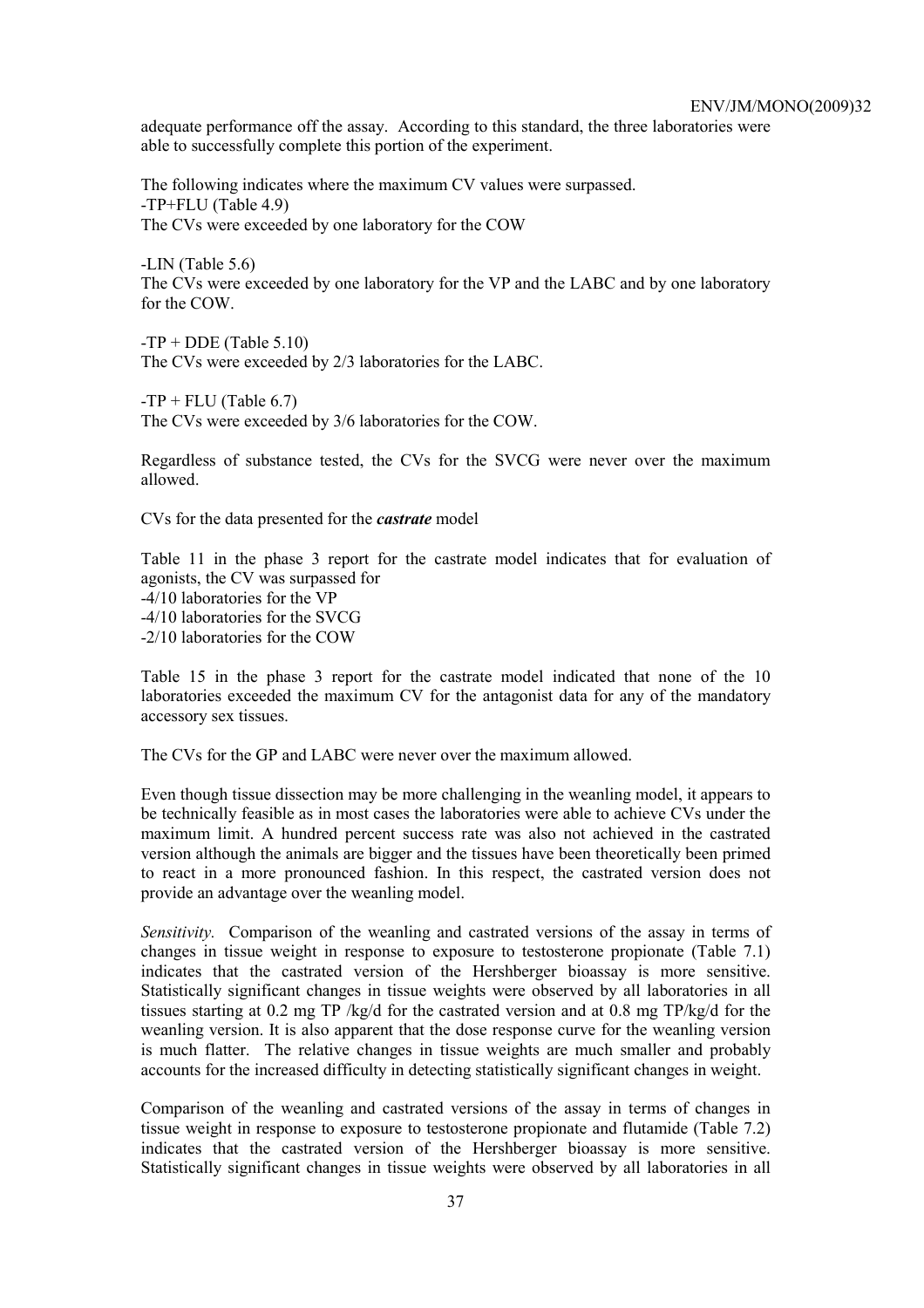tissues starting at 1 mg FLU /kg/d for the castrated version and at 10 mg FLU/kg/d for the weanling version.

Comparison of the weanling and castrated versions of the assay in terms of changes in tissue weight in response to exposure to trenbolone (Table 7.3) indicates that the castrated version of the Hershberger bioassay is more sensitive. Statistically significant changes in tissue weights were observed by all laboratories in all tissues at the highest dose (40 mg TREN /kg/d for the castrated version and only 2/4 tissues were determined to be statistically significant by all laboratories at the highest dose of 40 mg TREN /kg/d for the weanling version.

Comparison of the weanling and castrated versions of the assay in terms of changes in tissue weight in response to exposure to testosterone propionate and linuron (Table 7.4) indicates that neither version of the Hershberger bioassay performed particularly well in detecting antagonistic action with this substance. At the highest dose tested, all of the laboratories were able to detect a statistically significant change in tissue weight for only one tissue in both versions of the bioassay. However, the comparison in Table 7.4 is somewhat misleading as it is more important to know how a lab would identify a substance as to how many labs observed a change in a specific tissue weight. Looking at the original data on a laboratory basis reveals that  $\frac{3}{4}$  labs would correctly identify linuron and one laboratory had an indication in one organ using the castrate model as

1 lab detected changes in all five tissues

- 2 labs detected changes in four tissues
- 1 lab detected changes in one tissue.

In the weanling model:

- 2 labs detected changes in three out of four tissues
- 1 lab detected changes in two out of four tissues.

Looking at the data on a per laboratory basis indicates that both versions were able to identify linuron.

Comparison of the weanling and castrated versions of the assay in terms of changes in tissue weight in response to exposure to testosterone propionate and DDE (Table 7.5) indicates that all laboratories detected a statistically significant change in tissue weight for two of the tissues at the dose of 50 mg DDE/kg/d using the castrated version of the Hershberger bioassay while a statistically significant change was not found by all of the laboratories for any of the tissue weights at this dose. All laboratories observed statistically significant changes for all tissues at the highest dose regardless of method. Again, the castrated version appears to be more sensitive.

#### **General Comments**

**Dr. Chahoud.** In conclusion, the substitution of the traditional castrate version of the Hershberger assay with the weanling version is justified.

**Dr. Eldridge.** The weanling version of the Hershberger assay appears to be a barely adequate substitute for the traditional castrate version. The WI model has several points in its favor. Aside from the political considerations, the most important advantage of the WI model is that it would probably be somewhat easier, simpler and less expensive than the AC model. This is not insignificant because, if the Hershberger is adopted as one of a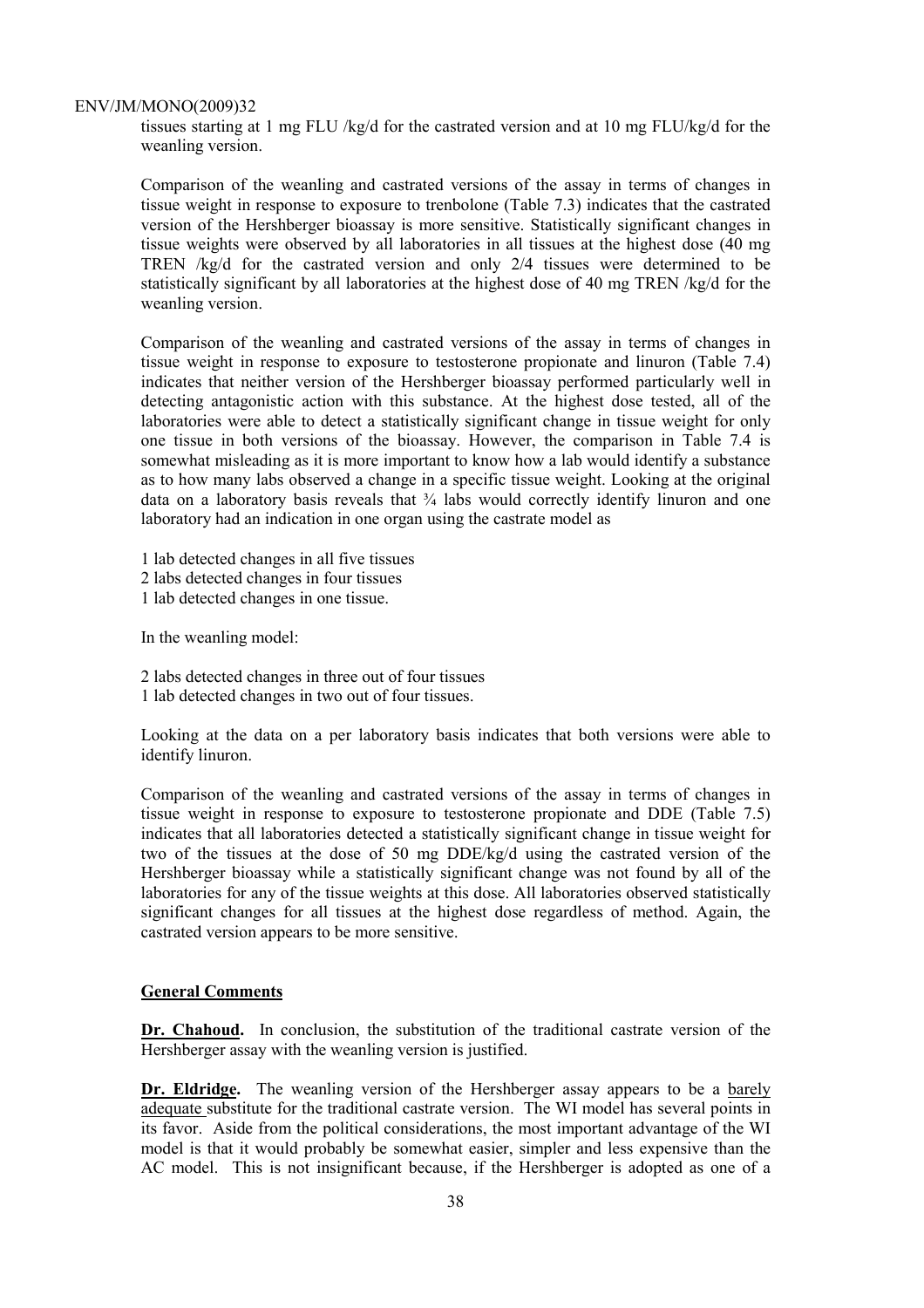battery of mandatory endocrine disruptor screens conducted around the world, there will likely be many commercial and industrial laboratories attempting to perform it. While it is noble for governments to engage a process of determining whether environmental contaminants can adversely impact endocrine function of humans and wildlife, there is established concern that accurate, reliable testing will be problematic when performance is upregulated on a wide scale. It is critically important that these screens be as simple and as unambiguous as possible.

On the other hand, while the WI model takes one step forward, it takes two steps back: it appears to be less sensitive and it introduces some unknown variables.

Loss of sensitivity is a significant problem because endocrine disruptors are typically much weaker on a molar basis than native estrogens and androgens. There are reports of estrogen antagonists having measured affinities for estrogen receptor binding at 1 million times higher concentration than estradiol itself. With an *in vivo* Hershberger assay, unknown chemicals may need to be administered at levels approaching the maximum tolerated dose (MTD), yet it remains possible that androgen receptor signaling would be very weak even at MTD levels. The assay's measures need to be optimally sensitive to pick up a weak signal before non-specific toxicity is reached.

Said another way, the WI model risks a yield of "false negative" results that the AC model would detect. Above all, a screen must not miss a true disruptor, even if it is extremely weak. A possible conflicted scenario could occur if a substance which responded at high concentration (or low affinity) in one or more *in vitro* screens (e.g., an androgen receptor binding assay or an AR-linked reporter construct) were to produce negative results with a poorly-sensitive *in vivo* Hershberger screen, thus leading to a confused, uncertain regulatory process.

The problem of the additional variables could also become serious. As stated in earlier remarks, the Hershberger assay model was purposely designed around a castrate animal in order to clear "background noise" of endogenous steroids and a functioning hypothalamicpituitary-gonadal axis.

The Report establishes that this noise is already a factor by diminishing the WI model sensitivity, which is further compounded by problems of making precise measures from dissection. In addition, the presence of testes and intact H-P-G feedback loops (which are very functional in the weanling male) retains some variables that may potentially confound analysis of results. "False positive" results could appear from an agent exerting nonendocrine mechanisms through the testis or in neuroendocrine organs. While possibly less significant than a false negative result, a false positive could send investigators on long and expensive second-level searches for mechanisms of hormonal effects that were erroneously suggested by the screen.

In summary, the weanling intact Hershberger model does not seem to be an improved substitute for the adult castrate model, nor does it appear to be even an equivalent substitute. It is a substitute that works, but which comes with a compromise of scientific quality. It is not completely inadequate; it remains barely adequate.

**Dr. Patisaul.** The Hershberger is a reliable, well validated assay for the screening of androgenic and anti-androgenic compounds. Traditionally, it uses castrated peri-pubertal or adult male rats. Castration is essential to ensure that endogenous androgen levels, which could significantly interfere with the outcome of the assay, remain as low as possible. Use of a gonadally intact weanling male, as described in the Immature Male Rat Hershberger Validation Report (dated November 30, 2008), has a number of drawbacks. The report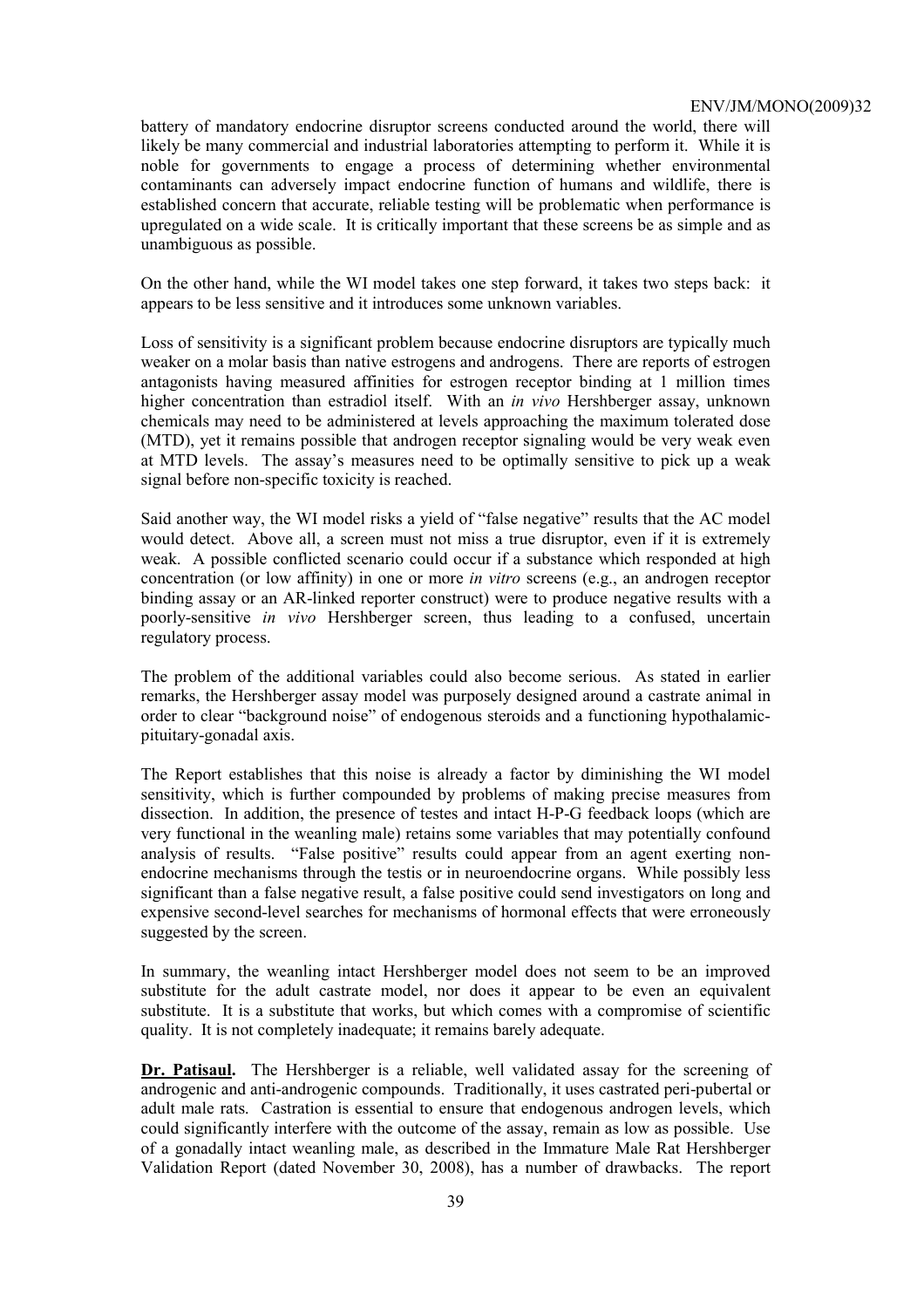clearly and adequately summarizes the potential limitations of using male weanlings instead of adult castrates including reduced sensitivity of the assay, and increased risk of inter- and intra-laboratory variability because the tissues are smaller and more difficult to dissect.

Most notable, however, is that to achieve sufficient statistical power, the weanling version of the Hershberger bioassay would likely require larger group sizes than the castrate version. The Draft OECD Guideline for the Testing of Chemicals (Revised on October 20, 2008) states that (page 6, line 196), "castration reduces the numbers of animals required to screen for these endocrine activities." The principle rationale for using the weanling version of the Hershberger assay instead of the castrated adult version is the desire to avoid castration for animal welfare purposes. Castration is a simple surgery that is performed routinely on laboratory animals as well as companion and livestock animals with minimal risk of complication or long term pain. It is my opinion that switching to a weanling model, which may require the sacrifice of more than twice as many animals, would be a vastly more significant animal welfare concern. There are no substantive scientific or animal welfare benefits of using the weanling version of the Hershberger Assay instead of the castrated adult version, but numerous clear drawbacks including lower sensitivity of the assay and the need to sacrifice significantly more animals.

**Dr. Sharpe.** The intact weanling assay is fit for purpose and can provide an adequate substitute for the castrated rat assay. The latter is slightly more sensitive and provides a wider working range of target organ weights, but its overall operation is not markedly different from that of the intact weanling assay. Arguably, when large numbers of compounds are screened, it is likely that the intact weanling assay may not detect some weak anti-androgens that the castrate adult assay does detect, but this is likely to be infrequent. This possibility is minimized by the use of multiple evaluation endpoints, and this is an inherent strength of the intact weanling assay, just as it is for the castrated rat assay.

It is stated in the evaluation report that one advantage of the intact weanling assay is that having an intact hypothalamic-pituitary-testicular (HPT) axis, means that it may detect a wider range of anti-androgenic compounds than the castrated rat assay. This remains only a theoretical possibility as there are no demonstrations that this is indeed the case – in my opinion, the HPT axis will be essentially shut down due to the TP treatment. One present drawback with the intact weanling assay is that there is very limited history in its use, whereas there is a huge depth of experience with the castrated rat assay.

**Dr. Talsness.** In summary, there are examples in both bioassays where the maximum coefficients of variation were exceeded. In this respect, the weanling version is an adequate substitute for the castrated version. Interestingly, CVs were exceeded with testing of antagonists, but not agonists in the weanling version and the opposite is true for the castrated version.

Since it is expected that there are more environmental antagonists than agonists, this may represent a possible advantage for using the castrated version of the bioassay. Based on the limited data, a preliminary deliberation is that it may be prudent to using the castrated version of the bioassay for the cases where the *in vitro* data indicate antagonist androgen action and reserve the weanling when agonist activity is expected.

Another advantage of the castrated version of the bioassay is that significant changes in tissue weights were detected at lower doses of the test compounds than in the weanling version. The increased sensitivity is probably due to the greater relative changes in organ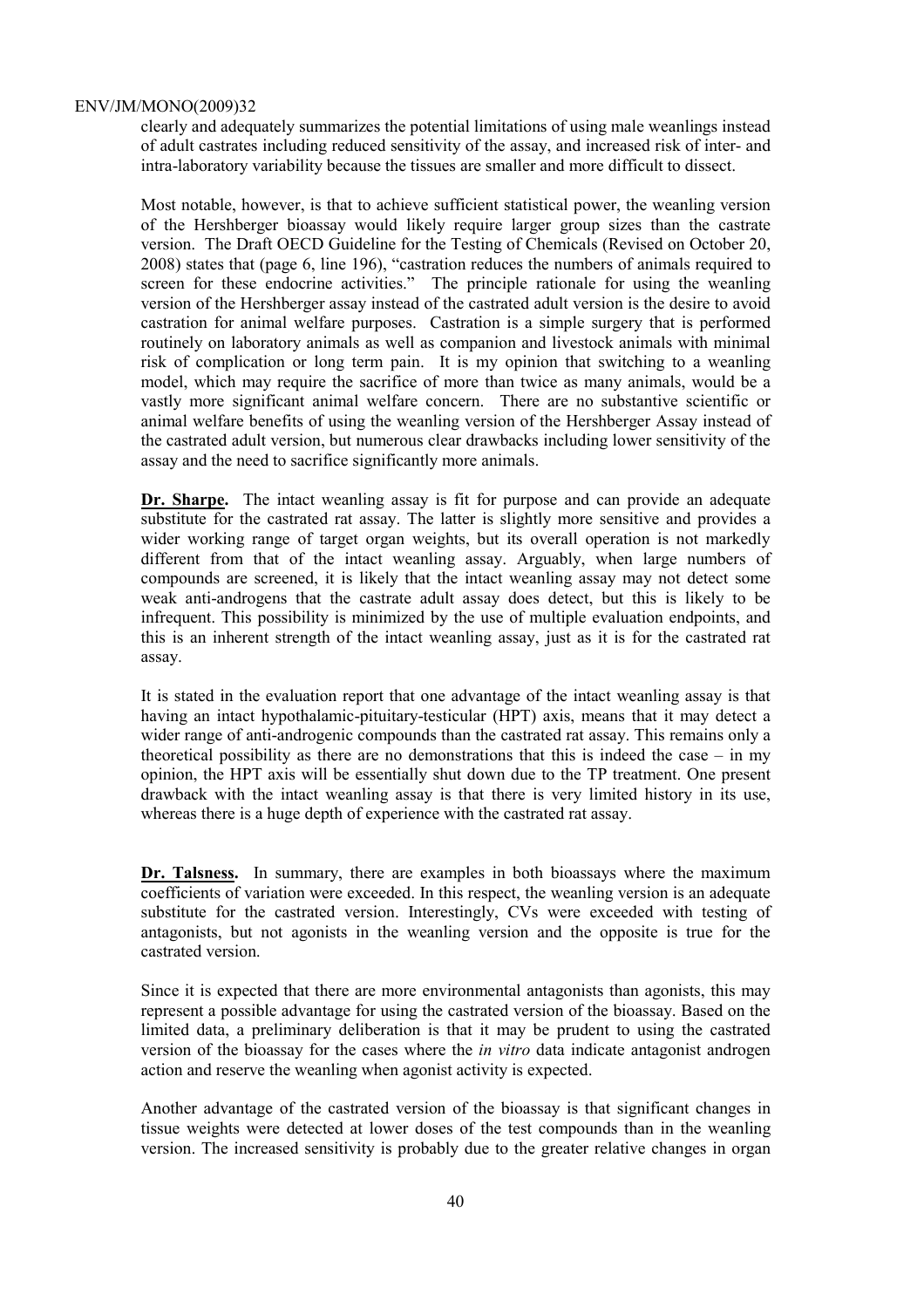weight. Higher doses would have to be employed in the weanling version of the bioassay which may increase the number of false positives due to non specific action.

The advantages of the weanling version include an intact biological system and avoidance of the surgical castration procedure.

Although the castrated version is more sensitive, there is no example in the data provided where the compound was not eventually identified in the weanling version as in the castrated version and, therefore, the weanling version could be used as a substitute for the castrated version with the caveat that higher doses may have to be employed. The choice of which version to employ could be based on available *in vitro* data.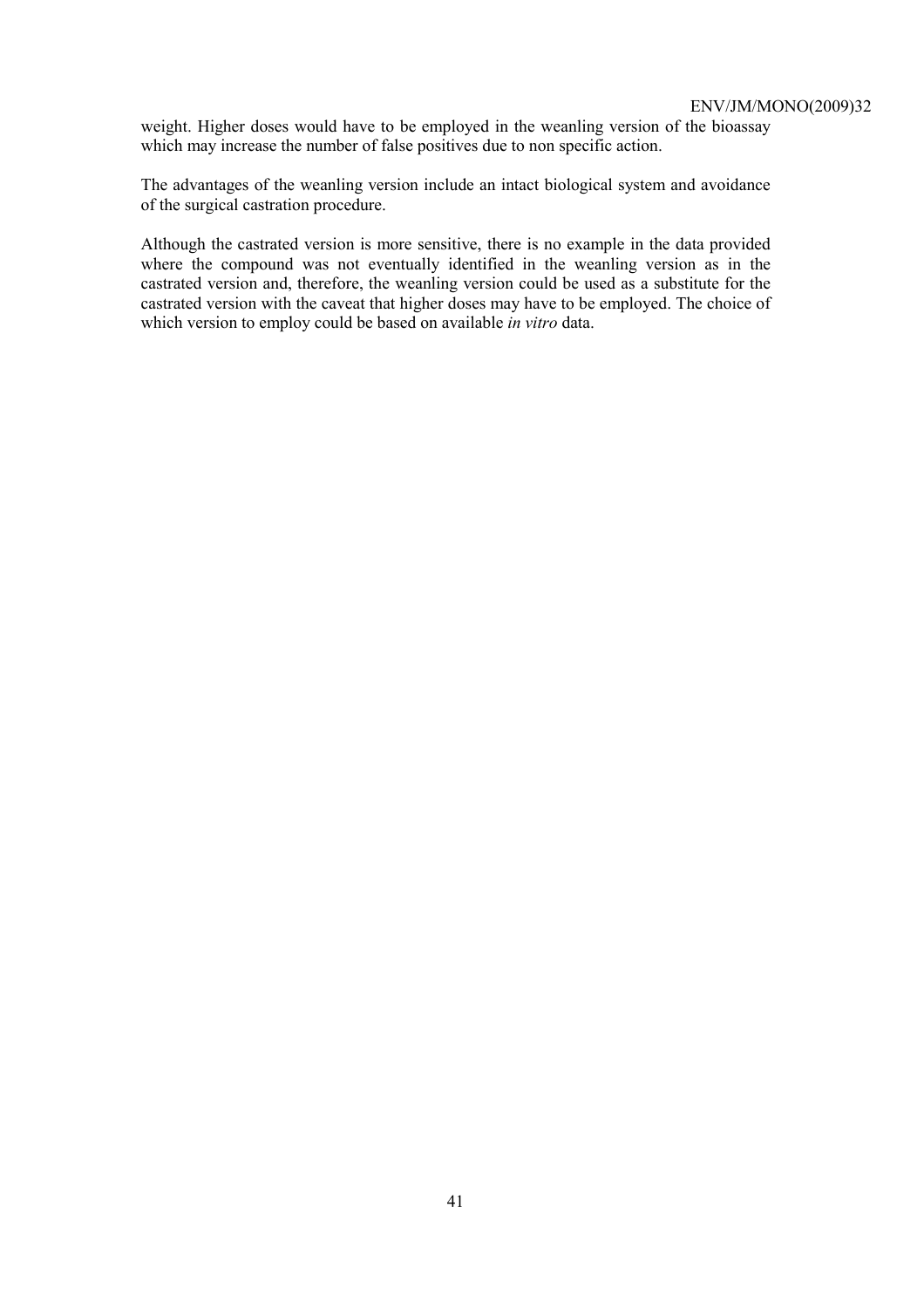# **Appendix A. Original Submissions from Peer Reviewers**

#### **Dr. Ibrahim Chahoud [as-received]**

# **INDEPENDENT PEER REVIEW OF THE WEANLING VERSION OF THE HERSHBERGER ASSAY**

## Ibrahim Chahoud

The following comments are based solely on the Validation Report dated November 30, 2008.

# **1. Comment on the adequacy of the validation programme by stating how well it meets the following validation criteria:**

*A. The rationale for the test method should be available.*  This should include a clear statement of the scientific basis, regulatory purpose and need for the test.

**Scientific basis:** The scientific basis for the Hershberger Assay is well documented and employed for decades since the 1930's. The aim of the test is the evaluation of the ability of chemicals to change the weight of androgen-dependent tissues in prepubertal male rats. The test period lasts from approximately PND 21-33. At this age the tissues evaluated in male rats exhibit androgen receptors and at the same time serum testosterone concentrations are low. Therefore, the androgen dependent tissues are sensitive to exogenous androgens as well as anti-androgens. In contrast to the castrated version, the advantage of this model is the intact hypothalamic-pituitary-gonadal axis which provides a physiologically normal test situation.

**Regulatory purpose:** The regulatory need exists to rapidly assess and evaluate a chemical as a possible androgen agonist or antagonist or 5α-reductase inhibitor. The Hershberger bioassay serves as a mechanistic *in vivo* screening assay and its application should be seen in the context of the "OECD Conceptual Framework for the Testing and Assessment of Endocrine Disrupting Chemicals" (annex 2). The assay is part of Level 3 and is designed to provide data about a single endocrine mechanism, i.e. (anti)androgenicity. The inclusion in a battery of *in vitro* and *in vivo* tests to identify substances with potential to interact with the endocrine system is recommended, ultimately leading to hazard and risk assessments for human health or the environment.

**Need for the test**: Whether a substance acts as androgen or antiandrogen can be assessed in an *in vitro* test battery. However, the disadvantage of *in vitro* tests is their lack of information about the toxicokinetic properties of a given substance. Therefore, there is a need for *in vivo* tests in order to be able to get important information about resorption, metabolisation and elimination of the tested compound. The Hershberger Assay is an adequate test system for these purposes. Evaluation of the test as an alternative protocol to the castrated model version is justified.

*B. The relationship between the test method's endpoint(s) and the (biological) phenomenon of interest should be described***.**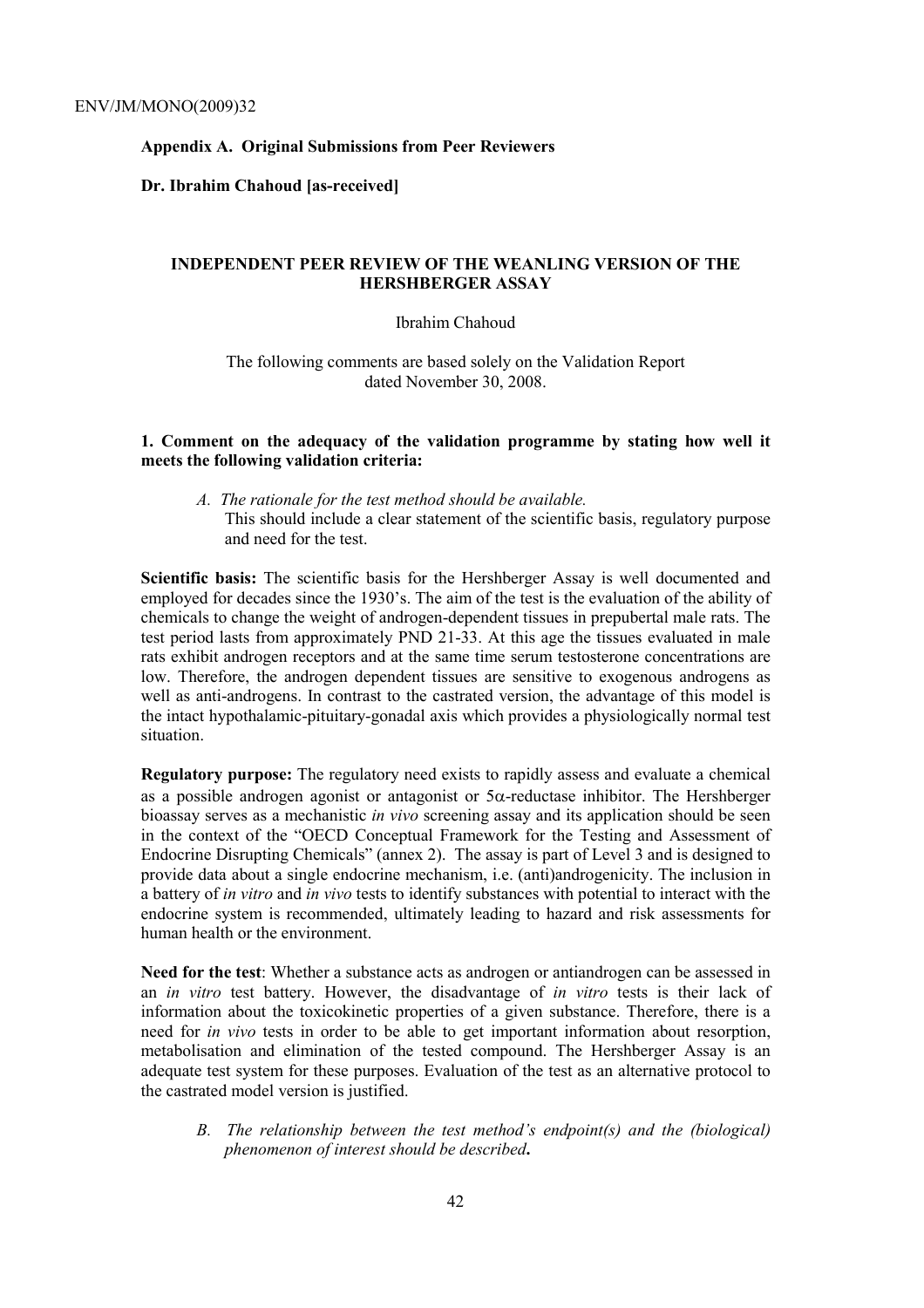This should include a reference to scientific relevance of the effect(s) measured by the test method in terms of their mechanistic (biological) or empirical (correlative) relationship to the specific type of effect/toxicity of interest. Although the relationship may be mechanistic or correlative, test methods with biological relevance to the effect/toxicity being evaluated are preferred.

The aim of the weanling version of the Hershberger Assay is the identification of androgen receptor agonists/antagonist and 5α-reductase inhibitors. The endpoints required are weight changes in androgen-dependent tissues (Cowper's glands, levator ani-bulbocavernosus muscle complex, seminal vesicles with coagulating glands and their fluids and ventral prostate). Optionally, other reproductive organs (testes, epididymides) as well as liver, kidney, adrenal glands and hormone concentrations are recommended.

Weight changes in androgen-dependent reproductive tissues are sensitive and relevant markers for androgen agonists and antagonists. Agonists will cause an increase in the weights of the respective tissues, while treatment with antagonists, will prevent the androgen-dependent organ weight increase. The choice of rat accessory sex organs is biologically relevant, mechanistically sensitive and adequate to detect the effects of androgen receptor agonists, antagonists and  $5 \alpha$ -reductase inhibitors.

The Hershberger assay is currently the best available *in vivo* assay for detecting androgen receptor agonists and antagonists. However, it should be stressed that this bioassay can only be used as a screening test.

*C. A detailed protocol for the test method should be available.* 

The protocol should be sufficiently detailed and should include, *e.g.,* a description of the materials needed, such as specific cell types or construct or animal species that could be used for the test (if applicable), a description of what is measured and how it is measured, a description of how data will be analyzed, decision criteria for evaluation of data and what are the criteria for acceptable test performance.

The protocol is clearly written, comprehensive and there are adequate descriptions of the materials, equipment and methodology. Furthermore, performance criteria and justification of animal numbers are acceptable. The description of data analysis is comprehensive in the use of correct statistical approaches.

It is not clear if a statistically significant reduction in only one of the tissues weighed would be sufficient to be called a positive signal or outcome?

*D. The intra- and interlaboratory reproducibility of the test method should be demonstrated.* 

Data should be available revealing the level of reproducibility and variability within and among laboratories over time. The degree to which biological variability affects the test method reproducibility should be addressed.

Since the weanling assay is designed as a screening test to identify if a substance is an androgen receptor agonist or antagonist, intra- and interlaboratory variability regarding dose-response relationship and biology is of low importance. The important question is whether all laboratories were able to identify the substances as androgens or antiandrogens. In this case, all laboratories were able to identify the properties of the substances tested and therefore intra- and interlaboratory reproducibility is reasonable.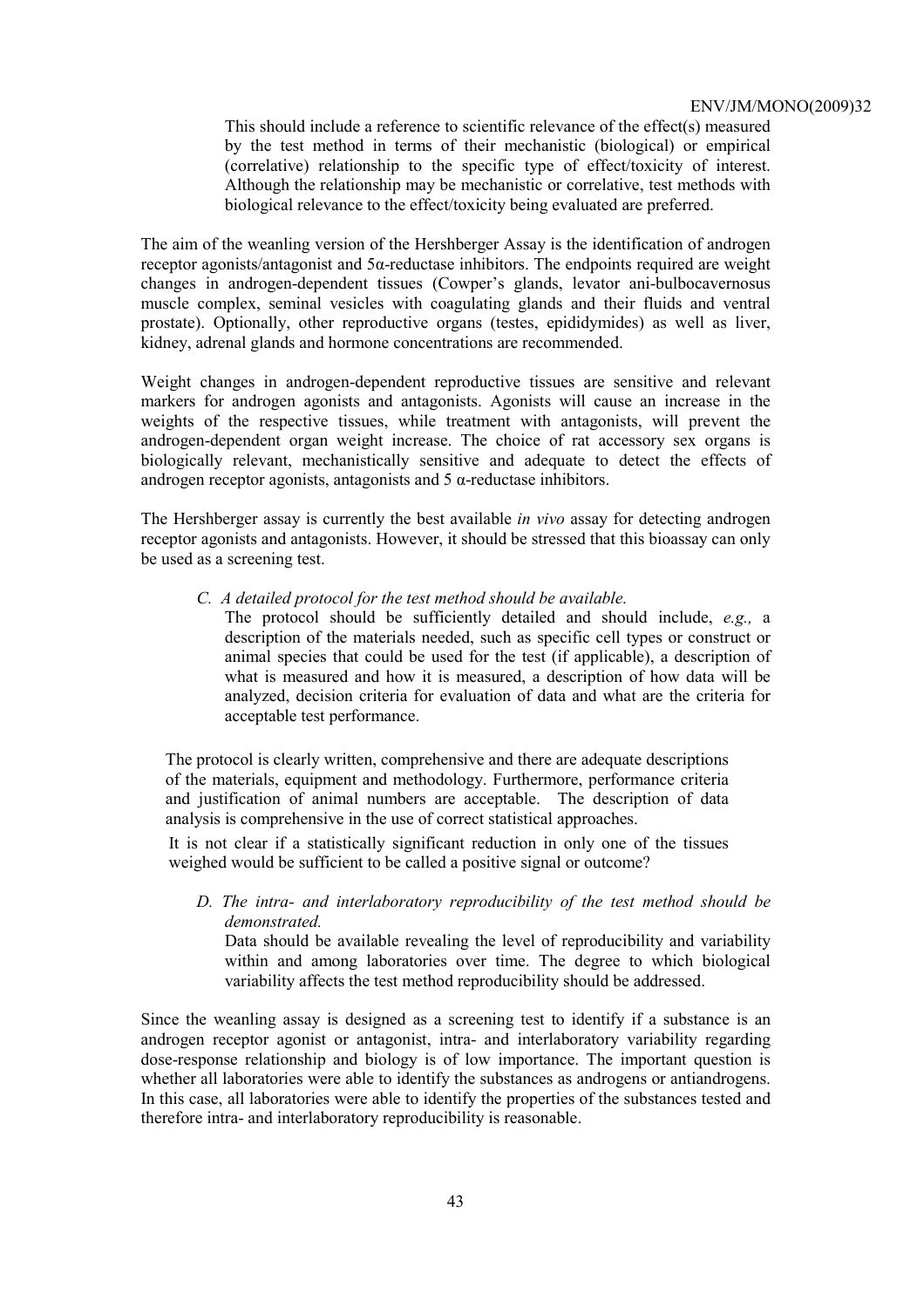*E. Demonstration of the test method's performance should be based on the testing of reference chemicals representative of the types of substances for which the test method will be used.* A sufficient number of the reference chemicals should have been tested under code to exclude bias.

The chemicals selected were appropriate and the number of reference substances tested is sufficient. The number of substances tested under code is reasonable.

*F. The performance of the test method should have been evaluated in relation to relevant information from the species of concern, and existing relevant toxicity testing data.* 

In the case of a substitute test method adequate data should be available to permit a reliable analysis of the performance and comparability of the proposed substitute test method with that of the test it is designed to replace.

The discussion of the data in light of the known effects of the test materials was sufficient for evaluation of performance of the Hershberger assay. Comparisons were presented between positive outcomes in the Hershberger screen and true adverse effects in developmental studies to indicate the appropriate species was used and the sensitivity of the methods appropriate.

The data allow the comparison between the weanling and the castrated version of the assay.

*G. Ideally, all data supporting the validity of a test method should have been obtained in accordance with the principles of GLP.*  Aspects of data collection not performed according to GLP should be clearly identified and their potential impact on the validation status of the test method should be indicated.

GLP only provides information about the procedure applied in the experimental process. With respect to the scientific value of resulting data, the validity of tests performed according to GLP is not higher than studies not conducted under GLP conditions. The results were consistent between laboratories, and therefore the impact from the laboratories that did not conduct the analyses in accordance with GLP was not sufficient to raise concerns as to the validity of the validation effort.

*H. All data supporting the assessment of the validity of the test method should be available for expert review.* 

The detailed test method protocol should be readily available and in the public domain. The data supporting the validity of the test method should be organised and easily accessible to allow for independent review(s), as appropriate. The test method description should be sufficiently detailed to permit an independent laboratory to follow the procedures and generate equivalent data. Benchmarks should be available by which an independent laboratory can itself assess its proper adherence to the protocol.

The presentation of the report is adequate to make an assessment and all documentation needed to adequately evaluate the performance of the Hershberger assay is publicly available on the OECD website.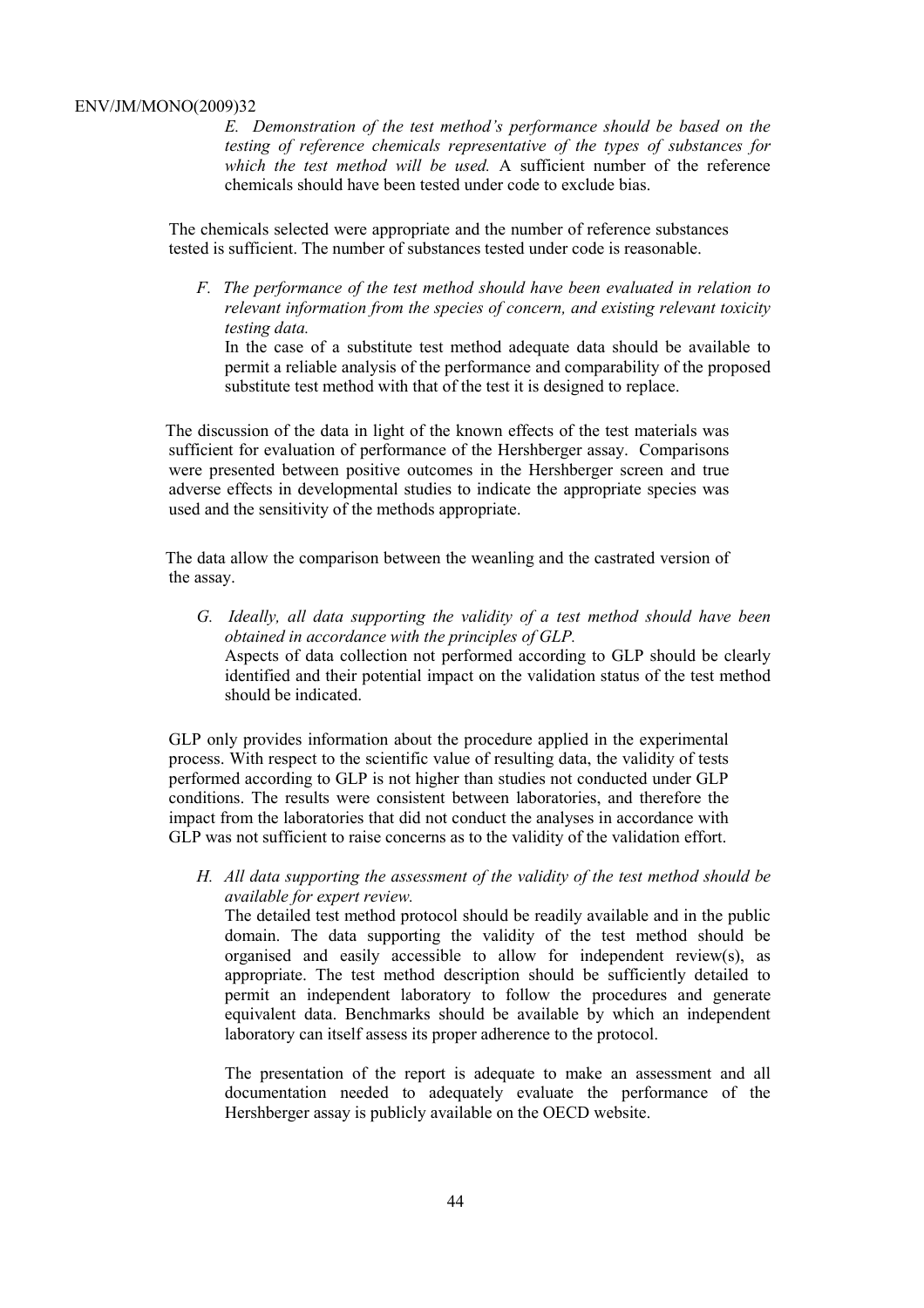# **2. Given that OECD is considering to apply the same performance criteria for both assays (the same upper CV limits, derived from the castrate version of the assay), is the weanling version of the Hershberger an adequate substitute for the traditional castrate version of the Hershberger assay?**

Both version of the Hershberger assay are performed as a screening test for the identification of androgenic or antiandrogenic properties of chemicals. Taking this into account the comparison between both versions should be based on the following considerations:

- Can both versions identify the substances of interest? Yes, identification is possible in both versions.
- Is it necessary to identify dose-dependent effects? No, since the purpose of this test is the screening of substances. Although, the castrated version is more sensitive, the weanling version can also be employed.
- What is the advantage of the weanling version? It is a clear advantage that in the weanling version a biologically intact system can be used and no interference with physiological processes is necessary. Furthermore, the procedure of castration has considerable impact on animal welfare and can be avoided in the weanling version, which is also less time and cost consuming.

In conclusion, the substitution of the traditional castrate version of the Hershberger assay with the weanling version is justified.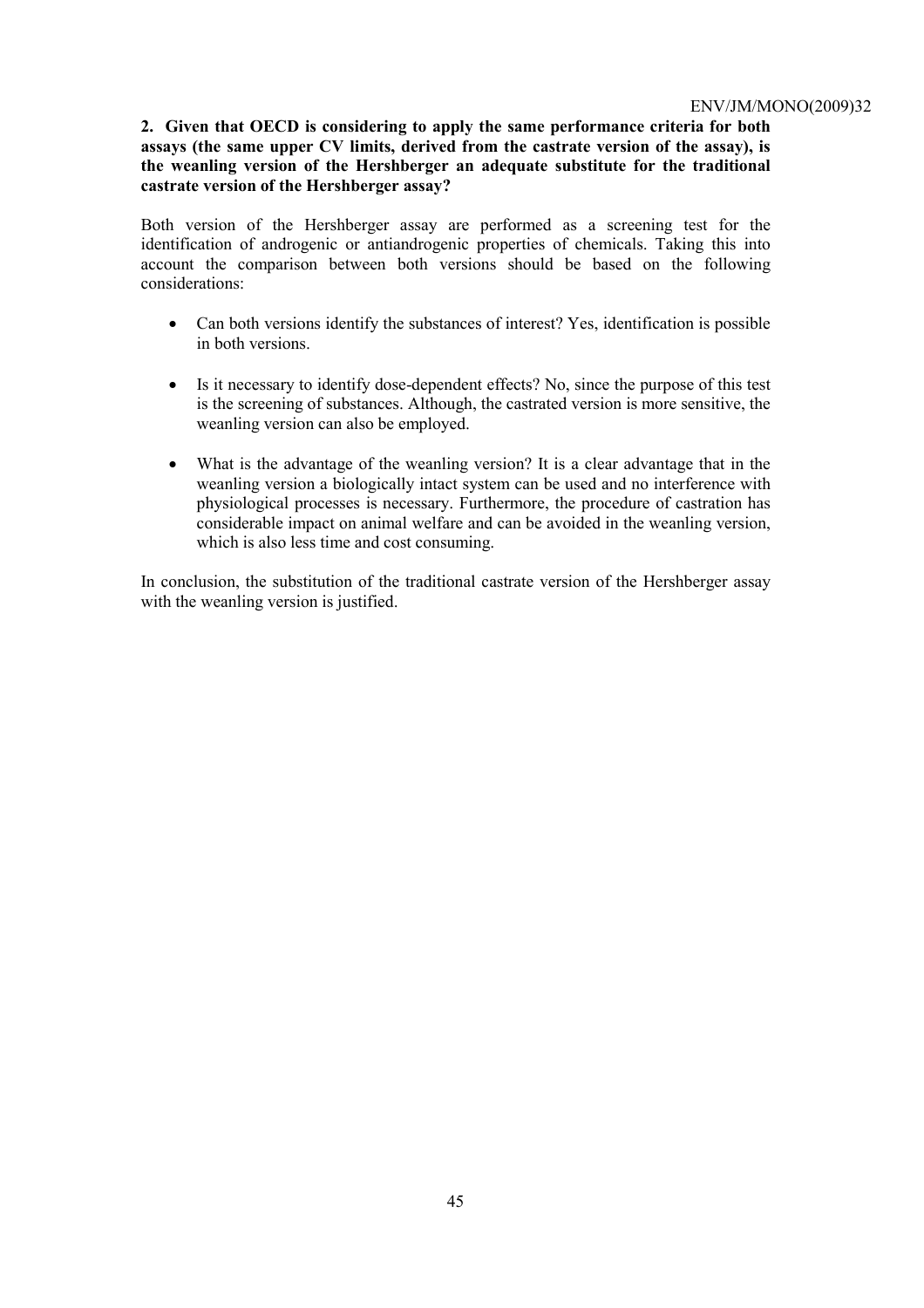#### **RESPONSE TO PEER REVIEW CHARGES**

#### **for**

# **INDEPENDENT PEER REVIEW OF THE WEANLING VERSION OF THE HERSHBERGER ASSAY**

### **J. Charles Eldridge, Ph.D. Wake Forest University**

1. Comment on the adequacy of the validation program by stating how well it meets the following validation criteria:

*A. The rationale for the test method should be available.* 

All of the test methods and the scientific basis for the methods were clearly presented. The needs for this test (Hershberger), the justification underlying the need to investigate the present modifications (use of intact weanling rats), and the regulatory purposes were also clearly presented.

*B. The relationship between the test method's endpoint(s) and the (biological) phenomenon of interest should be described***.** 

The test methods and the chosen parameters appear to be scientifically valid and biologically relevant. The report included a discussion of published literature and contained a good list of citations, both research papers and regulatory reports of assay validation. The targeted tests also appear to be relevant to both human health and to environmental safety of many species of male animals.

*C. A detailed protocol for the test method should be available.* 

The methods were presented in good detail. It would not be difficult for a professional laboratory to conduct these tests in the manner intended by the methodology designers. Criteria for data evaluation and test performance were also described in detail, and appear to be reasonable.

*D. The intra- and interlaboratory reproducibility of the test method should be demonstrated.* 

The Report contained an extensive presentation and analysis of reproducibility and variability within laboratories and between laboratories (3 labs in most cases). Variability over time was not a goal of the present study. There was also some presentation and discussion of data contrasts between the traditional Hershberger method (adult castrate) and the present method (weanling intact), which could be a relevant issue (see remarks in response to Item 2). In addition, there was extensive discussion of the consequences of inter- and intra-laboratory variability that may likewise be a factor when considering the present method.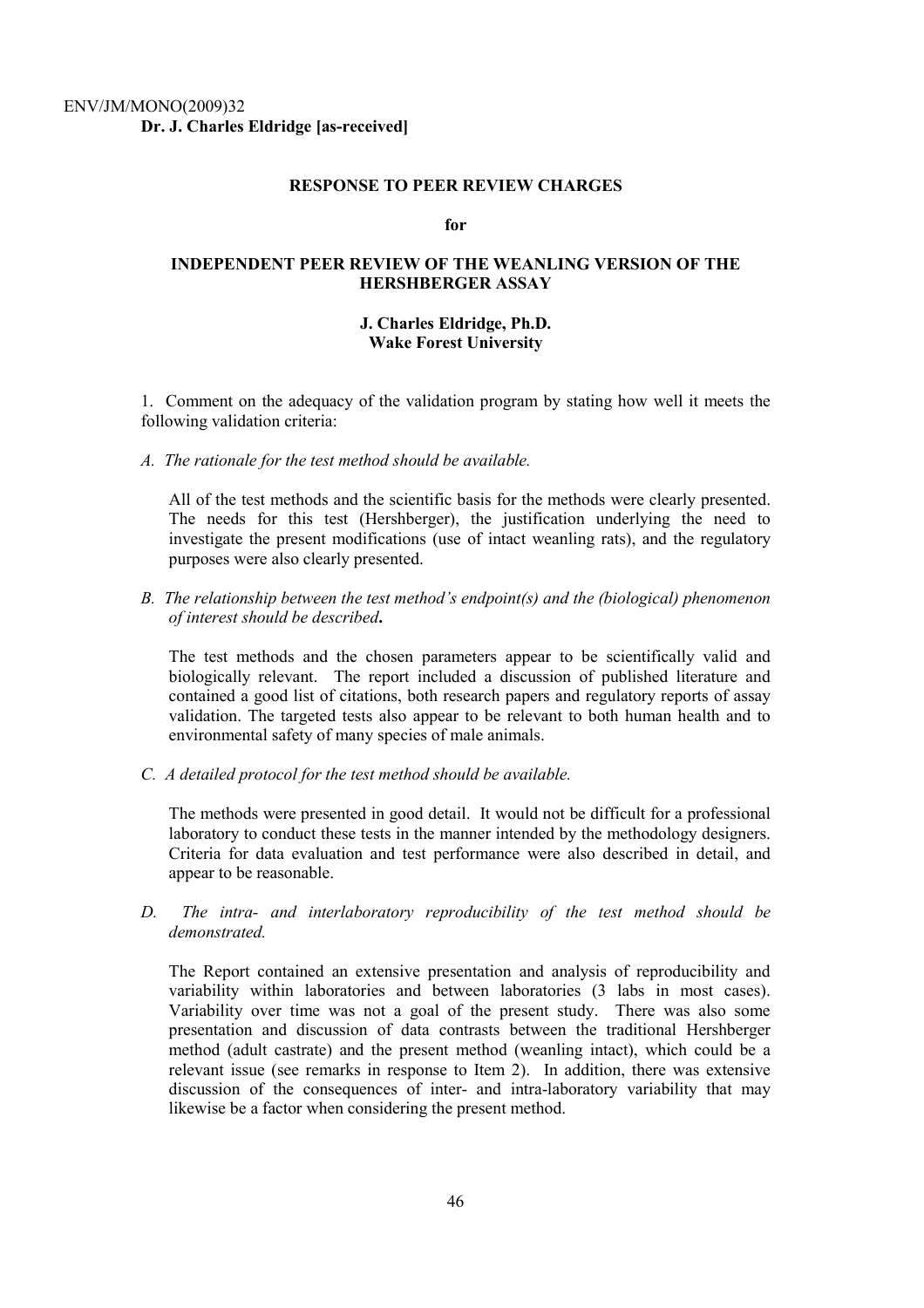*E. Demonstration of the test method's performance should be based on the testing of reference chemicals representative of the types of substances for which the test method will be used.* 

Several typical representative chemicals were tested (androgen, androgen receptor antagonist, etc.). However, the spectrum of modes of action that natural and synthetic substances may use to interact with the Hershberger parameters is unknown and potentially great. Phase 3 of the present project did involve testing of coded unknown chemicals at 6 different labs, as a way to minimize bias.

*F. The performance of the test method should have been evaluated in relation to relevant information from the species of concern, and existing relevant toxicity testing data.* 

Chapter 7 was a rather brief but nevertheless very informative summary of comparisons between the present test (weanling intact) and the more typical, previously validated test (adult castrate). More will be said about those conclusions in discussion of Item 2.

*G. Ideally, all data supporting the validity of a test method should have been obtained in accordance with the principles of GLP.* 

Item 32 of Appendix B (OECD Model Protocols and Guidance) had the following statements:

*32. Work should be conducted according to the principles of Good Laboratory Practice (OECD Good Laboratory Practice and Compliance Monitoring (12). In particular, data should have a full audit trail and be retained on file. Data will be collected in a manner that will allow independent peer review and written records maintained.* 

A statement of certification that the principles of GLP were followed was not found in the Report, but there is no reason to believe that the principles were not followed. The data collection and animal husbandry appear adequate.

*H. All data supporting the assessment of the validity of the test method should be available for expert review.* 

It is unclear whether the test protocol used for the present report can be located in the public domain. Results and data from the present studies were clearly and completely presented in the Report. As stated above, the details of methods were sufficiently presented to enable other laboratories to conduct the tests, should this modification be adopted.

2. Given that OECD is considering to apply the same performance criteria for both assays (the same upper CV limits, derived from the castrate version of the assay), is the weanling version of the Hershberger an adequate substitute for the traditional castrate version of the Hershberger assay?

The key word in this question is "adequate".

The Report of the substitute assay (weanling intact male, or WI) identifies a number of attributes that contrast its performance with the traditional Hershberger assay (adult castrate male, or AC).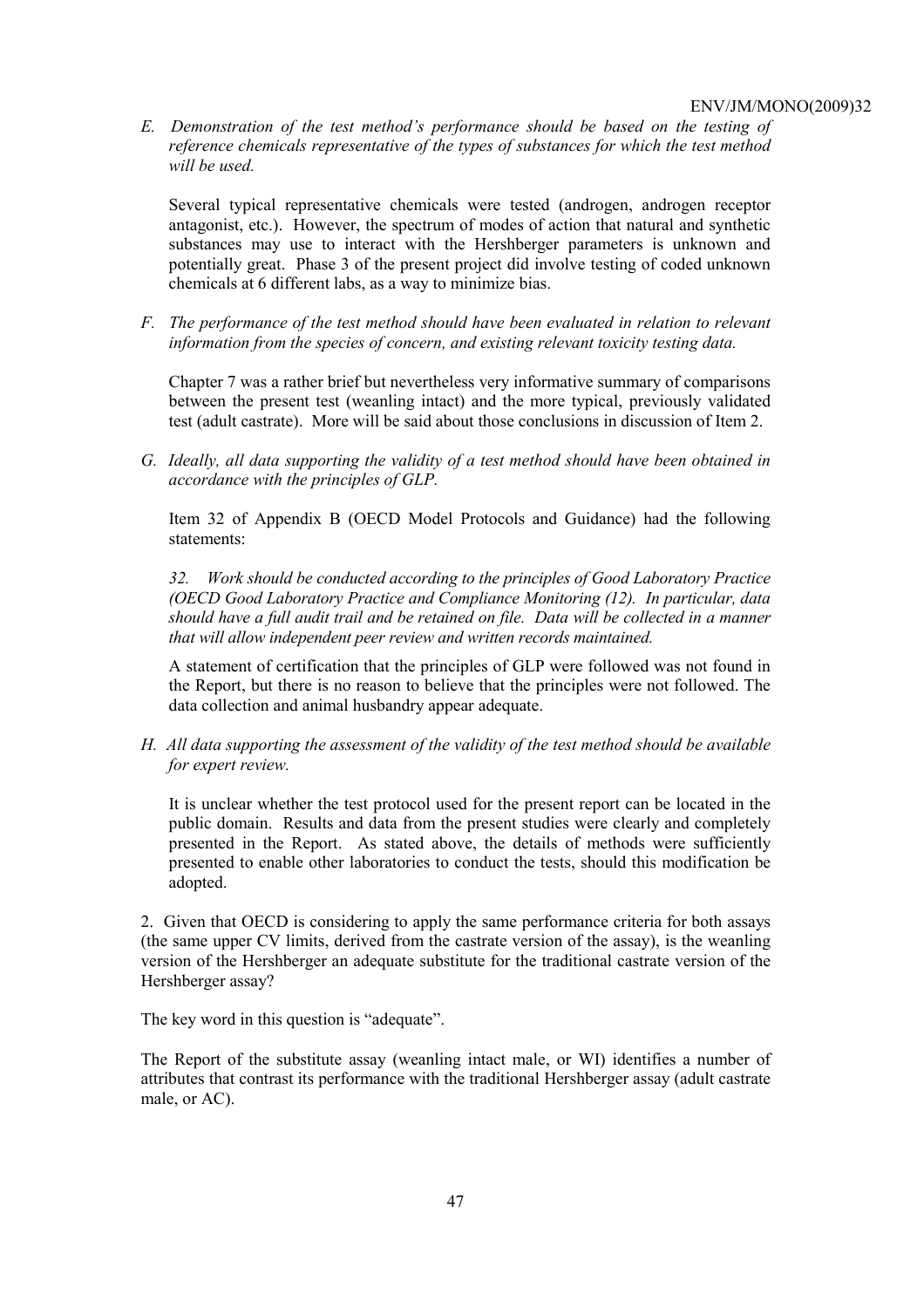## ENV/JM/MONO(2009)32 **Advantages:**

- A. The WI assay does perform. Although the immature rat has already been exposed to some endogenous androgen, the accessory sex organs are still sufficiently rudimentary that they can measurably respond to administered androgen. Thus, the most basic question, i.e. can WI male rats be used to identify an androgenic substance administered in a screening assay is answered in the affirmative.
- B. No surgical procedure. The WI method does not include the orchidectomy steps that can have attendant issues of anesthesia, post-surgical complications, infections, additional training and labor for technical staff, plus the need to consult institutional animal care and use guidelines more closely. The animal subjects are simply shipped in from a supplier, administered test substances according to a protocol, euthanized and necropsied. Because a Hershberger model is under consideration for testing of hundreds, even thousands, of substances, this smaller "footprint" of the WI model for animal rights concerns would be advantageous.
- C. Somewhat lower cost. Rat purchase cost rises progressively with advancing age; weanling animals would be significantly less expensive than adults of 2 or 3 months old. Smaller animals can be housed in fewer cages and handled more easily. Finally, the absence of the surgical step (discussed above in B) would obviate a number of ancillary costs, not the least of which is labor paid for technical staff training and performance of the orchidectomies.
- D. Additional parameters to measure. Examination of intact animals offers some measures not traditionally expected in a Hershberger model: testis weight and histology, and levels of testicular and pituitary hormones. Androgen agonists, antagonists and modifiers might be expected to influence some of these additional parameters. The WI would offer not only more targeted responses, it would also provide more clues for additional testing that would likely follow the identification of positive responses in the initial screen.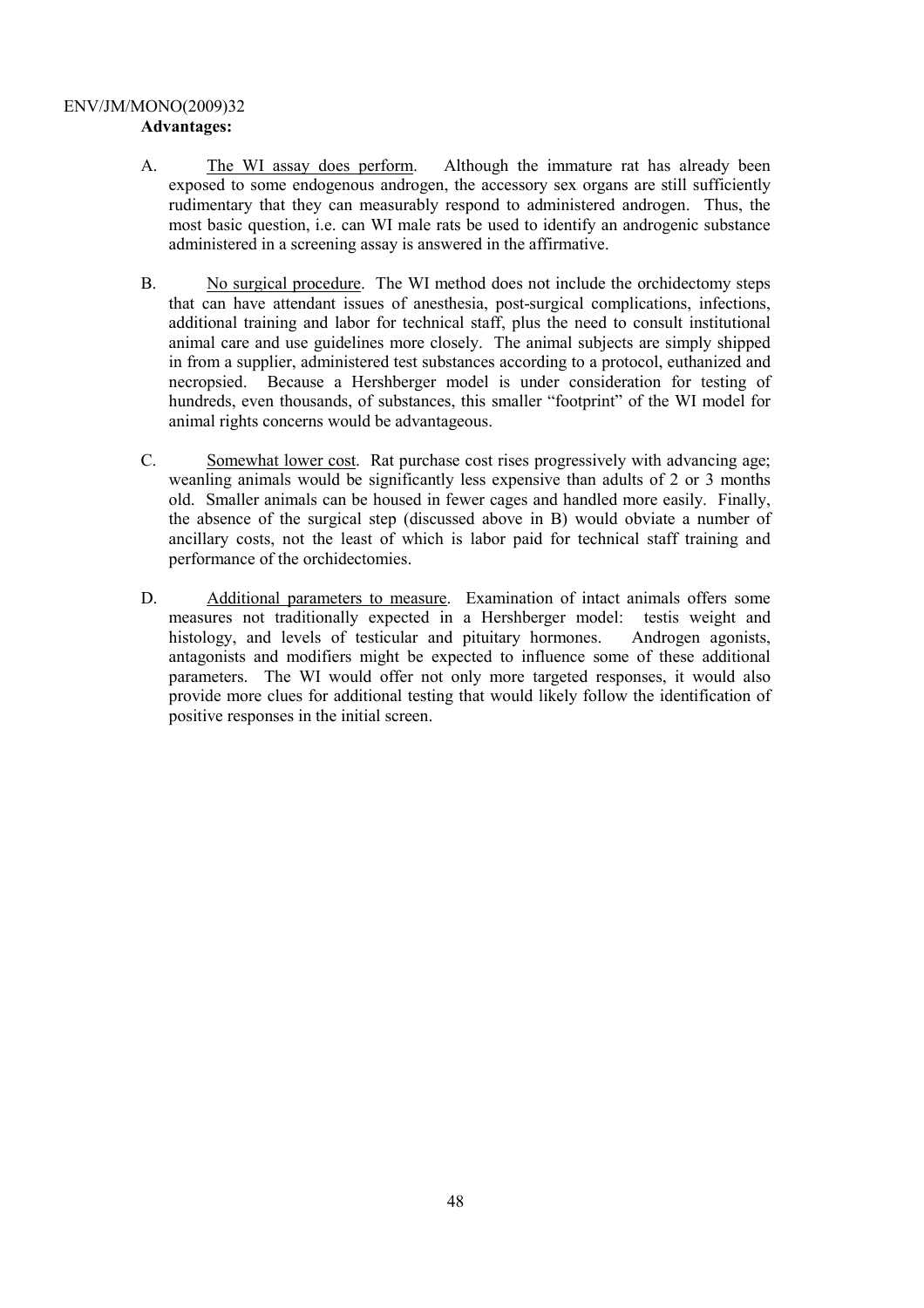### **Disadvantages:**



A. Substantially lower signal-noise ratio. Table 7.1 in the Report presents some

critical data showing that the WI protocol is much less sensitive than the traditional AC: response of the ventral prostate weight to 0.4 mg testosterone propionate (TP) was 8.84 x baseline in AC animals but only 1.29 x baseline in WI animals. At a higher TP dose of 0.8 mg, AC was 11.86 x baseline while WI was only 1.53 x baseline. This is a serious loss of sensitivity, *to a known potent androgen*. A weaker androgen might be barely discernable, and will likely require much higher doses to be recognized, in the WI model compared to the AC model. While Advantage A was outlined above ("The WI assay does perform"), from a strictly biological standpoint, one might also suspect that the more sensitive AC assay would succeed in some instances when the WI would fail.

- B. Necropsy dissection is more critical. The Report engages considerable discussion of coefficients of variation (CV) and parametric variability in general, both within labs and between labs. The typical group size for each administered substance is 6. Most of the measures in a Hershberger assay are organ weights that require very careful (precise) dissection and cleaning of tissues before weighing. If the WI model produces weight changes that are only 50-100% from baseline, group variances of 20-30% might render a true change statistically insignificant that should be clearly identified in the AC model.
- C. Two examples of this problem are found in the figure to the left. These are data plotted from two tests of androgen antagonism. These graphs show that, although the increasing antagonist doses produced a steady, linear decline of weight, the mean changes at the lower doses were not statistically significant. In both cases the lowest dose producing a significant change required a decline of greater than 30% from the mean a zero dose of antagonist. The trends clearly plotted effects at lesser doses that remained undetectable due to group variances.
- D. Condition of prepubertal accessory organs. While there is no question that target organs of WI animals responded similarly and predictably to those of AC animals, it remains possible that the rudimentary organs of young animals exposed to small amounts of endogenous hormones are not quite the same as atrophied organs of adult animals that were fully developed prior to orchidectomy. It remains unknown whether some organs might respond quite differently (WI versus AC) to non-classical agonists or antagonists. Although the AC model is by no means the ideal set of targets for evaluating responses to androgen agonists and antagonists, the model has been used for so long that it has been accepted as a "reference test".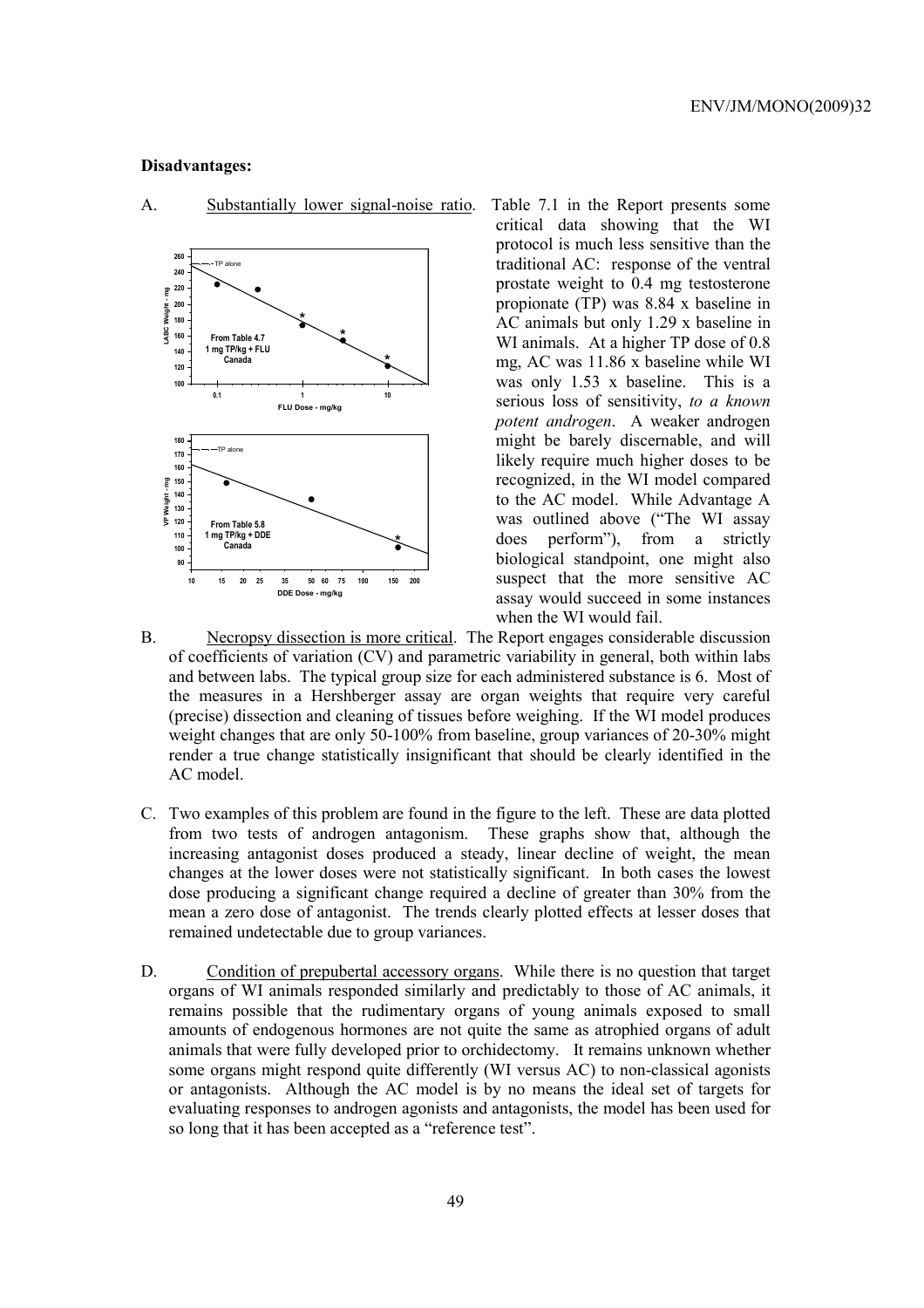E. Acquisition of test subjects. On page 15 (Section 3.0) of the Report is the following under the subheading "Age and Acclimitasition":

*Young weanling animals should be employed in a relatively small time window between weaning and before puberty (i.e., PND 20 to 34)…… The treatment with initiation of dosing (on study) may commence as early as pnd 21 days of age, but preferable not*  later than pnd 24. The laboratory is allowed some flexibility to schedule the *experimental work efficiently.* 

The ideal situation is to test a substance on a group of immature male rats born on exactly the same day, but it is not always possible for a supplier to provide 36 or 42 animals of *exactly* the same age. Shipments may frequently contain a few animals that vary from the requested age. Furthermore, labs will find it difficult to acquire such homogeneous groups on a repeated basic. The Report data support this premise, On Table 6.5 (page 100) are results from a study conducted at 6 different sites. In animals administered 1 mg/kg of TP, the group mean body weights range from 85.9 gm to 150.2 gm, and % CVs ranged between 4.5% and 13.5%. The study groups were decidedly not homogeneous. When groups of animals are acquired as adults, a few days' difference of age has much less effect on homogeneity. Animal ordering for the WI model will require more rigorous standards when dealing with suppliers, who may struggle to meet such exacting demands.

- F. Complications resulting from intact pituitary-testicular axis. The traditional AC model of Hershberger has no testes present and open feedback loops governing pituitary hormone secretion. The presence of testes in the WI model could offer some unexpected or non-specific results. For example, an inhibitor of Leydig cell steroidogenesis could diminish endogenous testosterone secretion and appear to be a weak antagonist at the androgen receptor. This could lead to an erroneous positive result that would cloud results from other tests. An agent that stimulates gonadotropin secretion could enhance testosterone output and be identified as an androgen agonist. The fundamental Hershberger model was designed as an animal devoid of actual or potential endogenous androgens.
- G. Thyroid in immature versus adult males. As mentioned in the Report summary, it is uncertain whether the thyroid axis of adult male rats functions in the same manner as that of the weanling, with respect to expression of gonadal and accessory organ development and function.

#### **Summary**

The weanling version of the Hershberger assay appears to be a barely adequate substitute for the traditional castrate version. The WI model has several points in its favor. Aside from the political considerations, the most important advantage of the WI model is that it would probably be somewhat easier, simpler and less expensive than the AC model. This is not insignificant because, if the Hershberger is adopted as one of a battery of mandatory endocrine disruptor screens conducted around the world, there will likely be many commercial and industrial laboratories attempting to perform it. While it is noble for governments to engage a process of determining whether environmental contaminants can adversely impact endocrine function of humans and wildlife, there is established concern that accurate, reliable testing will be problematic when performance is upregulated on a wide scale. It is critically important that these screens be as simple and as unambiguous as possible.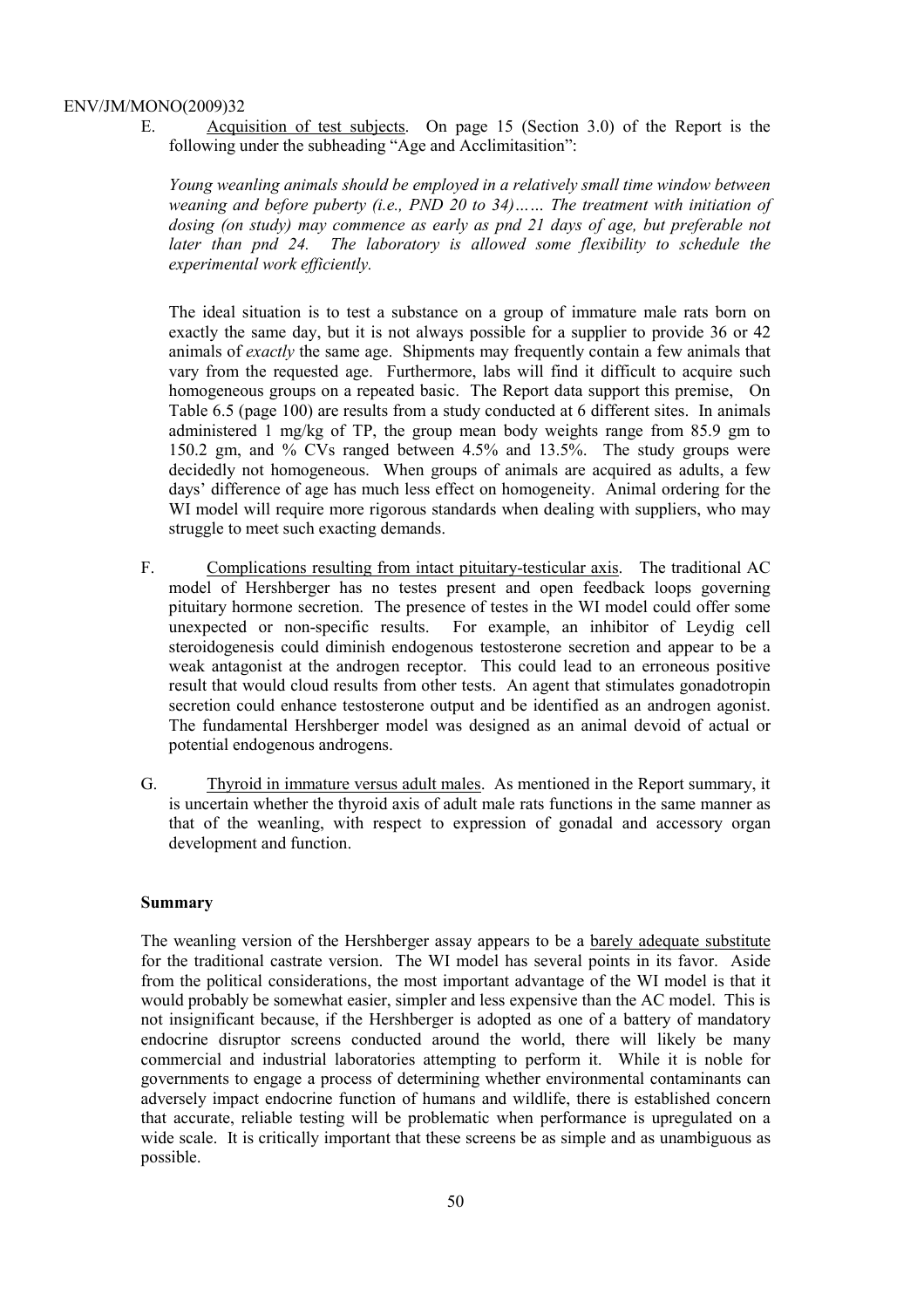On the other hand, while the WI model takes one step forward, it takes two steps back: it appears to be less sensitive and it introduces some unknown variables.

Loss of sensitivity is a significant problem because endocrine disruptors are typically much weaker on a molar basis than native estrogens and androgens. There are reports of estrogen antagonists having measured affinities for estrogen receptor binding at 1 million times higher concentration than estradiol itself. With an *in vivo* Hershberger assay, unknown chemicals may need to be administered at levels approaching the maximum tolerated dose (MTD), yet it remains possible that androgen receptor signaling would be very weak even at MTD levels. The assay's measures need to be optimally sensitive to pick up a weak signal before non-specific toxicity is reached.

Said another way, the WI model risks a yield of "false negative" results that the AC model would detect. Above all, a screen must not miss a true disruptor, even if it is extremely weak. A possible conflicted scenario could occur if a substance which responded at high concentration (or low affinity) in one or more *in vitro* screens (e.g., an androgen receptor binding assay or an AR-linked reporter construct) were to produce negative results with a poorly-sensitive *in vivo* Hershberger screen, thus leading to a confused, uncertain regulatory process.

The problem of the additional variables could also become serious. As stated in earlier remarks, the Hershberger assay model was purposely designed around a castrate animal in order to clear "background noise" of endogenous steroids and a functioning hypothalamicpituitary-gonadal axis.

The Report establishes that this noise is already a factor by diminishing the WI model sensitivity, which is further compounded by problems of making precise measures from dissection. In addition, the presence of testes and intact H-P-G feedback loops (which are very functional in the weanling male) retains some variables that may potentially confound analysis of results. "False positive" results could appear from an agent exerting nonendocrine mechanisms through the testis or in neuroendocrine organs. While possibly less significant than a false negative result, a false positive could send investigators on long and expensive second-level searches for mechanisms of hormonal effects that were erroneously suggested by the screen.

In summary, the weanling intact Hershberger model does not seem to be an improved substitute for the adult castrate model, nor does it appear to be even an equivalent substitute. It is a substitute that works, but which comes with a compromise of scientific quality. It is not completely inadequate; it remains barely adequate.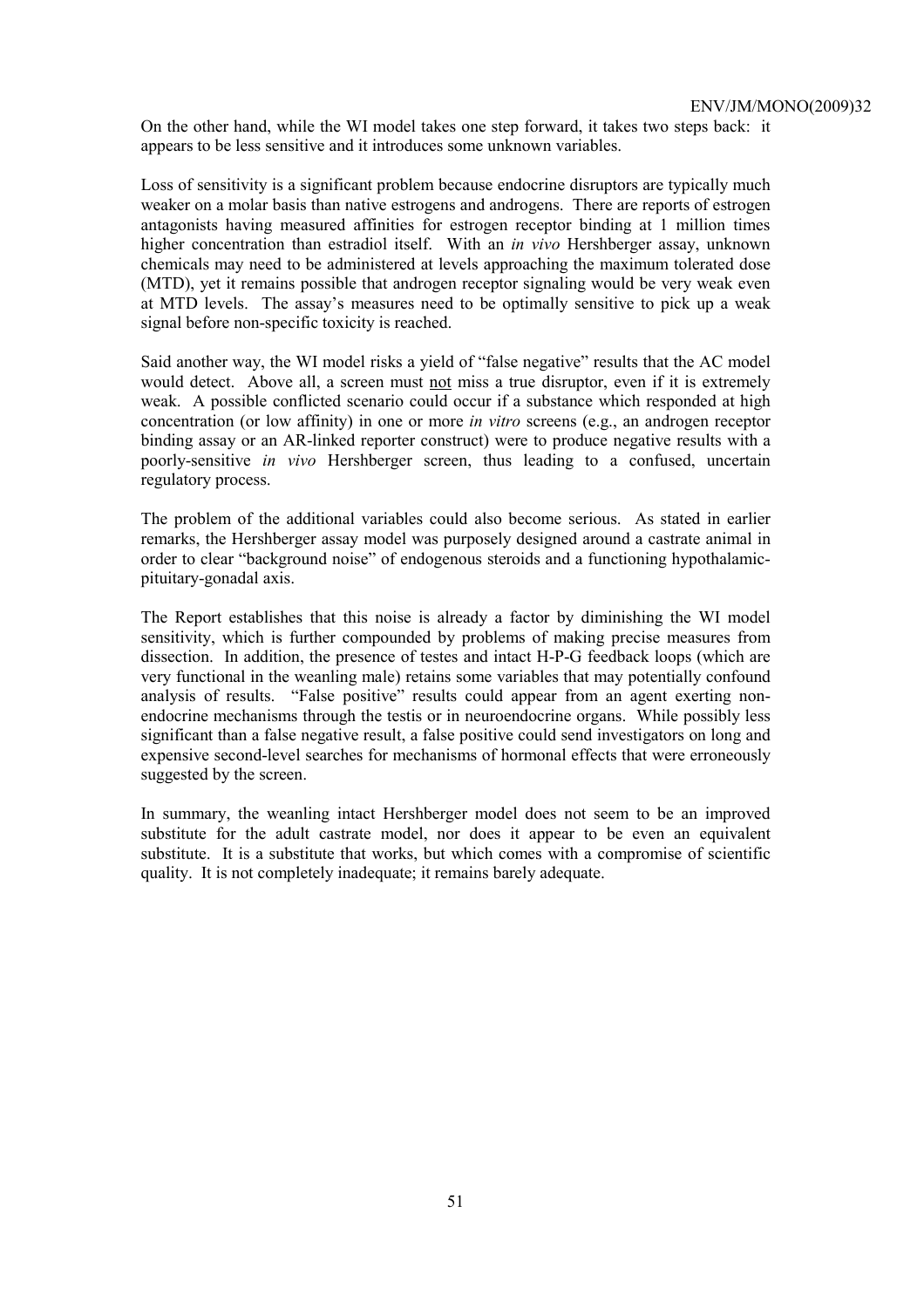# ENV/JM/MONO(2009)32 **Dr. Heather B. Patisaul [as-received]**

#### **Critique Summary**

 The Hershberger is a reliable, well validated assay for the screening of androgenic and anti-androgenic compounds. Traditionally, it uses castrated peri-pubertal or adult male rats. Castration is essential to ensure that endogenous androgen levels, which could significantly interfere with the outcome of the assay, remain as low as possible. Use of a gonadally intact weanling male, as described in the Immature Male Rat Hershberger Validation Report (dated November 30, 2008), has a number of drawbacks. The report clearly and adequately summarizes the potential limitations of using male weanlings instead of adult castrates including reduced sensitivity of the assay, and increased risk of inter- and intra-laboratory variability because the tissues are smaller and more difficult to dissect.

Most notable, however, is that to achieve sufficient statistical power, the weanling version of the Hershberger bioassay would likely require larger group sizes than the castrate version. The Draft OECD Guideline for the Testing of Chemicals (Revised on October 20, 2008) states that (page 6, line 196), "castration reduces the numbers of animals required to screen for these endocrine activities." The principle rationale for using the weanling version of the Hershberger assay instead of the castrated adult version is the desire to avoid castration for animal welfare purposes. Castration is a simple surgery that is performed routinely on laboratory animals as well as companion and livestock animals with minimal risk of complication or long term pain. It is my opinion that switching to a weanling model, which may require the sacrifice of more than twice as many animals, would be a vastly more significant animal welfare concern. There are no substantive scientific or animal welfare benefits of using the weanling version of the Hershberger Assay instead of the castrated adult version, but numerous clear drawbacks including lower sensitivity of the assay and the need to sacrifice significantly more animals.

**1.A. Rationale:** The Immature Male Rat Hershberger Model Validation Report (dated November 30, 2008) clearly states that the "overall aim of the validation program is to demonstrate that the Hershberger bioassay is a robust, sensitive, reliable and reproducible bioassay that can be considered as the basis for an OECD Test Guideline. Once available, the test guideline is intended to be used as one element in an overall testing strategy for the detection and assessment of potential endocrine disruptors." Use of the Hershberger bioassay as a component of an endocrine disruptor screening program is appropriate and necessary.

The primary rationale for recommending the weanling version of the Hershberger Assay, instead of the castrate version, is the desire to avoid castration for animal welfare reasons. Another rationale for the switch is stated in the final paragraph of the report. Because the weanlings are gonadally intact, and therefore the hypothalamic-pituitarygonadal (HPG) axis is theoretically capable of responding to the administration of an endocrine active compound, the weanling version of the Hershberger bioassay is potentially advantageous over the castrate version because it has the potential to detect effects resulting from disruption within the (HPG) axis in addition to direct action on androgen receptors. However, the high level of TP needed for the weanling version (1 mg/kg compared to 0.4 for the castrate version) would likely suppresses the responsivity of the HPG axis through steroid negative feedback. Therefore the ability of the HPG axis to adequately respond to the chemical insult under the test conditions of the Hershberger bioassay is likely minimal.

Another stated rationale for using the weanling version of the Hershberger bioassay over the castrate version is concern that the results obtained using the castrate version might not be extrapolable to gonad-intact animals. It is unlikely that either version would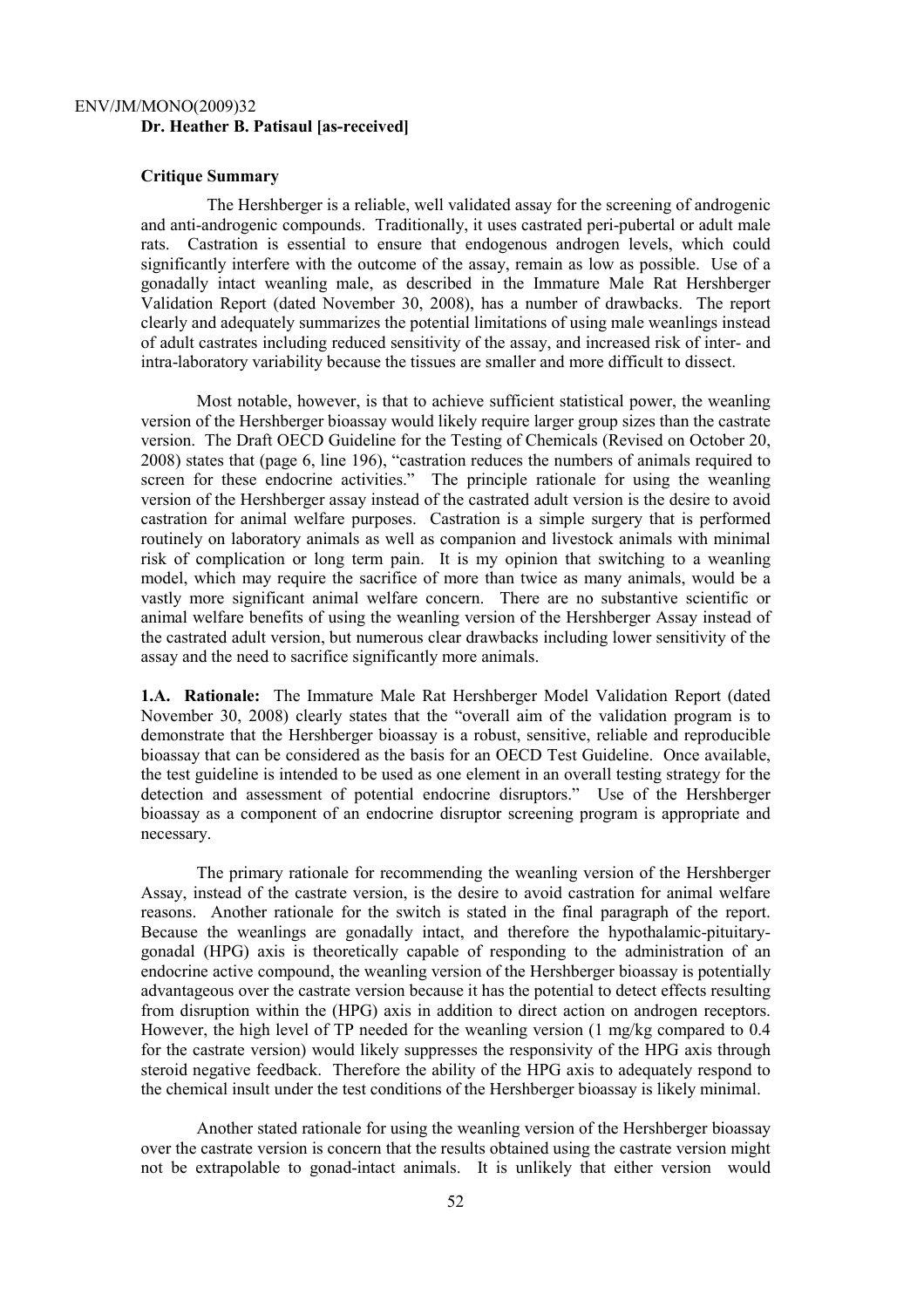produce results that are unequivocally extrapolable to the uncastrated adult (or juvenile), but this should not be considered a major problem because the primary goal of the assay is to screen for compounds with endocrine disrupting properties, not to make predictions about how the compound might affect gonadally intact individuals. For the purposes of screening, the assay with the greatest sensitivity, higher demonstrated degree of reproducibility, and lowest laboratory intervariability should be considered superior.

**1.B. Endpoint:** In general, the Immature Male Rat Hershberger Model Validation Report (dated November 30, 2008) clearly and adequately addresses the limitations of the weanling model, compared to the castrate model, the most significant of which is the potential for the (HPG) axis to respond to the compounds being screened and therefore interfere with the outcome. The most problematic drawback of using gonadally intact weanlings is that the sensitivity of the bioassay is clearly and markedly reduced. To compensate for this, greater numbers of animals would likely be needed to achieve sufficient statistical power which, to me, is a far greater animal welfare concern than castration. Use of an additional assay to validate the results may also be required.

It would also be very difficult to draw definitive conclusions about the potential mechanisms by which a screened compound is producing its effect(s) because the presence of an intact HPG axis allows for numerous alternative pathways other direct action on androgen receptors (ARs). The castrated male Hershberger bioassay provides clear, readily interpretable data on (anti-)androgenicity mediated by (ARs). In the weanling version, additional mechanisms, including metabolic inhibition and hypothalamic and/or pituitary regulation of the gonad, and/or indirect effects on the intact HPG axis, are also possible, making the interpretation of the results more complicated. However, when (anti-)androgen action via a non-AR mechanism is suspected, the weanling version of the Hershberger bioassay may be a more appropriate choice.

 Another possible confound of the weanling version of the Hershberger bioassay, which was not addressed in the report, is the potential for the administration of testosterone propionate (TP) to advance pubertal onset. Male rats normally undergo pubertal maturation around 45 days of age at which point gonadotropin secretion elevates to adult levels. This is why it is suggested that animals between 21 and 24 days be used in the gonadally intact weanling version of the assay (so that sacrifice will occur a week before pubertal onset). It is possible that the administration of TP (and or the compounds being screened) will "awaken" the HPG axis and accelerate pubertal onset in the test animals, which would then further reduce the sensitivity of the assay. It is difficult to reliably and accurately determine if a male rat is entering puberty. Prepucial separation is one marker that is often used but this measure is not reliable and could be confounded by any of the compounds used in the assay. Timing of pubertal onset is not a concern in the castrate version of the Hershberger bioassay because the animals are already reproductively mature at the time of castration.

**1.C. Protocol:** In general, the protocol is clearly written and appropriate, however I have a few concerns about some of the details.

1. DIET: The diet should be free of phytoestrogens. As written, there are no restrictions on the diet although each lab is supposed to report which diet was used. The presence of phytoestrogens, even in small quantities, needlessly impairs the sensitivity of the assay and introduces inter-laboratory variability. The Draft OECD Guideline for the Testing of Chemicals (Revised October 20, 2008) suggests that (page 8, line 290), "dietary levels of phytoestrogens should not exceed 350 µg of genistein equivalents/gram of laboratory diet." A number of phytoestrogen-free diets are now readily available from all of the major lab diet manufacturers so there is no reason not to exclude or at least minimize this potentially problematic source of endocrine disrupting compounds.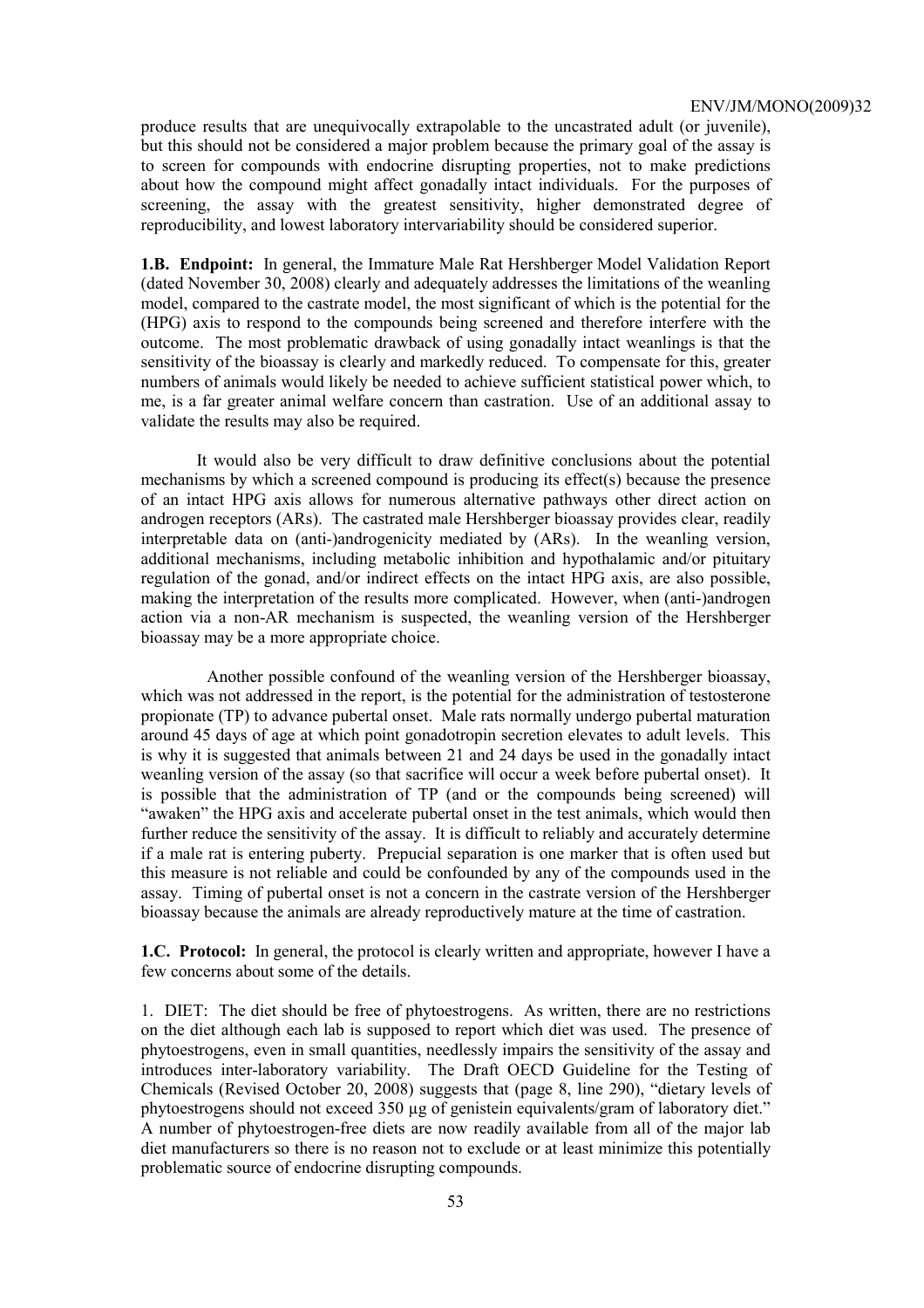2. LITTER EFFECTS: It is not clear from how many litters the group of weaned males will be pulled. The protocol states that up to 6 weanlings can be housed together but it is not clear if all 6 can be pulled from the same litter or should be combined from different litters. Quality of maternal care can impact male sexual development and therefore the potential for a significant litter effect is a concern that should be mitigated by clearly stating that the males must come from multiple (preferably at least 3) litters.

3. TIMING OF ADMINISTRATION: It is not stated at which time of day the compounds are to be administered. Endogenous secretion of androgens has a distinct circadian pattern with levels generally higher in the morning. Therefore the time at which the test compounds are administered should be standardized across labs to ensure that endogenous androgen levels are similar. This is not a major concern in the adult castrate version of the assay because the testes are removed.

**1.D. Reproducibility:** Inter-laboratory variability and reproducibility is a significant concern. Inter-laboratory variability is unquestionably higher for the weanling version of the Hershberger assay than for the castrated adult version. There was a statistically significant effect of laboratory for nearly every compound and every endpoint tested including the effect of TP. This is particularly worrisome because it is the positive control group. This is likely due to the substantially decreased sensitivity of the assay and the increased technical skill required to dissect and weigh each tissue correctly.

Many of the labs found "marginally insignificant" effects. The Draft OECD Guideline for the Testing of Chemicals (Revised October 20, 2008) states that the study should be repeated when (page 8, line 320), "at least two target tissues were marginally insignificant, i.e. p values between 0.05 and 0.10). Under this requirement a few of the labs (Bayer Crop, Bayer Health, BASF and possibly Korea) would have to repeat the linuron (LIN) test (based on the data presented in Table 6.8 of the Immature Male Rat Hershberger Model Validation Report). Increasing the group size would likely be required to generate enough statistical power to make meaningful conclusions and avoid "marginally insignificant" results. Either way (increasing group size or repeating the assay) would require the sacrifice of more animals than the castrate version, an animal welfare issue that is of greater concern than castration.

The vast majority of compounds screened for endocrine disruption would likely be weak (anti-) androgens (for example, DDE), therefore the reliability and reproducibility of the bioassay for these types of compounds is absolutely critical. The data presented in the report do not sufficiently demonstrate that the weanling version of the Hershberger bioassay can reliably detect the effects of weak (anti-)androgens.

**1.E. Bias**: A sufficient number of the reference chemicals were tested under code to adequately exclude the risk of bias.

**1.F. Performance**: The weanling version of the Hershberger bioassay is intended to replace the castrated adult version of the Hershberger bioassay. Chapter 7 of the Immature Male Rat Hershberger Model Validation Report summarized and compared data obtained using each version of the bioassay. Although there are many problems and caveats with this type of comparison (adequately stated in the report) it is an appropriate "first order" method for comparing the efficacy of both assays. CVs for the weanling version were included in the report, and CVs for the castrated adult version were obtained from the Draft OECD Guideline for the Testing of Chemicals (Revised October 20, 2008). Many of the endpoints in the weanling assay had CVs that were higher than the desired maximum. It does not appear that the two versions of the assay were compared in the same laboratory, at the same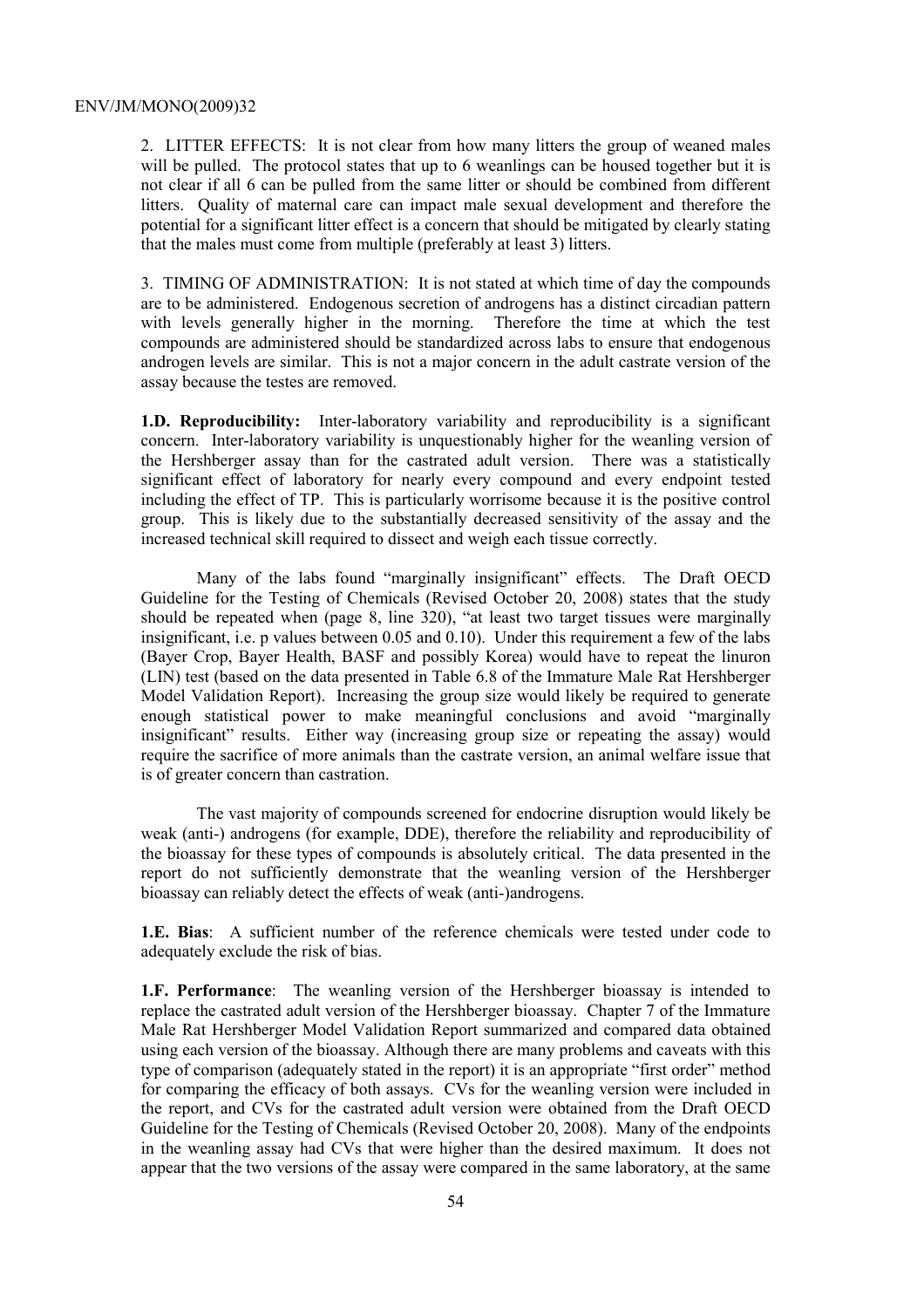time, by the same individuals, which would be the best and most effective way of comparing the performance of each. Therefore it is difficult to determine if/how variables such as strain differences, timing of dose (morning or afternoon), inexperience, diet, or other potential confounds contributed to the outcome differences observed between the two versions.

The sensitivity of the two versions is clearly different, with the castrated version being significantly more sensitive than the weanling version. The weanling version requires a higher dose of TP and the degree to which organ weights change following exposure is clearly smaller. A smaller effect size likely means that larger group sizes are needed to obtain sufficient statistical power. This would mean sacrificing more animals, which defeats the purpose of adopting the weanling version over the castrated version for animal welfare purposes. CVs in the weanling version are generally acceptable but beyond maximum allowable limits in many cases, even within the control group. This likely stems from the technical skill required to properly dissect and weight the weanling organs, which is substantially smaller than the corresponding organs in the adult castrate.

**1.G. GLP**: It appears that GLP was followed for all studies.

**1.H. Peer Review**: To my knowledge the peer review is being conducted properly and the protocol for both versions of the Hershberger assay are in the public domain. A few details should be added to the protocol, as described in detail above in 1.C., including the time of day in which the compounds should be administered, the number of litters from which the weanlings should be collected, and the use of a phytoestrogen-free diet.

**2. Recommendation**: It does not appear that there is sufficient scientific or animal welfare justification for using the weanling version of the Hershberger bioassay in place of the castrated peri-pubertal/adult castrate version. The sensitivity of the weanling assay is demonstrably lower and the degree to which the organ weights change following (anti- )androgen administration is significantly smaller. The magnitude of each effect is also substantially smaller and, by extension, so is the margin for human error when collecting the organs and obtaining the weights. These limitations alone are sufficient justification for rejecting the suggestion that the weanling version is an adequate, appropriate, and effective substitute for the castrate version.

It appears that animal welfare concern over the castration procedure prompted the evaluation of the weanling version as a potential alternative. Unfortunately, the lower sensitivity of the weanling version compounded by the small effect size of each endpoint raises the likelihood that larger group sizes would be needed to overcome inter- and intralaboratory variability and achieve reliable, accurate and repeatable results. Increasing group sizes would require the sacrifice of more animals, a more substantive animal welfare concern than castration. Pain and discomfort associated with castration is easily managed and routinely done so for millions of laboratory animals, companion animals, and livestock.

The only situation where the weanling version may be advantageous over the castrate version is where an alternative mechanism of action (something other than direct interaction with ARs) is suspected. In this case, using a gonadally intact individual would be of interest because the HPG axis could respond to the exposure. However, the high dose of TP needed for the weanling version would likely suppress HPG function, thereby confounding this potential advantage. So even in this specific situation, although it would be better than the castrate version of the Hershberger assay, it would not likely be sensitive enough to sufficiently identify weakly (anti-)androgenic compounds.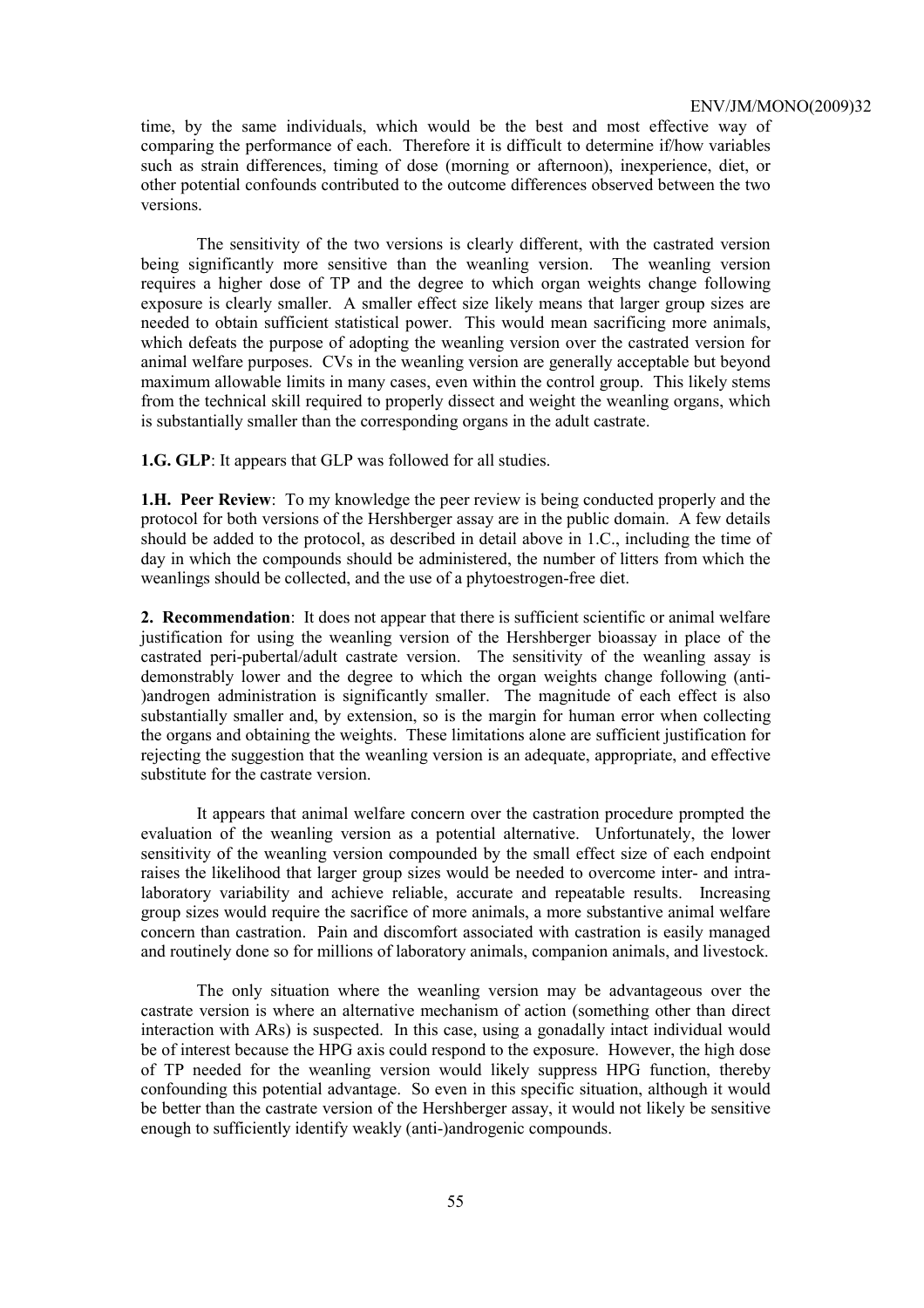In general, the adult castrate version of the Hershberger bioassay has proven to be a reliable, in vivo method for screening (anti-)androgenic compounds. Although the use of weanlings would eliminate the need for surgical castration, saving time for the technicians and avoiding this animal welfare concern, use of the weanling version introduces other complications and animal welfare concerns. These include increased difficulty in obtaining and weighing the organs correctly (because of their smaller size), reduced overall assay sensitivity (thus increasing the likelihood that more animals will need to be sacrificed), and increased risk of needing to repeat the assay or perform a different assay to confirm the findings. Therefore the weanling version of the Hershberger bioassay is not an adequate substitute for the traditional castrate version.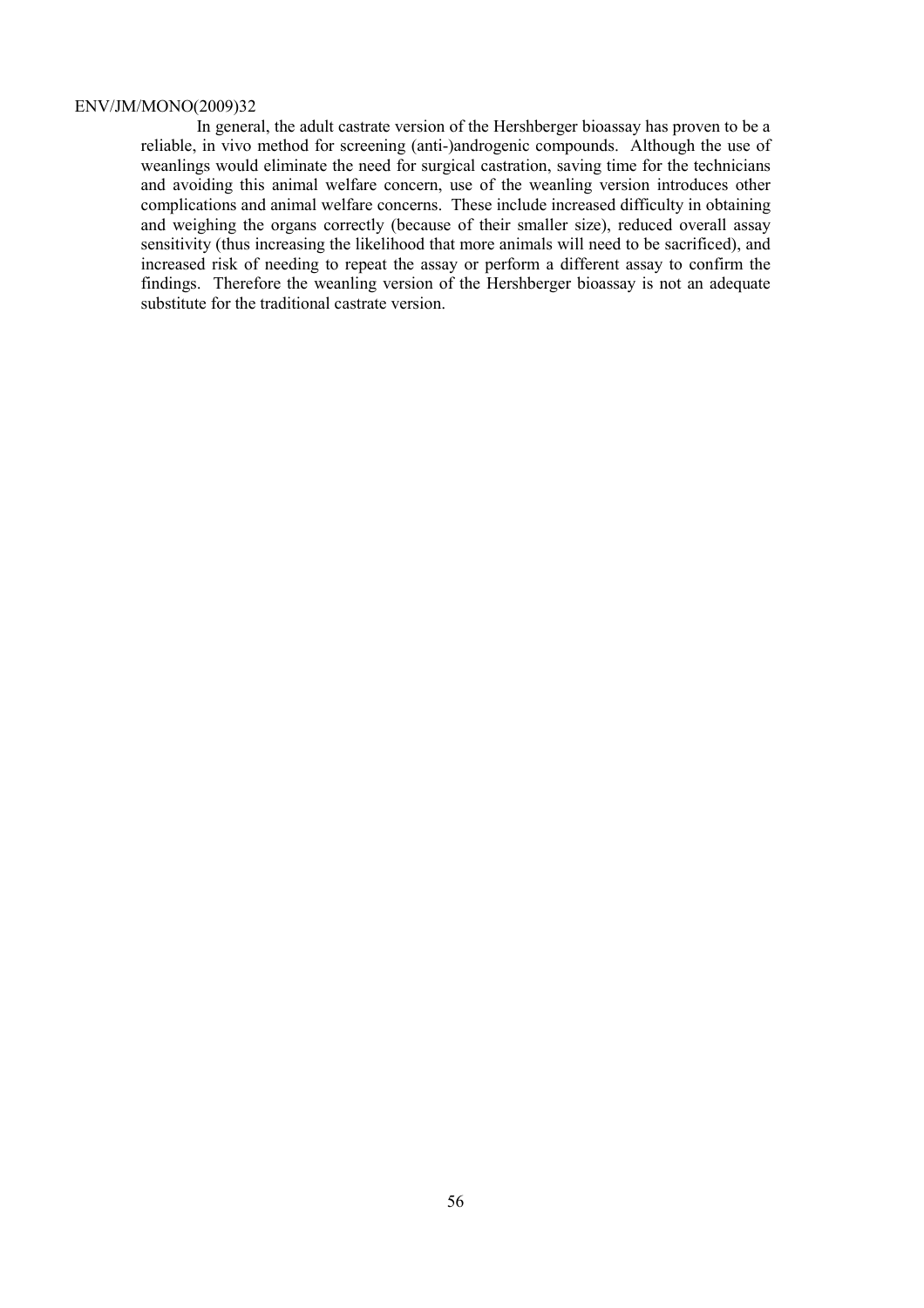#### **Dr. Richard M. Sharpe [as-received]**

*1. Comment on the adequacy of the validation program by stating how well it meets the following validation criteria:* 

*A. The rationale for the test method should be available. This should include a clear statement of the scientific basis, regulatory purpose and need for the test.* 

The rationale for the assay, its mechanistic/functional basis and the specific reasons why this additional test is being evaluated are well described, as are specific issues that require consideration in the validation and evaluation exercise.

*B. The relationship between the test method's endpoint(s) and the (biological) phenomenon of interest should be described. This should include a reference to scientific relevance of the effect(s) measured by the test method in terms of their mechanistic (biological) or empirical (correlative) relationship to the specific type of effect/toxicity of interest. Although the relationship may be mechanistic or correlative, test methods with biological relevance to the effect/toxicity being evaluated are preferred.* 

The reasons for choice of endpoint measurements are well described and sensible and are fully justified, biologically. Performance criteria are established and available and expected working practices and evaluation methods are fully detailed and sound.

*C. A detailed protocol for the test method should be available.* 

*The protocol should be sufficiently detailed and should include, e.g., a description of the materials needed, such as specific cell types or construct or animal species that could be used for the test (if applicable), a description of what is measured and how it is measured, a description of how data will be analyzed, decision criteria for evaluation of data and what are the criteria for acceptable test performance.* 

The test requirements in terms of animals, treatment regimes and routes and standard operating procedures for retrieving endpoint tissues for weighing are well described in the relevant **Draft OECD Guideline for the Testing of Chemicals** document. This is important information for this particular assay as variability in consistency of tissue recovery is of fundamental importance in determining the effective working of the assay; some of the endpoint tissues (SVCG, VP, and to a lesser extent the epididymis) can be fluid-filled with secretions that are androgen-dependent and are thus an integral part of the measured endpoint. Prevention of leakage of these secretions in a consistent manner (by the use of a hemostat) as described in the guidelines is thus vitally important and a key means of reducing measurement errors and variability in weight of the retrieved tissues. It is also important that emphasis is placed on the importance of having the same individual do all of the dissections and weighings whenever possible. The same document tabulates acceptable variation in endpoint measurements (CVs); these are endpoints with naturally high variability and, compounded by variation in dissection/weighing, means that acceptable CVs are set in the 20-40% range for the most useable endpoint tissues. The most useful endpoint (SVCG) based on the evaluation studies is also one of the most variable. Data analysis is described in detail and for participating laboratories will undoubtedly require expert statistical input.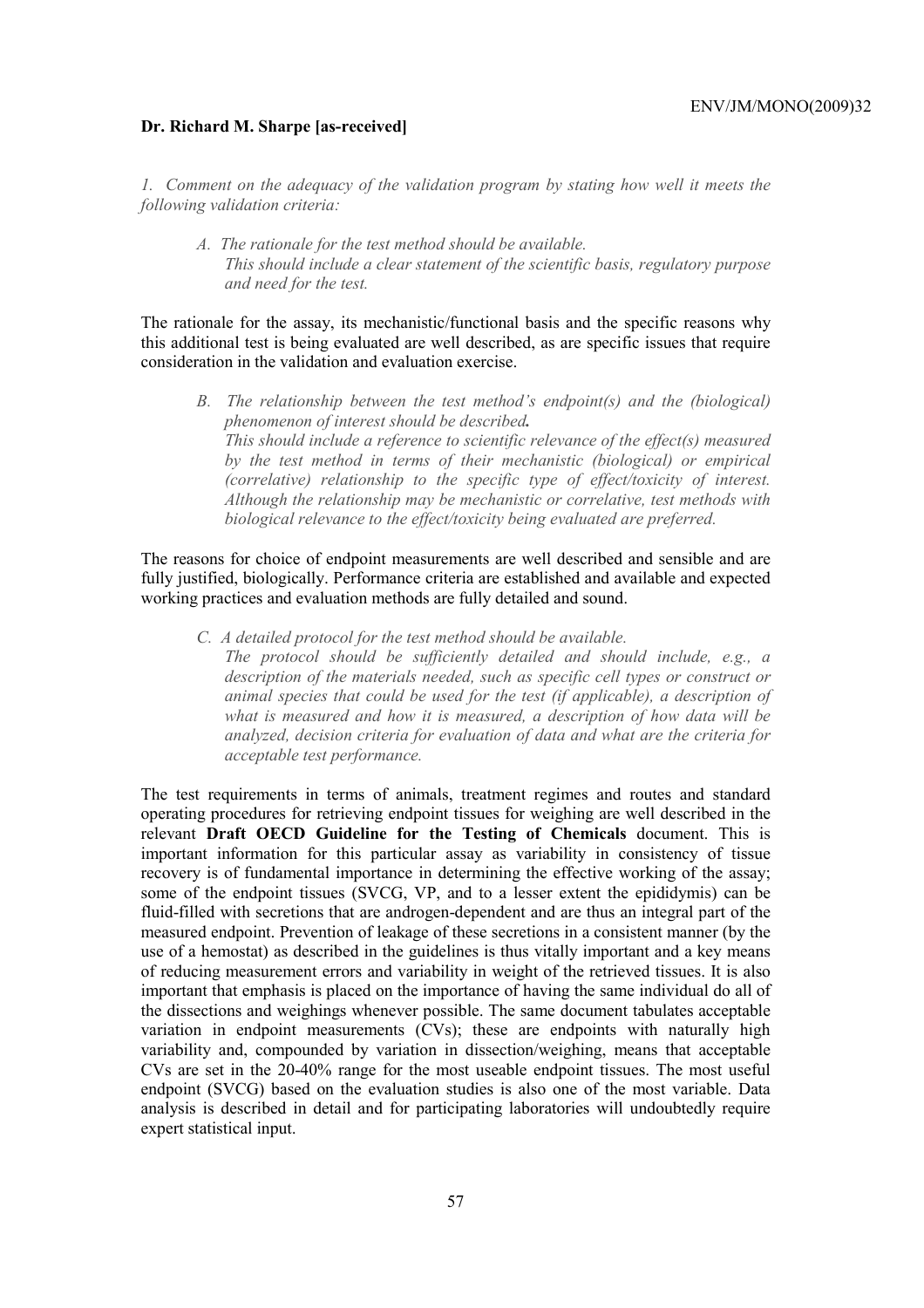*D. The intra- and interlaboratory reproducibility of the test method should be demonstrated.* 

*Data should be available revealing the level of reproducibility and variability within and among laboratories over time. The degree to which biological variability affects the test method reproducibility should be addressed.* 

The variability of the test is adequately described for participating laboratories and, as would be expected, shows a considerable range with some labs performing better than others in a reasonably consistent way, as is the norm for any assay run in different laboratories. Variability over time was not evaluated at this stage. The use of coded standard samples is an excellent way of objectively evaluating assay performance in a blinded fashion (Tables 6.2, 6.5 and 6.8), although the fact that chosen doses of the test compounds in the earliest comparison were those that induced quite large effects (30mg/kg for flutamide, 100mg/kg for Linuron, 160mg/kg for DDE) perhaps makes this evaluation less of a test of how it would operate in practice with weaker anti-androgens. However, the follow-up blinded assessment using two expected negative compounds (DNP, NP) and a lower dose of flutamide (3mg/kg) gives some measure of reassurance of the utility of the assay as none of the 6 participating laboratories found any significant effect of either of the negative test compounds and all 6 laboratories found significant effects of the flutamide on the weights of androgen-dependent target organs (Table 6.5). A much more convincing evaluation was the 6-laboratory evaluation of coded anti-androgenic chemicals (DDE at 16 and 160mg/kg, Linuron at 10 and 100mg/kg) with results in Table 6.8. This showed that virtually all of the laboratories demonstrated significant effects of the higher doses of both compounds although not convincingly for the lower doses; this evaluation was most robust for SVCG but effects/trends were found for all of the other key endpoint organs (VP, LABC, COW). Biological variability is a big issue and is dealt with in several places in the review, but particularly relevant are the CVs obtained in the intact weanling evaluation studies (Tables in chapters  $4 \& 5$ ) which show, in general, that the assay works with reasonable performance in this regard, especially when set against the acceptable criteria for each endpoint. This aspect is also covered in response to question 2 below.

*E. Demonstration of the test method's performance should be based on the testing of reference chemicals representative of the types of substances for which the test method will be used. A sufficient number of the reference chemicals should have been tested under* 

*code to exclude bias.* 

The assay review includes assessment in different laboratories (3 or 6, depending on the phase) and testing of a candidate weak androgenic environmental chemical (Trenbolone), plus testing of two candidate weak anti-androgenic environmental chemicals (DDE, Linuron) as well as a positive anti-androgen (flutamide). This is not a huge test of the assay (4-5 anti-androgens would have been better), but as the evaluation has also included a blinded test and included evaluation of negative controls (as mentioned above), and these evaluations worked well, I am convinced that the assay works with reasonable sensitivity and specificity.

*F. The performance of the test method should have been evaluated in relation to relevant information from the species of concern, and existing relevant toxicity testing data.* 

*In the case of a substitute test method adequate data should be available to permit a reliable analysis of the performance and comparability of the proposed substitute test method with that of the test it is designed to replace.*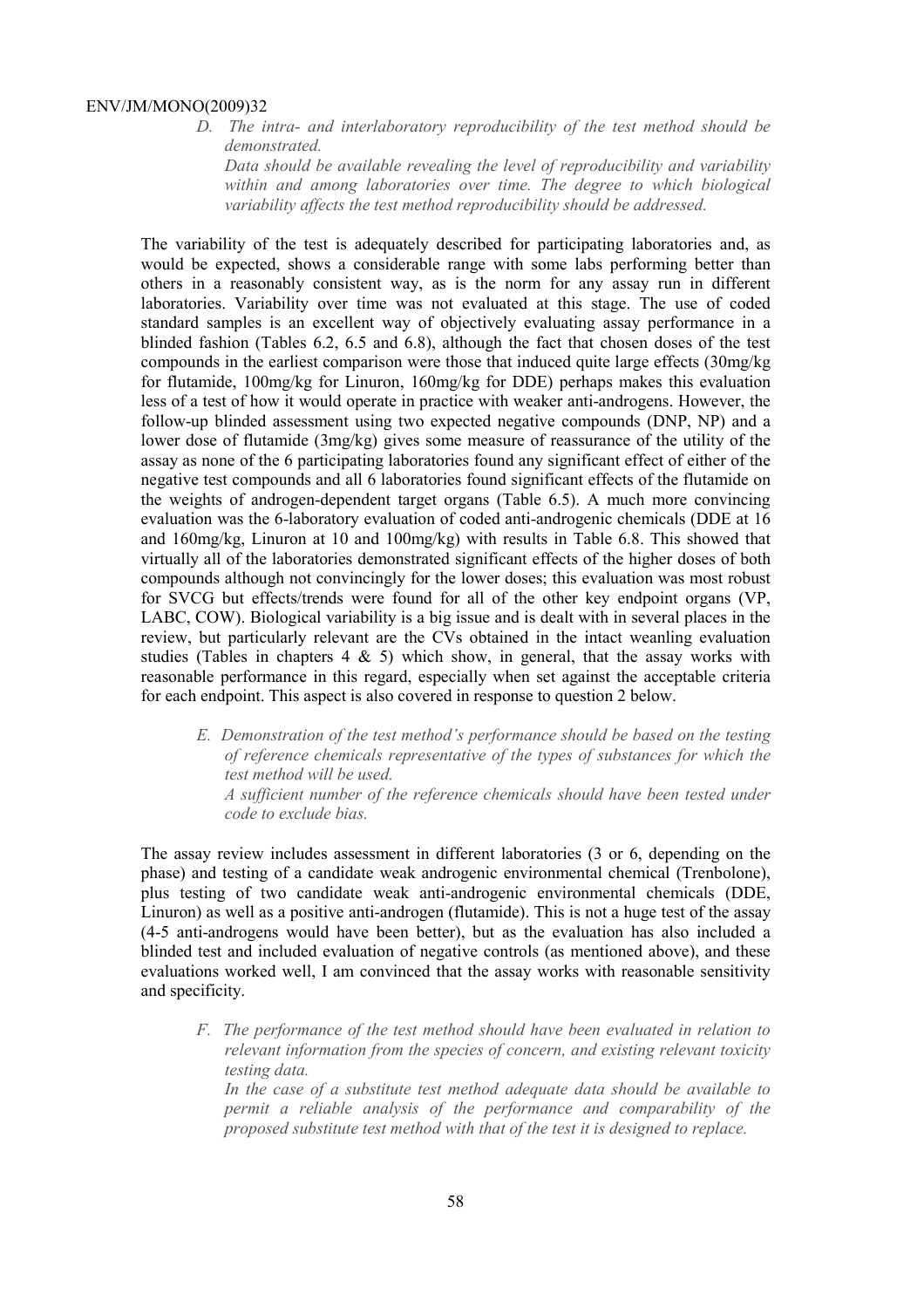The position and relevance of the test in relation to other tests of androgens/anti-androgens in rats is well and accurately described and is embedded in the toxicity literature. The fact that this (modified) assay is based on an assay that has been used by pharmaceutical companies for many years specifically for the evaluation of androgenicity and antiandrogenicity in compounds demonstrates that it has a rock-solid foundation. Its relative utility when compared with existing assays is covered in more detail in the response to Q2 below.

*G. Ideally, all data supporting the validity of a test method should have been obtained in accordance with the principles of GLP. Aspects of data collection not performed according to GLP should be clearly identified and their potential impact on the validation status of the test method should be indicated.* 

## As far as I can tell from the report, all studies were conducted according to GLP.

*H. All data supporting the assessment of the validity of the test method should be available for expert review. The detailed test method protocol should be readily available and in the public domain. The data supporting the validity of the test method should be organised and easily accessible to allow for independent review(s), as appropriate. The test method description should be sufficiently detailed to permit an independent laboratory to follow the procedures and generate equivalent data. Benchmarks should be available by which an independent laboratory can itself assess its proper adherence to the protocol.* 

The assay review and supporting documents provide sufficient detail for all aspects of the assay, its operation, its methods and analysis to enable its introduction and use by a new laboratory. Benchmark data and statistics are provided that should enable a new laboratory to evaluate its own performance, and I presume that if the assay is approved and adopted then mechanisms will be established to allow for the testing of coded samples or samples for quality control by new laboratories.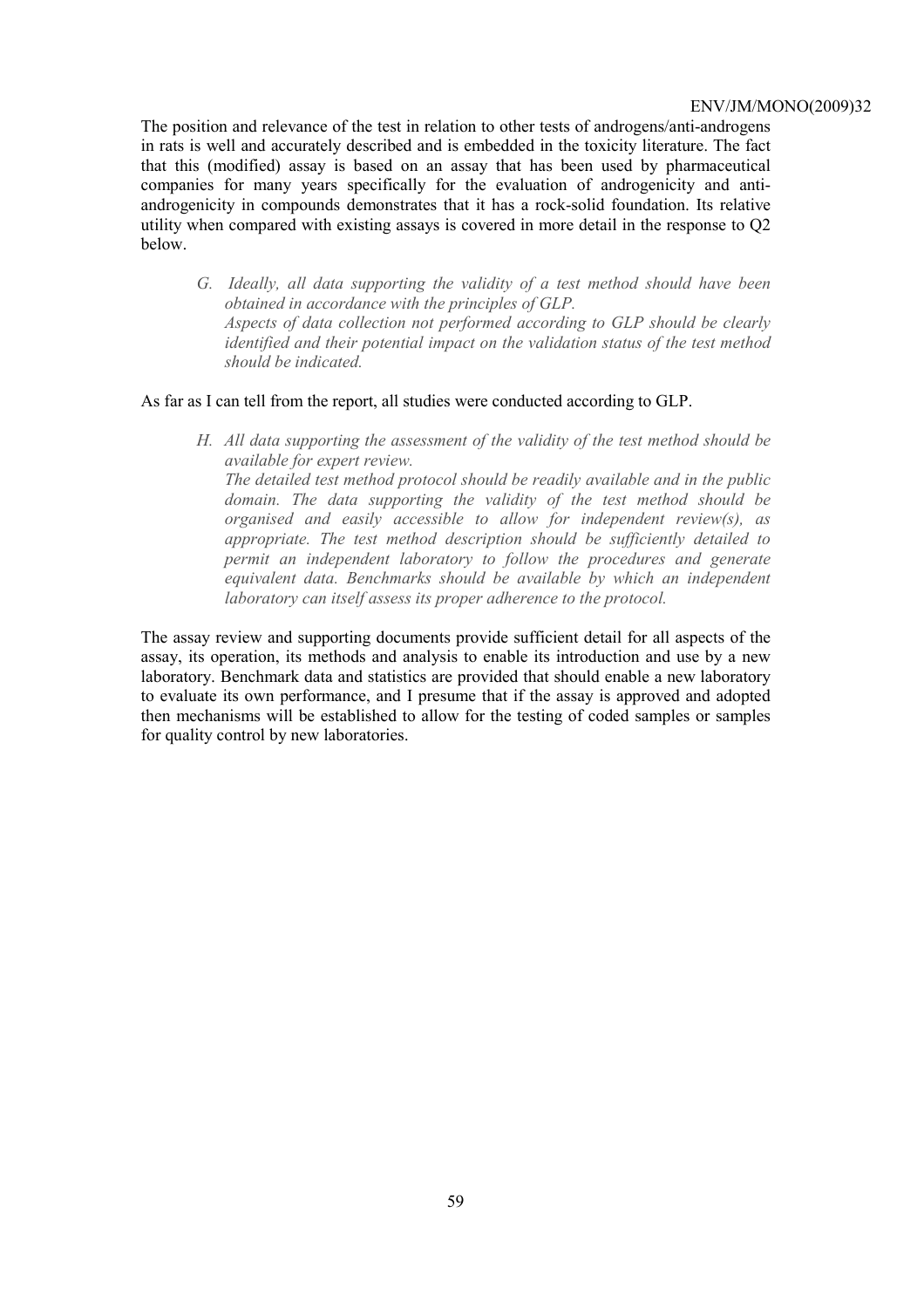*2. Given that OECD is considering to apply the same performance criteria for both assays (the same upper CV limits, derived from the castrate version of the assay), is the weanling version of the Hershberger an adequate substitute for the traditional castrate version of the Hershberger assay?* 

There are three considerations in answering this question: comparative specificity of the two assays, comparative sensitivity of the two assays and comparative variability of endpoints in the two assays (comparison of CVs for the same endpoints). Overall conclusions are then drawn.

#### **Comparative specificity of the intact weanling assay versus the castrate rat assay**

The intact weanling assay showed high specificity for androgens, anti-androgens and inactive compounds, although this is based on testing of a very limited number of compounds when compared with the extensive (historical) evaluation that has been undertaken using the castrated rat version of the assay. However, considering the near-identical basis for the two assays, there is no reason to expect that there will be any major difference in specificity of the intact weanling assay in comparison with the castrated rat assay.

# **Comparative sensitivity of the intact weanling assay versus the castrate rat assay**

One of the main reservations expressed about the intact weanling Hershberger screening assay is its lower sensitivity to detect androgenic or anti-androgenic chemicals when compared to the castrated adult or pubertal rat versions of the Hershberger assay (discussed below). This is a pivotal point as the optimal screening assay is one that has the minimum false negative detection rate, and lack of sufficient assay sensitivity would be likely to increase the false negative rate. This raises the issue of what determines assay sensitivity? In the intact weanling assay it will be determined by the combined influences of:

- 1. The sensitivity of the target (androgen-dependent) organs to androgen action, which in turn will be determined by the number of androgen receptors (AR).
- 2. The magnitude of response of the target tissues (i.e. the weight range within which the target organ can be changed).
- 3. For anti-androgens, the level of stimulation by testosterone/other androgens, this representing the summation of exogenously administered testosterone propionate (TP) plus any endogenous androgens.

Item 1 is essentially fixed, although the available evidence suggests that androgen exposure will perhaps upregulate AR expression. Items 2 and 3 are to a large extent inter-related but are discussed separately for clarity.

Item 2 has a wide range for androgenic chemicals but the range for anti-androgenic chemicals is determined by the dose and duration of TP administration. Sufficient TP stimulation needs to have been applied to give a good working range in which anti-androgenic chemicals can effectively antagonize. This was a key goal of the validation/set-up studies in which a TP doseresponse curve was undertaken. As with optimizing all assays, a key aim is to ensure that it is *not* operated at the upper end (or in excess of the maximally-stimulating dose) of the doseresponse curve but rather on the most linear (steepest) part of the curve. In general, experience shows that operating towards the middle of the steepest part of the curve gives the greatest potential for 'unknowns' to push the response up or down steeply and with reasonable sensitivity. This is the situation for an assay that is designed to measure activity in unknowns, whereas in the intact weanling assay for anti-androgens, a change only in one direction (downwards) is being sought for, and therefore the minimum dose  $(1 \text{ mg/kg})$  of TP that gave close to a maximal stimulation of androgen target organs was used, so as to provide the maximum working range within which test anti-androgenic chemicals could exert their effect.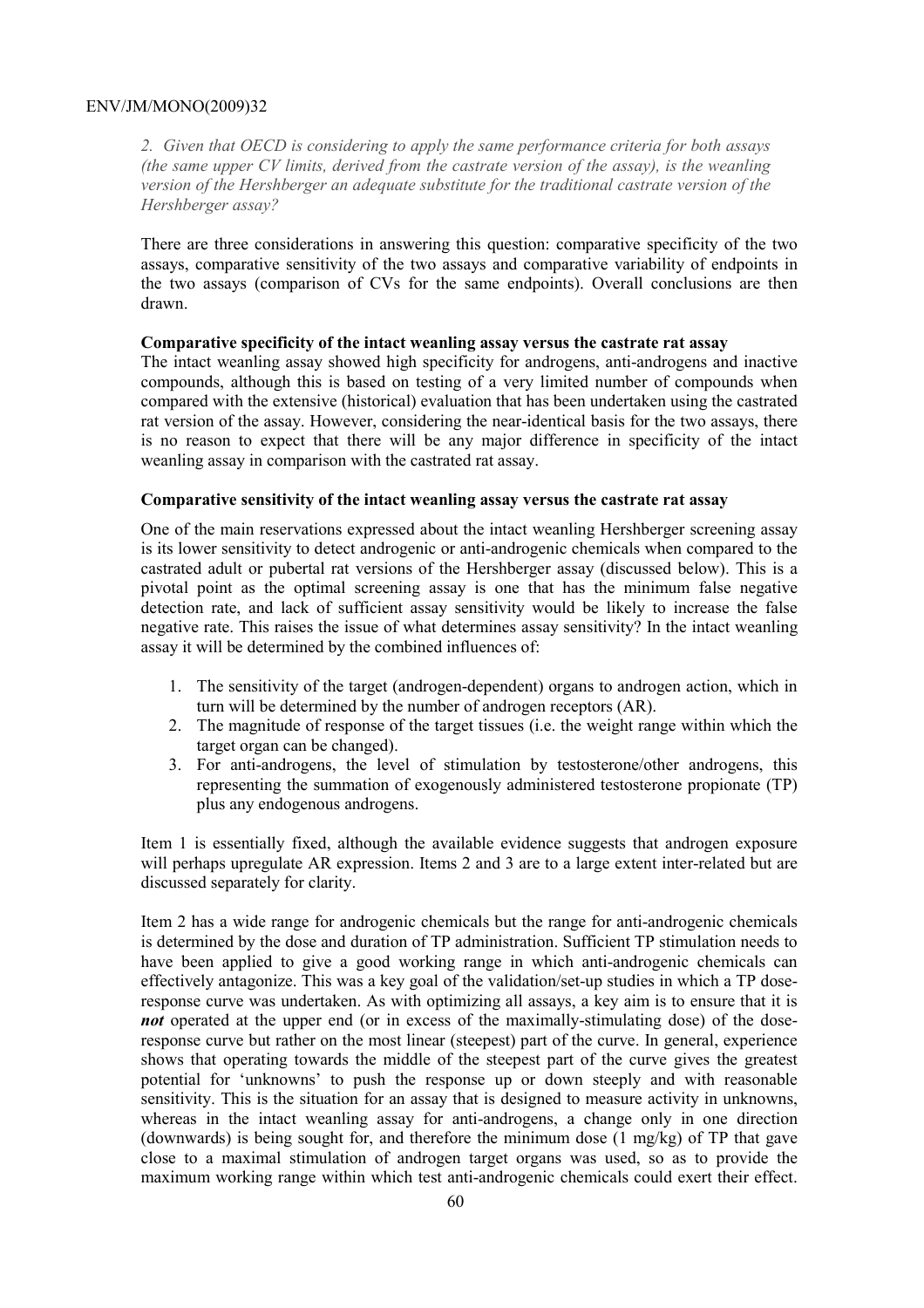Though this is reasonable thinking, it does to an extent ignore the issue of assay sensitivity. In essence, the more androgen that a test anti-androgenic chemical is competing with (for binding to a fixed number of AR) at androgen target organs, the smaller an effect it will have and thus the lower the sensitivity of the assay. In practice, in setting up an assay there is inevitably a 'trade off' between assay sensitivity and magnitude of effect because, for example, if the intact weanling assay was operated towards the lower end of the TP dose-response curve then the magnitude of effect that a test anti-androgenic chemical could have would be more limited, which would likely result in a higher CV and greater difficulty in detecting an effect. In many respects, assay sensitivity is usually tailored according to its purpose. For the OECD, two concerns have to be taken into account, namely assay sensitivity and robustness, bearing in mind that the assay needs to be easily useable in many different laboratories, some of which may lack prior experience.

It is clear from Table 4.5 that the 0.8mg TP dose gave nearly the same degree of increase in weight of target organs (and thus the working range for the assay) as did 1mg TP and it was stated towards the end of this section that both doses would be studied further when evaluating the assay using test compounds. In fact only data for 1mg TP is subsequently shown, so I presume that 0.8mg was not tested further. This decision is a little odd as, for the reasons detailed above, use of the 0.8mg TP dose would have been the more logical choice as it could *only* make the assay more sensitive compared with 1mg TP without affecting the working range of the assay or increasing CVs (Table 4.5); the increase in sensitivity would probably have been modest but I am surprised at why the 1mg dose was preferred for use.

With only minor exceptions and at every dose of flutamide tested, the castrate rat Hershberger assay showed a notably larger suppressive effect than did the weanling assay, especially for VP and SVCG (Table 7.2). The magnitude of difference was, however, most pronounced for the higher doses of flutamide (3 and 10mg/kg) and was more marginal for the lower doses (0.1 and 0.3 mg/kg). It is these lower doses that are more relevant to the effective screening of weak anti-androgenic environmental compounds. In general, when the sensitivity of the two assays to detect a weak androgenic (Trenbolone) and two weak anti-androgenic (DDE, Linuron) chemicals was compared, the differences found largely reflected expectations based on the flutamide dose-response. Thus, for comparison of the two assay's abilities to detect Linuron (3, 10, 30 or 100mg/kg), there was only minor evidence for higher sensitivity of the castrate versus the intact weanling assay (Table 7.4), and only the top dose of Linuron (100mg/kg) had reasonably consistent significant effects in both assays. A similar comparison for DDE (5, 16, 50, 160mg/kg) provided clearer evidence of higher sensitivity of the castrate assay compared with the weanling assay, as the former detected anti-androgenic effects of 50mg/kg DDE in 1 or more/all of the participating laboratories for all 4 target organs (VP, SVCG, LABC, COWS) (Table 7.5). In contrast, in the weanling assay at this dose, a significant effect was only detected for the most robust endpoint (SVCG), and then only in 2 out of 3 laboratories; no significant effects were detected for the VP, LABC or COWS (Table 7.5). In both assays, significant effects were detected for all 4 organs at the next highest dose (160mg/kg) of DDE (Table 7.5). Despite the sensitivity difference between the two assays, the overall perspective was that either trends or effects of DDE were detected in the intact weanling assay at doses of DDE that caused effects or trends in the intact castrate assay, so the difference in performance between the two assays was a relatively modest one.

One potential reason for differing sensitivity of the two assays is that, in the castrate assay, the anti-androgens are competing against administered doses of 0.2 or 0.4 mg/kg TP whereas in the weanling assay they are competing against an administered dose of 1mg/kg TP (plus any endogenously produced androgens, though this is likely minimal). This is bound to make a difference, though it is obviously not the full explanation.

#### **Comparative variability of the intact weanling assay versus the castrate rat assay**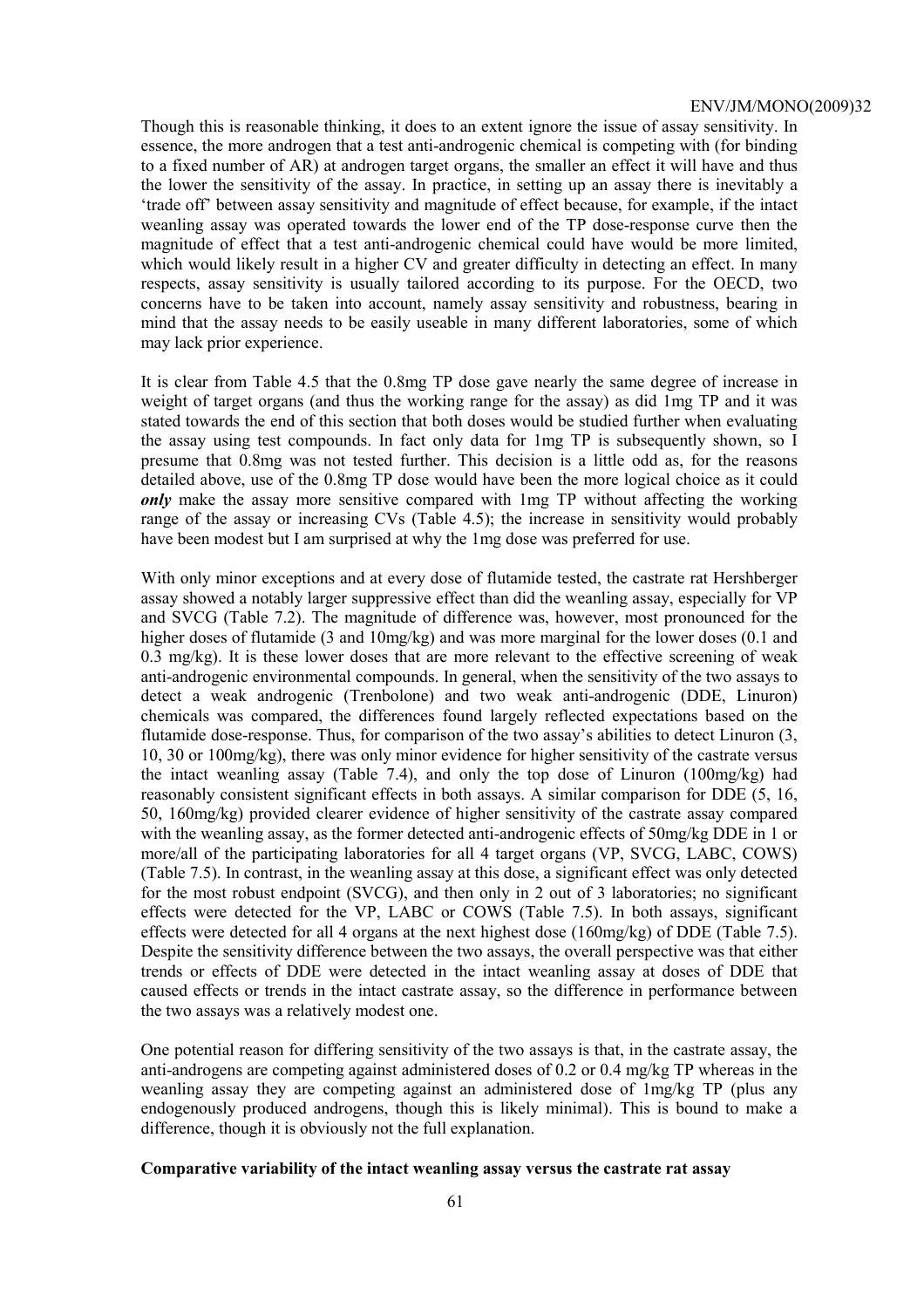For this comparison, I used data for the castrate Hershberger assay published by Owens et al (2007) in Environmental Health Perspectives (115: 671-678). Overall, there are no major differences in CVs for the various endpoints in the two assays. Therefore, at least for this rather limited comparison, I do not see endpoint variation in the intact weanling assay as being a limiting factor in its operation and utility. Arguably the most important evaluation of the intact weanling assay performance was in the 6-laboratory evaluation of coded anti-androgens (DDE and LIN at two doses each). This showed that measurement variation outside of the pre-set maximum allowable CV occurred sporadically rather than consistently (Table 6.10). Thus allowable CVs were exceeded once for VP (DDE 16mg/kg), once for SVCG (DDE 160mg/kg), three times for LABC (one at DDE 16mg/kg, two at DDE 160mg/kg) and 4 times for COWS (one at DDE 16mg/kg, two at DDE 160mg/kg, one at LIN 10mg/kg). The important messages from this evaluation are (1) the sporadic nature of these excesses means that it is not directly assay-related (i.e. there is not something intrinsically wrong with how the assay works); (2) the excesses occurred as frequently with higher doses of anti-androgens, which caused clear antiandrogenic effects, as they did at lower doses where effects were marginal; (3) the target organ identified from the evaluation studies as providing the most sensitive and robust response to both androgens and anti-androgens in the intact weanling assay, namely the SVCG, was the best performing endpoint (along with VP) in terms of meeting acceptable CVs (Table 6.10). Based on comparison of CVs, there is no reason to reckon that the weanling assay will perform any differently than the castrated rat assay.

# **Overall conclusions**

The intact weanling assay is fit for purpose and can provide an adequate substitute for the castrated rat assay. The latter is slightly more sensitive and provides a wider working range of target organ weights, but its overall operation is not markedly different from that of the intact weanling assay. Arguably, when large numbers of compounds are screened, it is likely that the intact weanling assay may not detect some weak anti-androgens that the castrate adult assay does detect, but this is likely to be infrequent. This possibility is minimized by the use of multiple evaluation endpoints, and this is an inherent strength of the intact weanling assay, just as it is for the castrated rat assay.

It is stated in the evaluation report that one advantage of the intact weanling assay is that having an intact hypothalamic-pituitary-testicular (HPT) axis, means that it may detect a wider range of anti-androgenic compounds than the castrated rat assay. This remains only a theoretical possibility as there are no demonstrations that this is indeed the case – in my opinion, the HPT axis will be essentially shut down due to the TP treatment. One present drawback with the intact weanling assay is that there is very limited history in its use, whereas there is a huge depth of experience with the castrated rat assay.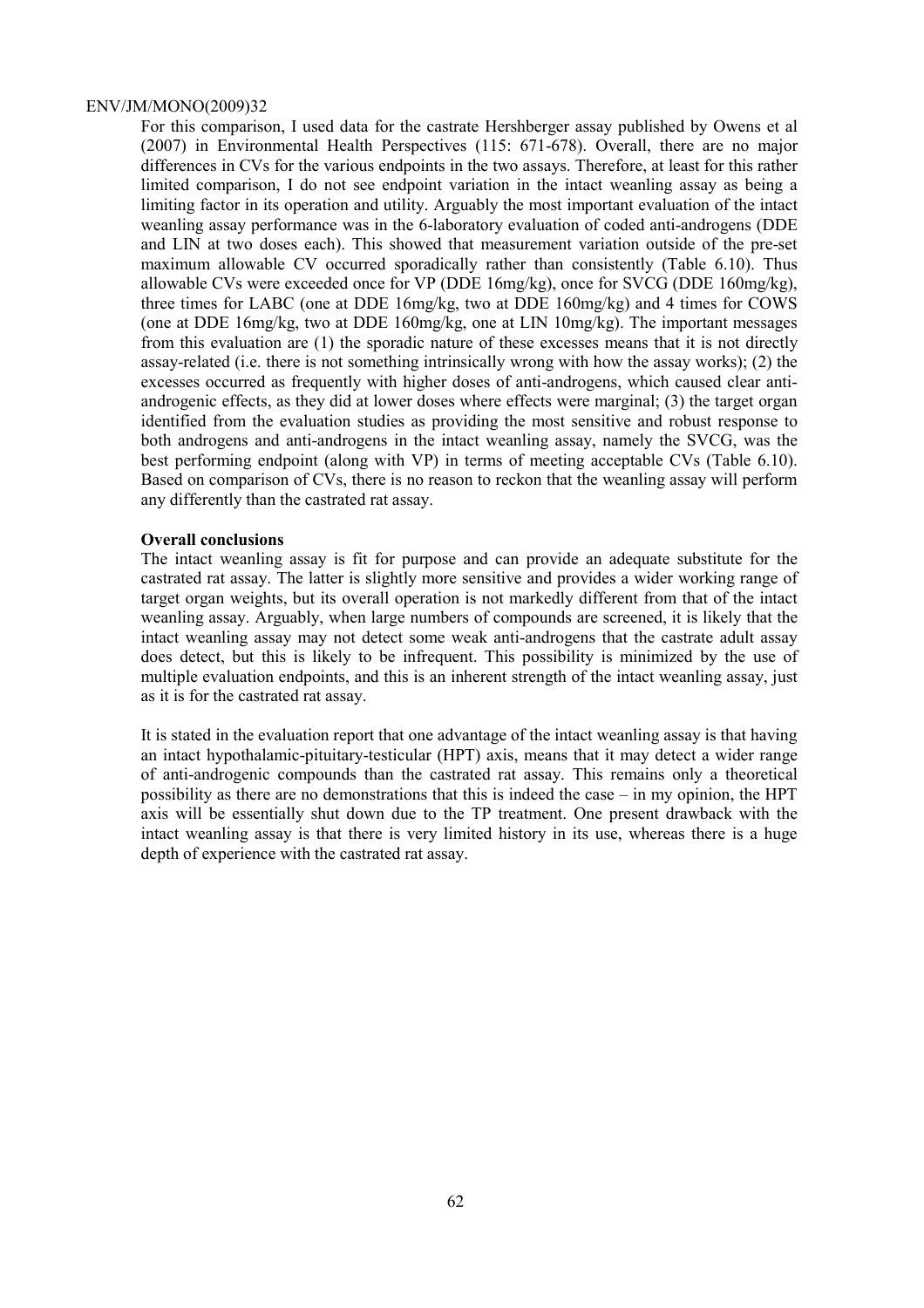# **INDEPENDENT PEER REVIEW OF THE WEANLING VERSION OF THE HERSHBERGER ASSAY**

# Chris E. Talsness

1. Comment on the adequacy of the validation program by stating how well it meets the following validation criteria:

*A. The rationale for the test method should be available.*  This should include a clear statement of the scientific basis, regulatory purpose and need for the test.

The **scientific basis** for the test is founded and has been well documented and employed in assays since the 1930's. In addition, extensive validation work has successively been performed on the castrated version of the assay. The test evaluates the ability of a substance to increase or decrease the weight of androgen-dependent tissues of the pre-pubertal male. At the time of the test, starting between PND 21-24 and ending between PND 30-33, androgen receptors are present on the tissues evaluated and the serum concentration of testosterone is relatively low and begins to slowly increase over time with a peak occurring between 50 and 60 days of age. Due to the relatively low testosterone concentrations, the androgen dependent tissues can respond to exogenous androgens and anti-androgen effects can be demonstrated with co-administration of testosterone propionate in comparison with testosterone propionate alone. 5α reductase inhibitors can be theoretically detected based on a differentiated response among the tissues due to their differing relative dependency on 5 α reductase conversion, although validation of this was not performed, *e.g*., finasteride. The hypothalamic-pituitary-gonadal axis is functional in this model and indirect effects on this axis can theoretically be detected although validation for this was not performed*, e.g*., GnRH agonists or antagonists.

The **regulatory purpose** of this assay is to serve as a Level 3 test which includes *"in vivo* assays providing data about single endocrine mechanisms and effects". Although the weanling assay theoretically covers a larger scope of investigation than the castrated version, only information regarding (anti) androgenicity in the broad sense is obtained. Screens should be sensitive methods with the emphasis placed on reducing the number of false negatives while possibly increasing the number of false positives. The weanling version is clearly less sensitive than the castrated version and appears to have similar specificity as the castrated version. The doses required for identification of substances were higher in the weanling version than the castrated one, however, each chemical was eventually identified at the highest dose as in the castrated version*, i.e.,* the resulting information obtained from the two tests was the same. This test guideline, therefore, could be used for hazard characterization. Calculation of reference doses should be performed with data derived from other *in vivo* tests investigating other types of endpoints.

The **need** for the test is to reduce the number of chemicals identified in level 2 testing which will require further investigation using more elaborate protocols to evaluate possible endocrine-related effects and to address welfare concerns questioning the need to use a castrated model to achieve this aim.

*In vitro* tests do not account for the influences of absorption, distribution, metabolization or elimination (ADME) and it is theoretically possible that "positive compounds" from *in vitro* screens will be rendered "inactive" in the *in vivo* model, thereby lowering the number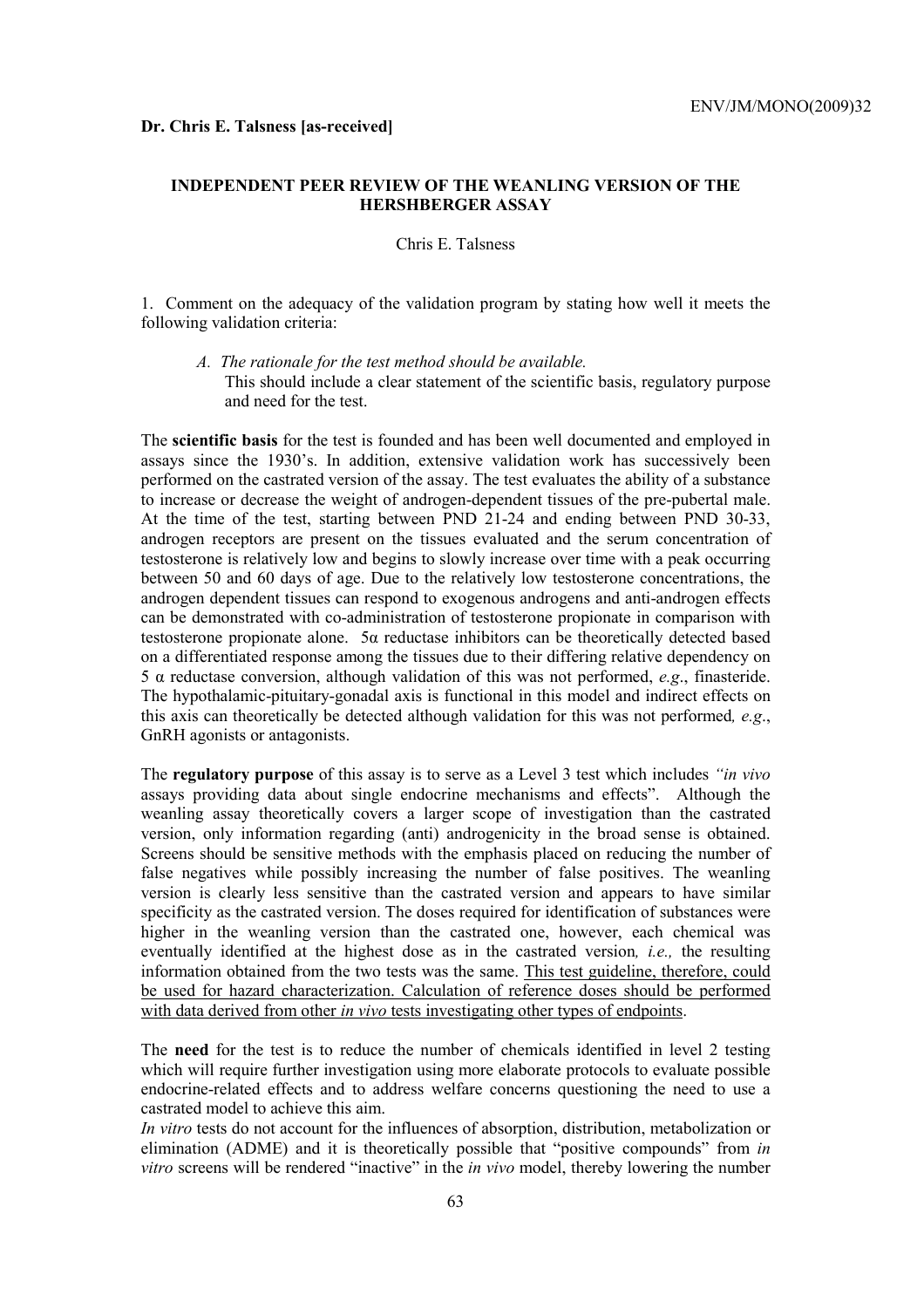of chemicals indicated for further evaluation of endocrine effects (level 4). It is just as theoretically possible that negative compounds in the *in vitro* testing phase could be positive *in vivo* due to the influences of ADME which leads to the question whether the Hershberger Bioassay should be reserved instead for chemicals which are negative in level 2.

Evaluation of the test as an alternative protocol to the castrated model version is justified.

*B. The relationship between the test method's endpoint(s) and the (biological) phenomenon of interest should be described***.**  This should include a reference to scientific relevance of the effect(s) measured

by the test method in terms of their mechanistic (biological) or empirical (correlative) relationship to the specific type of effect/toxicity of interest. Although the relationship may be mechanistic or correlative, test methods with biological relevance to the effect/toxicity being evaluated are preferred.

The required endpoints include: daily body weight and clinical observations and weights of Cowper's glands, levator ani-bulbocavernosus muscle complex, seminal vesicles with coagulating glands and their fluids and ventral prostate. Optional assessments include daily food consumption, weights of paired testes, paired epididymides, liver, paired kidneys and paired adrenal glands and serum LH, testosterone, T4 and T3.

Evaluation of clinical appearance and daily body weight are reasonable endpoints to provide relevant information to assess possible overt toxicity and allow for adjustment of dose during a period of rapid growth. In addition, body weight allows analyses to be performed regarding possible influences of body weight on weights of accessory sex tissues, the main endpoints of the assay. Change in the weights of the accessory sex tissues is a biologically sound expectation to exposure to exogenous androgens or co-exposure to androgen/anti-androgen because these tissues are dependent on testosterone and 5  $\alpha$ dihydrotestosterone throughout puberty and adulthood for maturation and function. The weanling model is characterized by 1- low baseline serum testosterone concentrations allowing the detection of a response to androgen agonists as the tissues are not in a state of maximal stimulation, 2- the presence of androgen receptors on the accessory sex tissues allowing a response and 3- steady physiological growth of these tissues with any dramatic changes typically occurring after the timeframe of the study period.

Optional Endpoints: Paired weights of the testes and epididymides

# **- Androgen agonists**

Detection of statistically significant changes in the weights of the epididymides and the testes required a higher dose of TP compared to the mandatory accessory sex tissues. In addition, the relative response of the epididymides is also lower perhaps making detection with this organ more difficult.

Only one laboratory detected changes in the epididymides in response to TREN while the testes data (dose and response) supported the effects observed in the mandatory accessory sex tissues.

# **- Androgen antagonists**

A higher dose of FLU was required to detect a statistically significant response in paired testes weight and statistically significant changes were not observed in response to LIN or DDE

Epididymides responded at to FLU at the same dose as the mandatory accessory sex tissues and did not respond to LIN or DDE at all doses tested.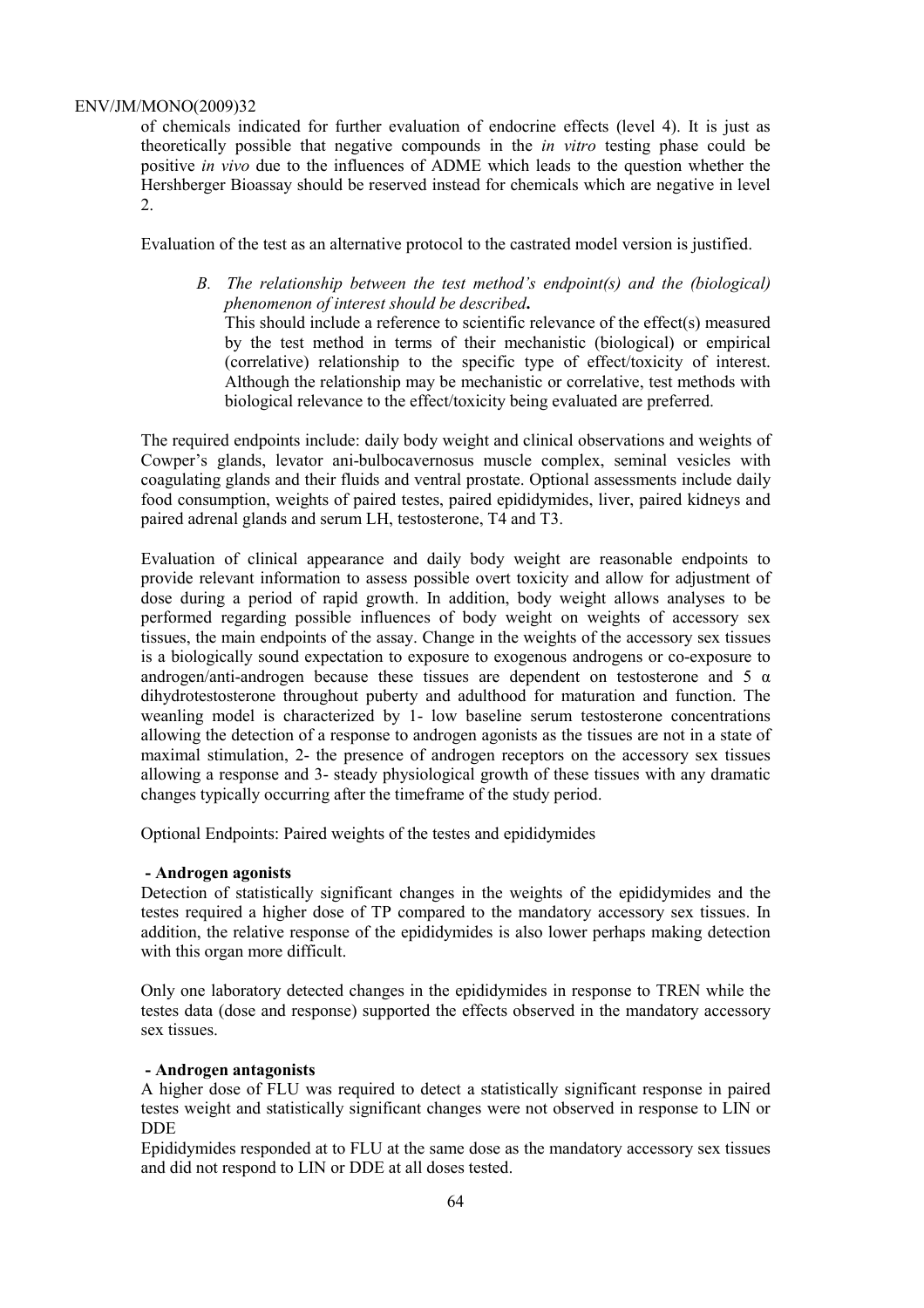In general, the opportunity to evaluate these two organs did not increase the sensitivity of the assay and they proved to be "weak detectors" of androgen antagonists, but changes in weight (although not statistically significant) may be useful as further evidence when equivocal results are obtained with the mandatory accessory sex tissues.

*C. A detailed protocol for the test method should be available.* 

The protocol should be sufficiently detailed and should include, *e.g.,* a description of the materials needed, such as specific cell types or construct or animal species that could be used for the test (if applicable), a description of what is measured and how it is measured, a description of how data will be analyzed, decision criteria for evaluation of data and what are the criteria for acceptable test performance.

The protocol is fairly detailed and provides significant information to perform the assay successfully. Information regarding excision of the sex accessory tissues is provided in the guidelines for the castrated version and a description for the testes and epididymides should be included here. Guidance should be included in terms of the number of doses required for test substances and the information that greater doses most likely have to be employed in the weanling mode than in the castrated version. Criteria for acceptable test performance need to be determined and/or included in the document (comment based on report identified above). Additional discussion regarding acceptable standard curves (weanling version has a flatter dose response curve for TP) with reference substances and that this should be repeated at appropriate intervals to ensure proper test performance. Finally, more information regarding the interpretation of data is required, *e.g.,* what constitutes a positive response when only some of the tissues exhibit changes that are statistically significant.

*D. The intra- and interlaboratory reproducibility of the test method should be demonstrated.* 

Data should be available revealing the level of reproducibility and variability within and among laboratories over time. The degree to which biological variability affects the test method reproducibility should be addressed.

# **Intra-laboratory reproducibility**

Three laboratories (Syngenta, Korea, Canada) repeated the following combinations: Vehicle *vs* 1 mg/kg TP, 1mg/kg TP *vs*. 1mg/kg TP + 3 mg/kg FLU, 1mg/kg TP *vs*. 1mg/kg TP + 100 mg/kg LIN, and 1mg/kg TP *vs* 1mg/lg TP+160 mg/kg DDE. The changes in weights of the mandatory accessory sex tissues obtained in the two experiments were roughly compared for each laboratory for each of these combinations. The changes in tissue weights achieved by each laboratory for the individual tissues were roughly similar over time.

Exceptions were: Vehicle *vs* 1 mg/kg TP VP for Syngenta

1mg/kg TP *vs*. 1mg/kg TP + 3 mg/kg FLU VP and COW for Syngenta VP and SVCG for Korea

1mg/kg TP *vs*. 1mg/kg TP + 100 mg/kg LIN SVCG for Korea and Syngenta

1mg/kg TP *vs* 1mg/lg TP+160 mg/kg DDE VP for Syngenta and Canada SVCG for Syngenta, Korea and Canada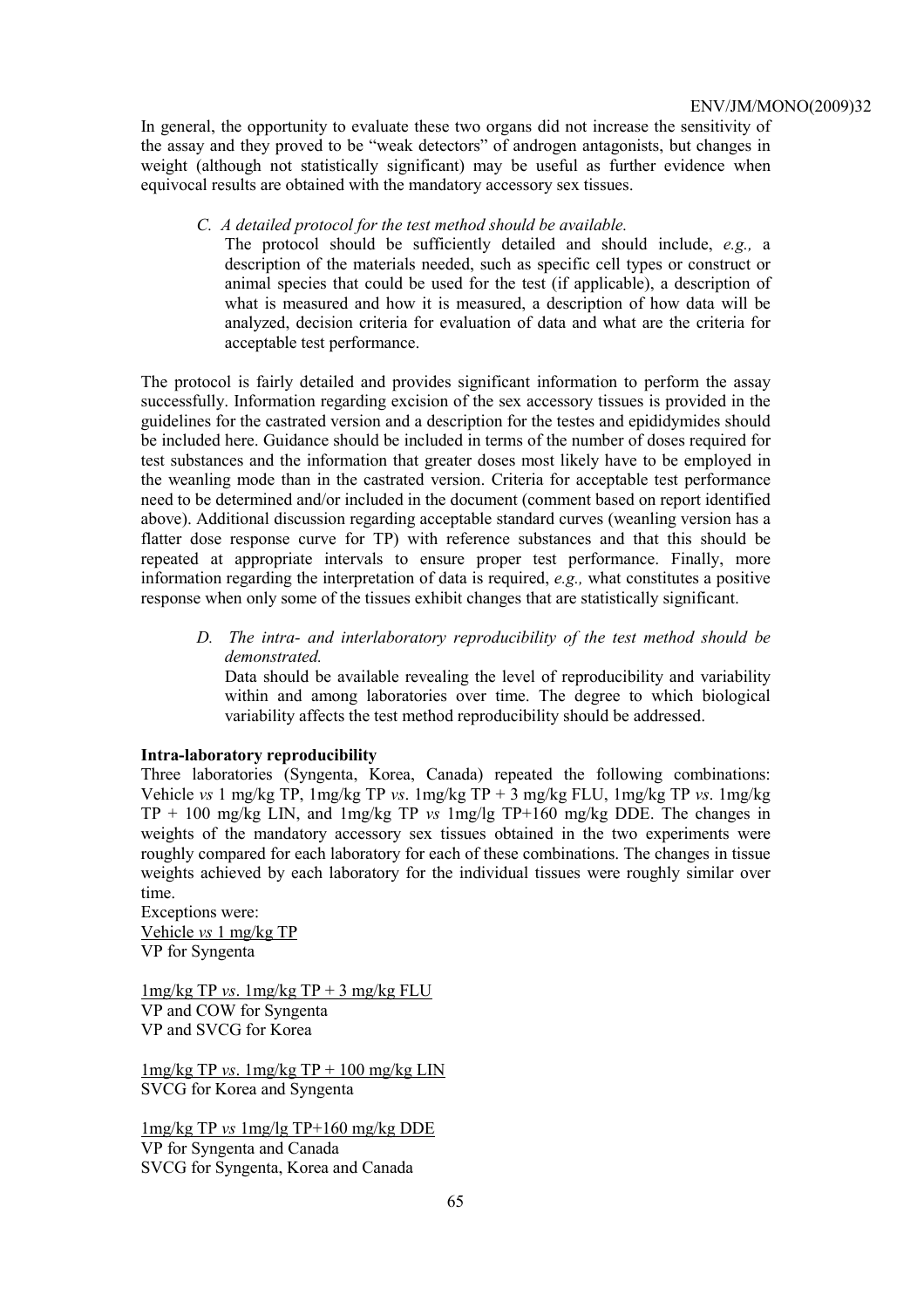In general, the laboratories were able to reproduce their results between the two experiments.

# **Inter-laboratory reproducibility**

There is significant influence of the laboratory on the all of the organ weights regardless of the compound tested. However, all laboratories were able to achieve the same results at the highest doses tested. Where standard curves are available, not all laboratories were able to detect statistically significant changes in organ weights at the same doses (lower) tested.

It is expected that the biological variability in the weanling model would be higher than in the castrated model due to the low level of physiological testosterone and presence of an intact hypothalamic-pituitary-gonadal axis.

*E. Demonstration of the test method's performance should be based on the testing of reference chemicals representative of the types of substances for which the test method will be used.* A sufficient number of the reference chemicals should have been tested under code to exclude bias.

The following chemicals were coded and evaluated in Phase 3: TP (agonist), FLU, DDE, LIN (antagonists), and DNP and NP (negative chemicals).

A coded agonist was not tested *per se* as some laboratories did not perform a vehicle and statistical analyses between TP and vehicle was not performed. It is expected that more chemicals exhibit anti-androgenic effects than androgenic and priority was placed on the correct reference chemicals.

#### DNP and NP

None of the laboratories detected statistically significant changes in organ weights following exposure to the coded negative chemicals and all demonstrated significant changes with the positive control.

#### DDE

Androgen antagonism was not detected by any laboratory for the low dose of coded DDE. Androgen antagonism was detected for all mandatory tissues by all laboratories for only the high dose of coded DDE.

#### Linuron

No laboratory detected androgen antagonism with the low dose of coded linuron.

Only one laboratory detected androgen antagonism with the high dose of coded linuron in the VP.

5/6 detected androgen antagonism with the high dose of coded linuron in the SVCG.

3/6 detected androgen antagonism with the high dose of coded linuron in the LABC.

1/6 detected androgen antagonism with the high dose of coded linuron in the COW.

On a per laboratory basis,

1 laboratory detected 4 statistically significant organ weight changes for the mandatory tissues indicative of antagonism

2 laboratories detected 2 statistically significant organ weight changes for the mandatory tissues indicative of antagonism

1 laboratories detected 1 statistically significant organ weight change for the mandatory tissues indicative of antagonism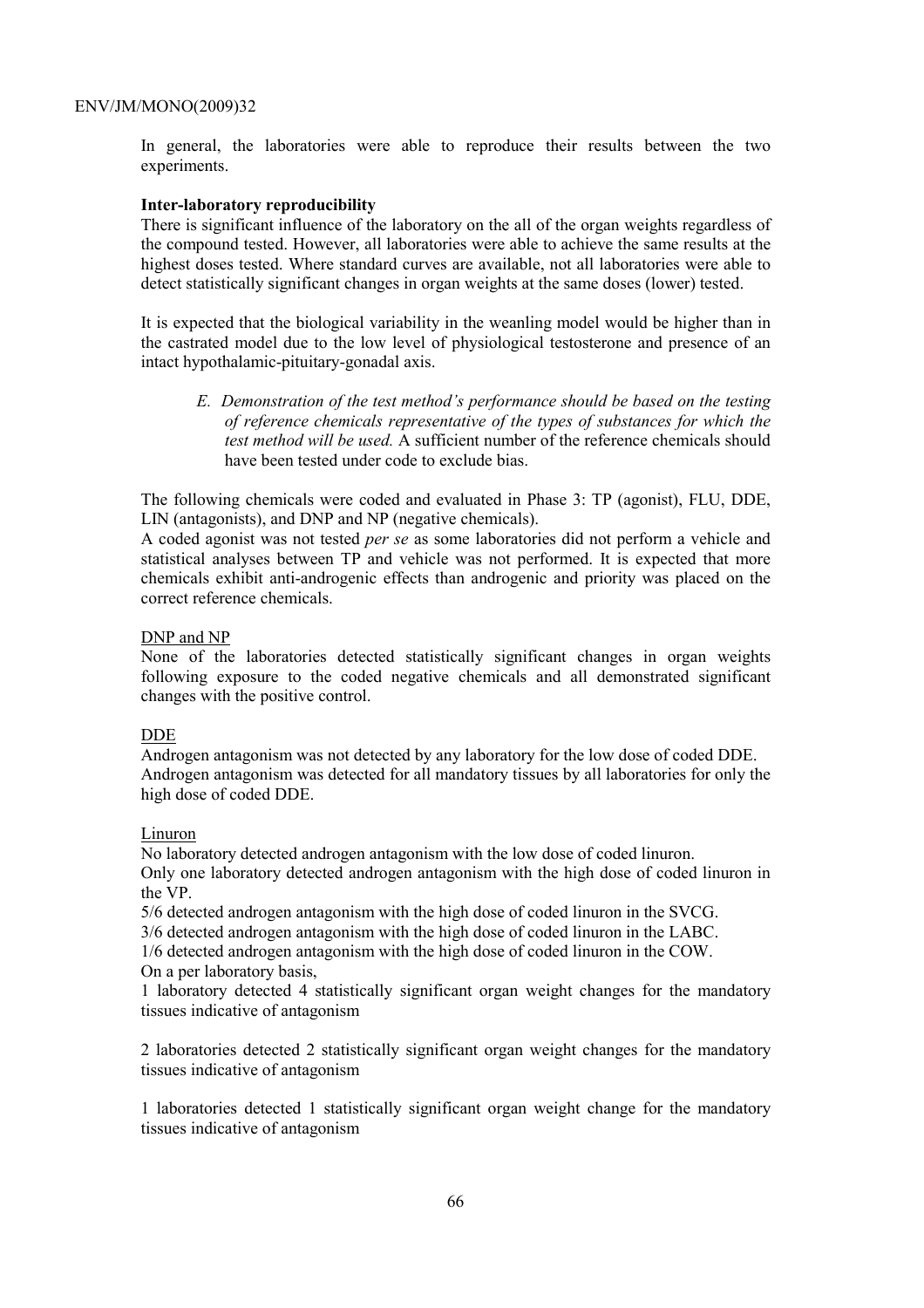2 laboratories did not detect any statistically significant organ weight changes for the mandatory tissues indicative of antagonism

Depending on the criteria employed (*e.g*., detection in at least 2 tissues), 50% of the laboratories did not identify linuron correctly.

The false positive rate of the two chemicals tested was 0 and the false negative rate for detection of weak anti-androgens may need improvement particularly as this test is to function as a screen where sensitivity is a priority over specificity.

In the phase 3 testing for the castrated model (http://www.oecd.org/dataoecd/49/34/37479136.pdf),

6/10 laboratories detected 5 statistically significant organ weight changes for the mandatory tissues indicative of antagonism

3/10 laboratories detected 4 statistically significant organ weight changes for the mandatory tissues indicative of antagonism

1/10 laboratories detected 3 statistically significant organ weight changes for the mandatory tissues indicative of antagonism

Depending on the criteria employed (*e.g*., detection in at least 2 tissues), all laboratories were able to correctly identify linuron at the 100mg/kg/d dose indicating better sensitivity for the castrated version.

*F. The performance of the test method should have been evaluated in relation to relevant information from the species of concern, and existing relevant toxicity testing data.* 

In the case of a substitute test method adequate data should be available to permit a reliable analysis of the performance and comparability of the proposed substitute test method with that of the test it is designed to replace.

Evaluation of the weanling version of the Hershberger Bioassy was conducted in a similar fashion (same doses and methodical procedure) to the castrated version allowing for comparison of the two methods. In general, sufficient data is available to allow comparison of the two methods. Analysis of a  $5\alpha$ -reductase inhibitor to assess detection of compounds with this mode of action would have allowed direct comparison of the three types of substances evaluated in the castrated version. Finally, presentation of GP data from the castrated version would have been helpful of the reviewer to assess whether pertinent information was lost with loss of this endpoint.

*G. Ideally, all data supporting the validity of a test method should have been obtained in accordance with the principles of GLP.*  Aspects of data collection not performed according to GLP should be clearly identified and their potential impact on the validation status of the test method should be indicated.

No comment.

*H. All data supporting the assessment of the validity of the test method should be available for expert review.* 

The detailed test method protocol should be readily available and in the public domain. The data supporting the validity of the test method should be organised and easily accessible to allow for independent review(s), as appropriate. The test method description should be sufficiently detailed to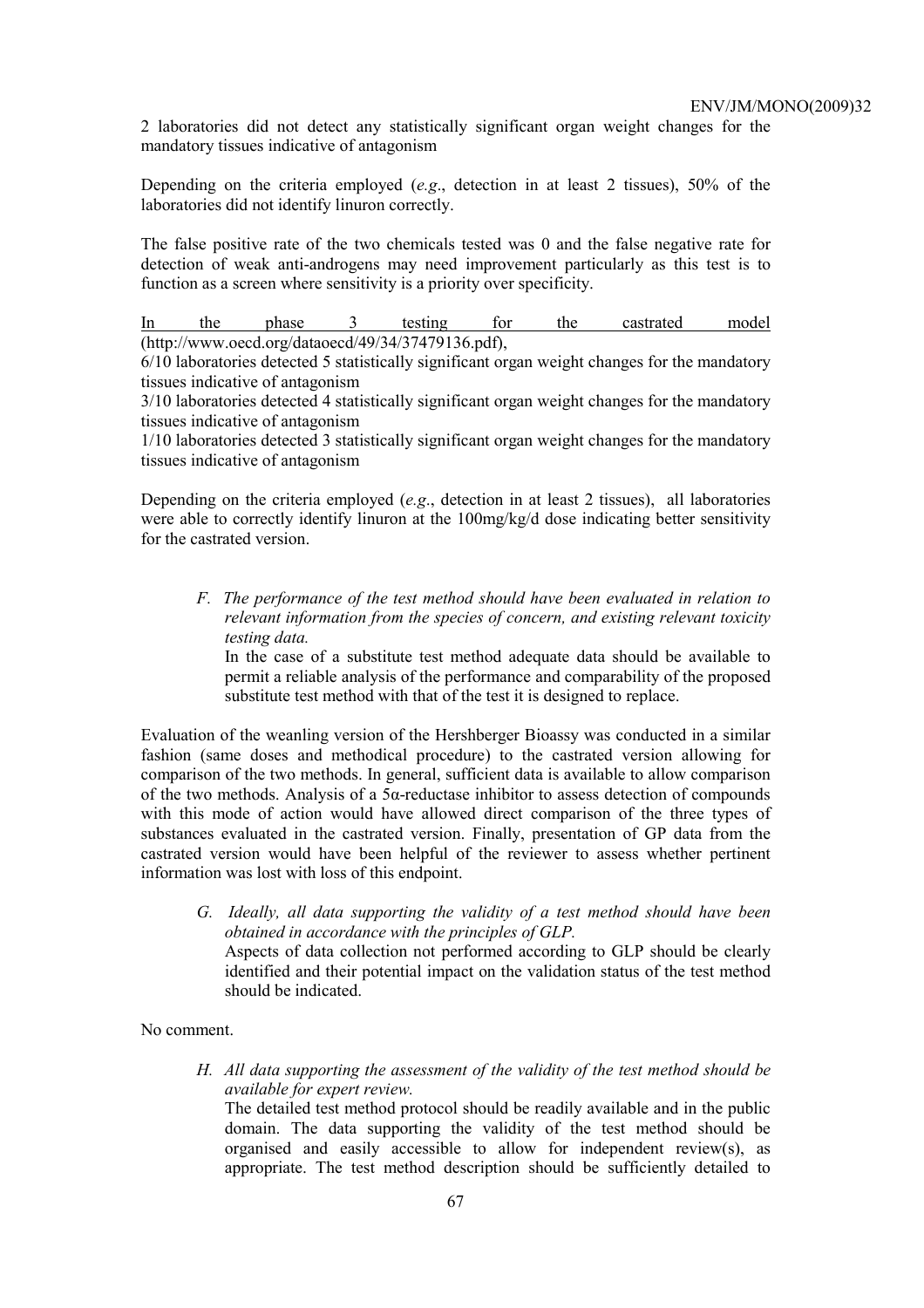permit an independent laboratory to follow the procedures and generate equivalent data. Benchmarks should be available by which an independent laboratory can itself assess its proper adherence to the protocol.

The data for this review was presented in a logical and organized fashion. The review could be conducted efficiently and information was easy to find. Suggestions for additional information for the test method have been described above. .

2. Given that OECD is considering to apply the same performance criteria for both assays (the same upper CV limits, derived from the castrate version of the assay), is the weanling version of the Hershberger an adequate substitute for the traditional castrate version of the Hershberger assay?

CVs for the data presented for the **weanling** model -TP: standard curve (Table 4.4)

-Tren (Table 5.4)

The coefficients of variation of the data from all the laboratories used to evaluate Tren and to generate the standard curve with TP were below the maximum allowable CV's indicating adequate performance off the assay. According to this standard, the three laboratories were able to successfully complete this portion of the experiment.

The following indicates where the maximum CV values were surpassed. -TP+FLU (Table 4.9) The CVs were exceeded by one laboratory for the COW

-LIN (Table 5.6) The CVs were exceeded by one laboratory for the VP and the LABC and by one laboratory for the COW.

 $-TP + DDE$  (Table 5.10) The CVs were exceeded by 2/3 laboratories for the LABC.

 $-TP + FLU$  (Table 6.7) The CVs were exceeded by 3/6 laboratories for the COW.

Regardless of substance tested, the CVs for the SVCG were never over the maximum allowed.

CVs for the data presented for the **castrate** model

Table 11 in the phase 3 report for the castrate model indicates that for evaluation of agonists, the CV was surpassed for -4/10 laboratories for the VP -4/10 laboratories for the SVCG -2/10 laboratories for the COW

Table 15 in the phase 3 report for the castrate model indicated that none of the 10 laboratories exceeded the maximum CV for the antagonist data for any of the mandatory accessory sex tissues.

The CVs for the GP and LABC were never over the maximum allowed.

Even though tissue dissection may be more challenging in the weanling model, it appears to be technically feasible as in most cases the laboratories were able to achieve CVs under the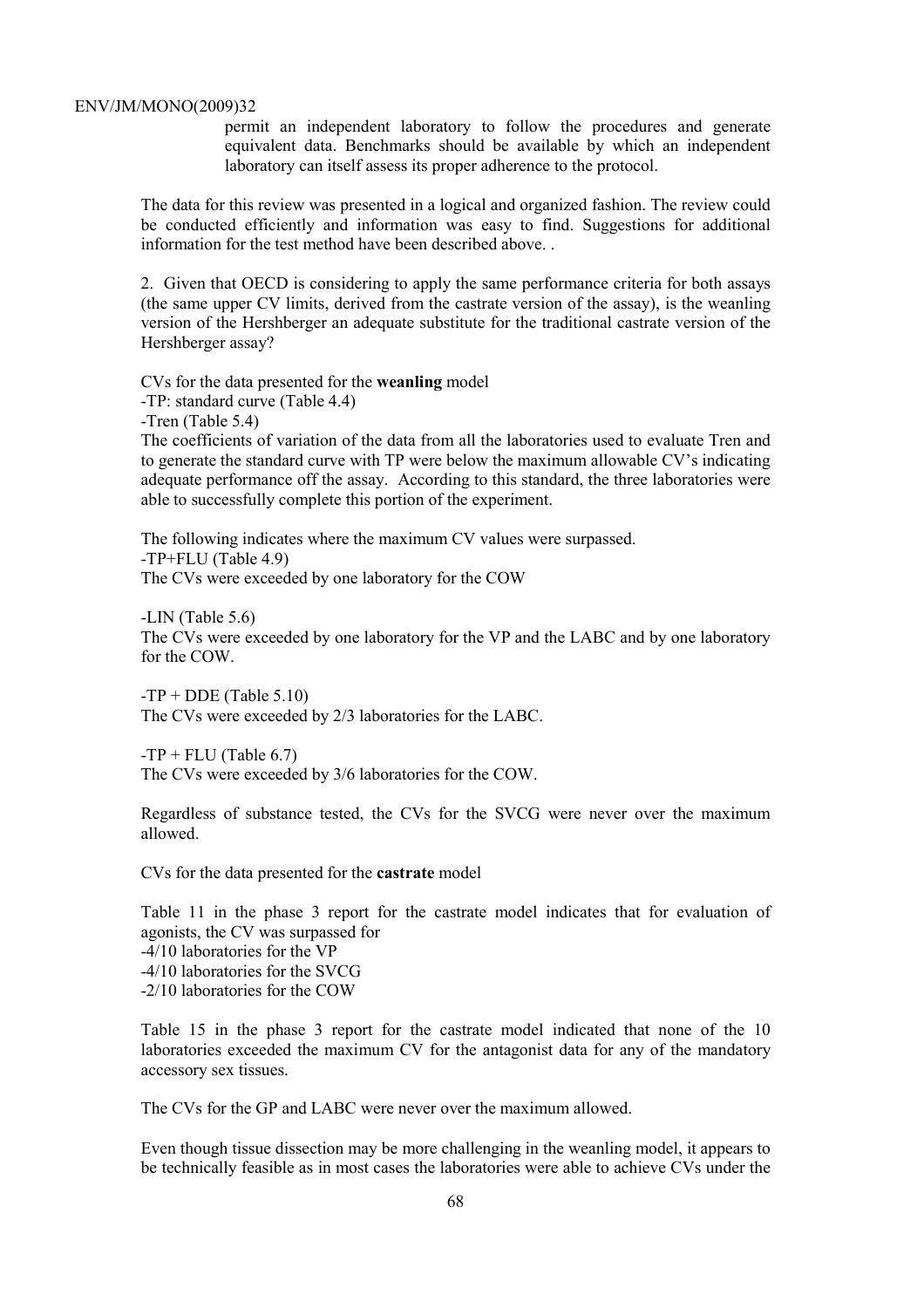maximum limit. A hundred percent success rate was also not achieved in the castrated version although the animals are bigger and the tissues have been theoretically been primed to react in a more pronounced fashion. In this respect, the castrated version does not provide an advantage over the weanling model.

#### **Sensitivity**

Comparison of the weanling and castrated versions of the assay in terms of changes in tissue weight in response to exposure to testosterone propionate (Table 7.1) indicates that the castrated version of the Hershberger bioassay is more sensitive. Statistically significant changes in tissue weights were observed by all laboratories in all tissues starting at 0.2 mg TP /kg/d for the castrated version and at 0.8 mg TP/kg/d for the weanling version. It is also apparent that the dose response curve for the weanling version is much flatter. The relative changes in tissue weights are much smaller and probably accounts for the increased difficulty in detecting statistically significant changes in weight.

Comparison of the weanling and castrated versions of the assay in terms of changes in tissue weight in response to exposure to testosterone propionate and flutamide (Table 7.2) indicates that the castrated version of the Hershberger bioassay is more sensitive. Statistically significant changes in tissue weights were observed by all laboratories in all tissues starting at 1 mg FLU /kg/d for the castrated version and at 10 mg FLU/kg/d for the weanling version.

Comparison of the weanling and castrated versions of the assay in terms of changes in tissue weight in response to exposure to trenbolone (Table 7.3) indicates that the castrated version of the Hershberger bioassay is more sensitive. Statistically significant changes in tissue weights were observed by all laboratories in all tissues at the highest dose (40 mg TREN /kg/d for the castrated version and only 2/4 tissues were determined to be statistically significant by all laboratories at the highest dose of 40 mg TREN /kg/d for the weanling version.

Comparison of the weanling and castrated versions of the assay in terms of changes in tissue weight in response to exposure to testosterone propionate and linuron (Table 7.4) indicates that neither version of the Hershberger bioassay performed particularly well in detecting antagonistic action with this substance. At the highest dose tested, all of the laboratories were able to detect a statistically significant change in tissue weight for only one tissue in both versions of the bioassay. However, the comparison in Table 7.4 is somewhat misleading as it is more important to know how a lab would identify a substance as to how many labs observed a change in a specific tissue weight. Looking at the original data on a laboratory basis reveals that ¾ labs would correctly identify linuron and one laboratory had an indication in one organ using the castrate model as

- 1 lab detected changes in all five tissues
- 2 labs detected changes in four tissues
- 1 lab detected changes in one tissue

In the weanling model:

2 labs detected changes in three out of four tissues

1 lab detected changes in two out of four tissues